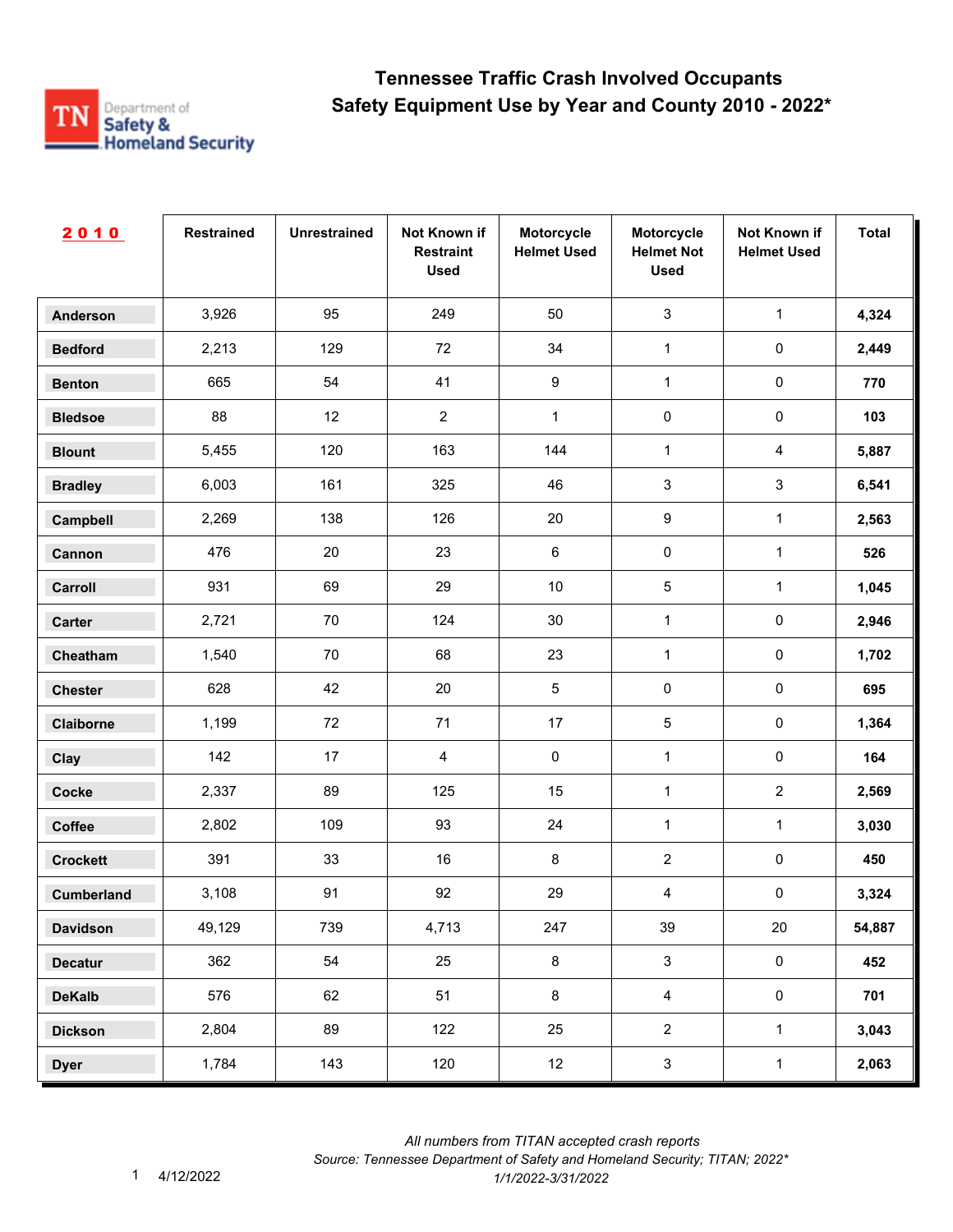

|                  | <b>Restrained</b> | <b>Unrestrained</b> | Not Known if<br><b>Restraint</b><br><b>Used</b> | Motorcycle<br><b>Helmet Used</b> | Motorcycle<br><b>Helmet Not</b><br><b>Used</b> | Not Known if<br><b>Helmet Used</b> | <b>Total</b> |
|------------------|-------------------|---------------------|-------------------------------------------------|----------------------------------|------------------------------------------------|------------------------------------|--------------|
| <b>Fayette</b>   | 1,129             | 44                  | 68                                              | 15                               | $\mathbf{1}$                                   | $\pmb{0}$                          | 1,257        |
| <b>Fentress</b>  | 245               | 36                  | $10\,$                                          | $\overline{2}$                   | $\mathbf{1}$                                   | $\pmb{0}$                          | 294          |
| Franklin         | 1,007             | 55                  | 95                                              | 8                                | $\mathbf{1}$                                   | 0                                  | 1,166        |
| Gibson           | 1,519             | 100                 | 131                                             | 18                               | $\overline{c}$                                 | 0                                  | 1,770        |
| <b>Giles</b>     | 796               | 49                  | $30\,$                                          | 18                               | $\pmb{0}$                                      | 0                                  | 893          |
| Grainger         | 574               | 59                  | 50                                              | $\overline{7}$                   | $\overline{2}$                                 | $\pmb{0}$                          | 692          |
| Greene           | 4,015             | 145                 | 260                                             | 43                               | $\boldsymbol{2}$                               | $\overline{4}$                     | 4,469        |
| Grundy           | 411               | 54                  | 65                                              | $\overline{7}$                   | $\overline{2}$                                 | $\mathbf{1}$                       | 540          |
| Hamblen          | 3,693             | 115                 | 288                                             | 33                               | $\overline{2}$                                 | 4                                  | 4,135        |
| Hamilton         | 22,827            | 478                 | 1,820                                           | 189                              | 12                                             | $10$                               | 25,336       |
| <b>Hancock</b>   | 161               | 35                  | 39                                              | $\mathbf{1}$                     | 3                                              | 0                                  | 239          |
| Hardeman         | 751               | 55                  | 61                                              | 9                                | 0                                              | 0                                  | 876          |
| <b>Hardin</b>    | 1,343             | 106                 | 67                                              | 19                               | $\boldsymbol{7}$                               | $\pmb{0}$                          | 1,542        |
| <b>Hawkins</b>   | 1,801             | 142                 | 165                                             | 20                               | $\overline{2}$                                 | 0                                  | 2,130        |
| Haywood          | 836               | 61                  | 68                                              | 3                                | 3                                              | 0                                  | 971          |
| Henderson        | 1,668             | 87                  | 86                                              | $10$                             | 0                                              | $\pmb{0}$                          | 1,851        |
| Henry            | 1,058             | 60                  | 38                                              | 26                               | 3                                              | 0                                  | 1,185        |
| <b>Hickman</b>   | 966               | 32                  | 59                                              | 9                                | 4                                              | 0                                  | 1,070        |
| Houston          | 176               | 17                  | 24                                              | $\mathbf{3}$                     | $\mathbf{3}$                                   | $\pmb{0}$                          | 223          |
| <b>Humphreys</b> | 635               | 44                  | 89                                              | $\overline{7}$                   | $\mathbf{3}$                                   | $\mathbf{1}$                       | 779          |
| <b>Jackson</b>   | 363               | 32                  | 25                                              | $5\phantom{.0}$                  | $\overline{4}$                                 | $\mathbf 0$                        | 429          |
| Jefferson        | 2,250             | 107                 | 108                                             | 21                               | $\mathbf{3}$                                   | $\mathbf{1}$                       | 2,490        |
| Johnson          | 610               | 64                  | 21                                              | 15                               | $\mathbf{1}$                                   | $\overline{a}$                     | 713          |
| Knox             | 28,770            | 633                 | 1,568                                           | 182                              | 11                                             | 5                                  | 31,169       |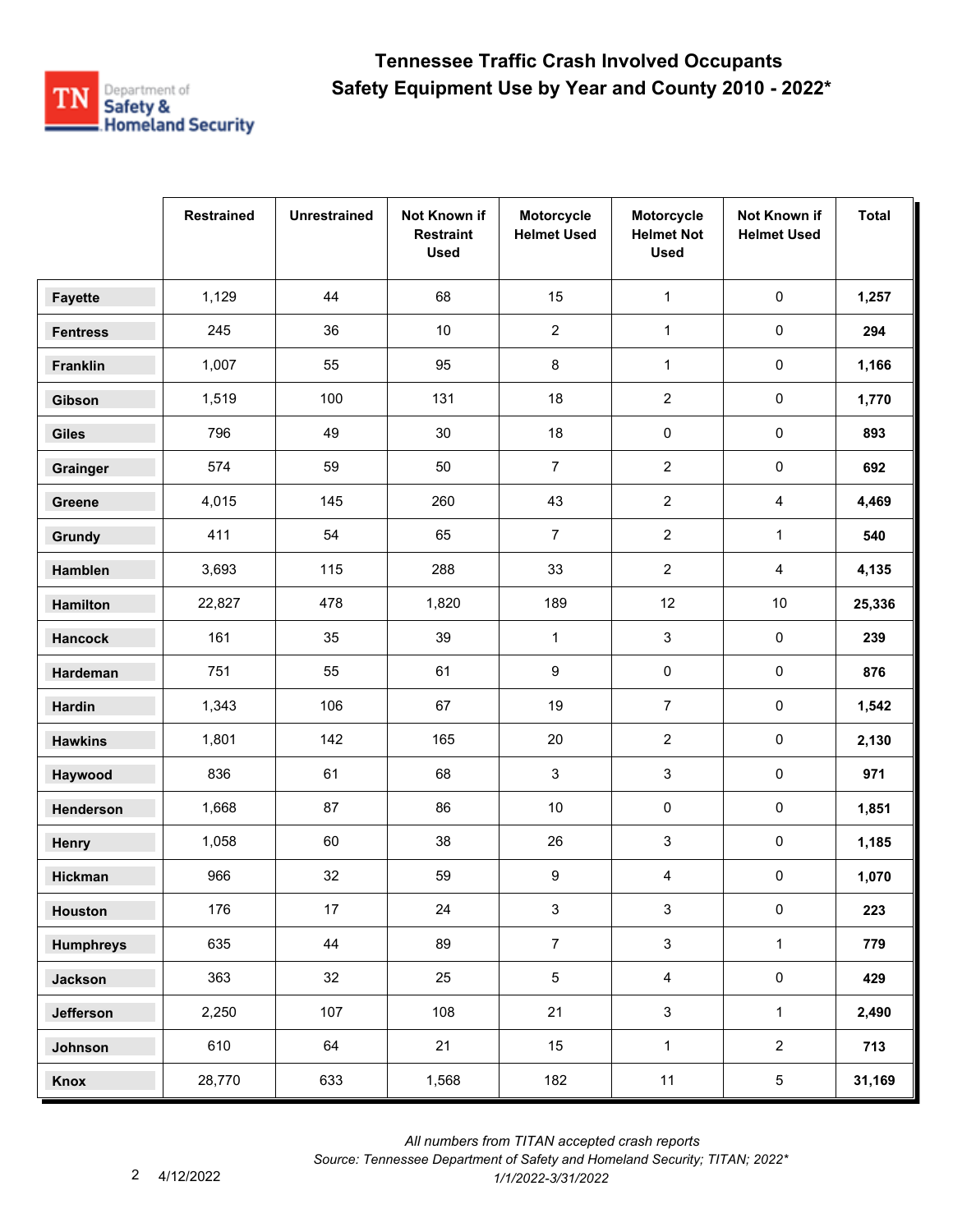

|                   | <b>Restrained</b> | <b>Unrestrained</b> | Not Known if<br><b>Restraint</b><br><b>Used</b> | Motorcycle<br><b>Helmet Used</b> | Motorcycle<br><b>Helmet Not</b><br><b>Used</b> | Not Known if<br><b>Helmet Used</b> | <b>Total</b> |
|-------------------|-------------------|---------------------|-------------------------------------------------|----------------------------------|------------------------------------------------|------------------------------------|--------------|
| Lake              | 39                | 6                   | $\overline{2}$                                  | $\pmb{0}$                        | $\mathbf{1}$                                   | $\pmb{0}$                          | 48           |
| Lauderdale        | 524               | 75                  | 48                                              | 4                                | $\overline{2}$                                 | $\pmb{0}$                          | 653          |
| Lawrence          | 1,627             | 85                  | 51                                              | $10\,$                           | $10$                                           | $\pmb{0}$                          | 1,783        |
| Lewis             | 345               | 36                  | 35                                              | $\overline{7}$                   | $\overline{2}$                                 | $\pmb{0}$                          | 425          |
| Lincoln           | 1,463             | 79                  | 88                                              | 19                               | $\overline{2}$                                 | $\pmb{0}$                          | 1,651        |
| Loudon            | 2,809             | 112                 | 107                                             | 30                               | 3                                              | $\pmb{0}$                          | 3,061        |
| <b>Macon</b>      | 661               | 106                 | 53                                              | 9                                | $\pmb{0}$                                      | $\pmb{0}$                          | 829          |
| <b>Madison</b>    | 7,767             | 192                 | 449                                             | 46                               | $\overline{2}$                                 | $\mathsf 3$                        | 8,459        |
| <b>Marion</b>     | 1,374             | 64                  | 85                                              | 13                               | $\overline{2}$                                 | $\overline{2}$                     | 1,540        |
| <b>Marshall</b>   | 1,242             | 46                  | 71                                              | 6                                | $\overline{2}$                                 | $\pmb{0}$                          | 1,367        |
| <b>Maury</b>      | 4,265             | 83                  | 237                                             | 33                               | $\overline{4}$                                 | $\overline{2}$                     | 4,624        |
| <b>McMinn</b>     | 2,783             | 152                 | 84                                              | 30                               | 3                                              | $\overline{2}$                     | 3,054        |
| <b>McNairy</b>    | 828               | 67                  | 88                                              | 12                               | $\sqrt{3}$                                     | $\pmb{0}$                          | 998          |
| <b>Meigs</b>      | 234               | 32                  | 14                                              | 6                                | $\overline{2}$                                 | $\mathbf{1}$                       | 289          |
| <b>Monroe</b>     | 1,823             | 82                  | 107                                             | $74\,$                           | 5                                              | $\overline{2}$                     | 2,093        |
| <b>Montgomery</b> | 9,995             | 210                 | 406                                             | 129                              | 11                                             | 5                                  | 10,756       |
| <b>Moore</b>      | 163               | 16                  | 5                                               | 3                                | $\pmb{0}$                                      | $\pmb{0}$                          | 187          |
| Morgan            | 733               | 47                  | 36                                              | 14                               | $\pmb{0}$                                      | $\mathbf{1}$                       | 831          |
| Obion             | 1,179             | 73                  | $50\,$                                          | 23                               | $\mathbf 1$                                    | $\mathbf{1}$                       | 1,327        |
| Overton           | 972               | 44                  | 33                                              | 19                               | 5                                              | $\pmb{0}$                          | 1,073        |
| Perry             | 245               | 44                  | 25                                              | $\,6\,$                          | $\pmb{0}$                                      | $\mathbf{1}$                       | 321          |
| <b>Pickett</b>    | 106               | 15                  | 15                                              | $\,6\,$                          | $\mathbf 0$                                    | $\mathsf{O}\xspace$                | 142          |
| <b>Polk</b>       | 542               | 37                  | 16                                              | 32                               | $\mathsf{O}\xspace$                            | $\mathbf 0$                        | 627          |
| Putnam            | 5,112             | 147                 | 163                                             | 50                               | $\pmb{0}$                                      | $\overline{2}$                     | 5,474        |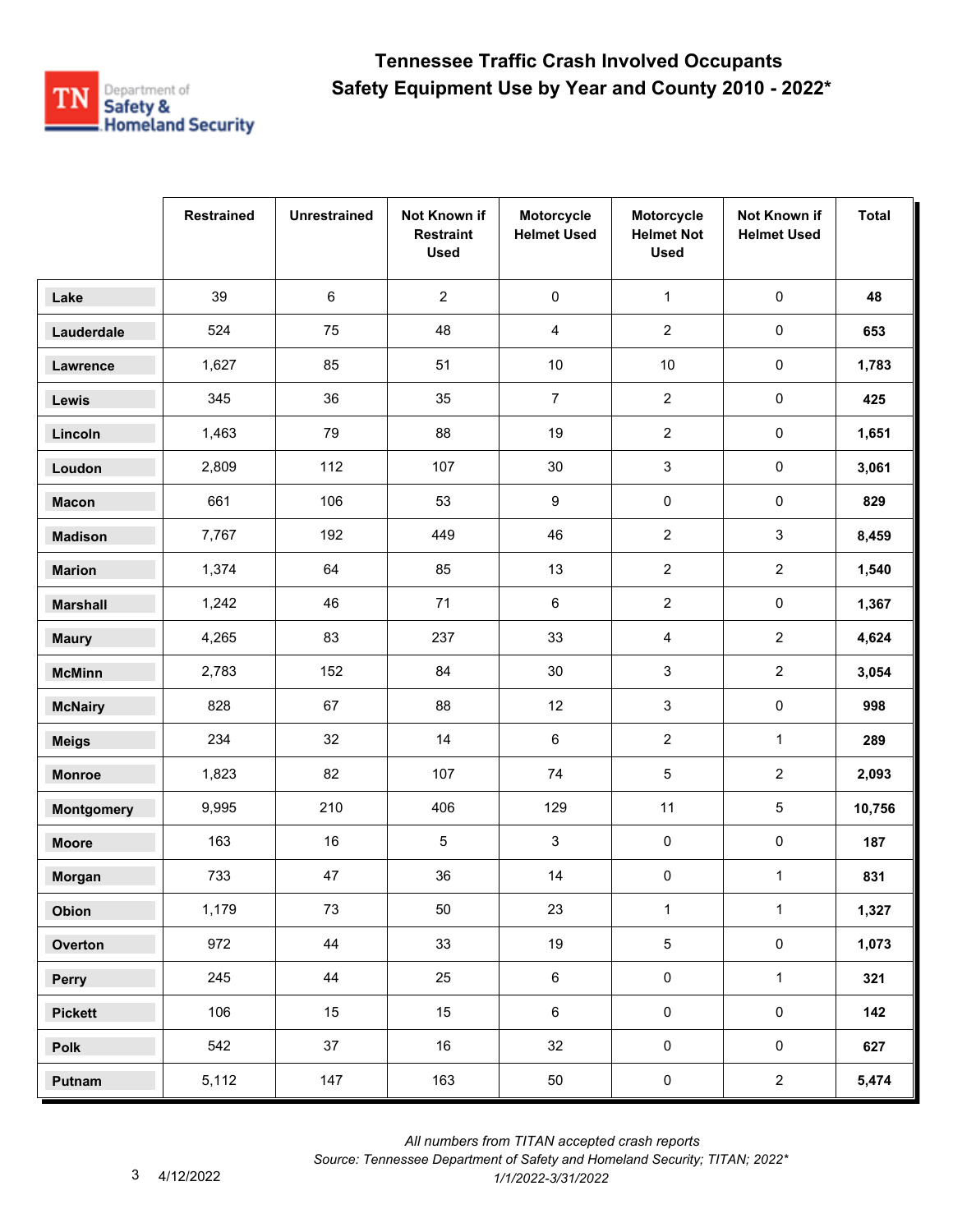

|                  | <b>Restrained</b> | <b>Unrestrained</b> | Not Known if<br><b>Restraint</b><br><b>Used</b> | Motorcycle<br><b>Helmet Used</b> | Motorcycle<br><b>Helmet Not</b><br><b>Used</b> | Not Known if<br><b>Helmet Used</b> | <b>Total</b> |
|------------------|-------------------|---------------------|-------------------------------------------------|----------------------------------|------------------------------------------------|------------------------------------|--------------|
| Rhea             | 793               | 40                  | 19                                              | 10                               | $\mathbf 1$                                    | $\pmb{0}$                          | 863          |
| Roane            | 2,415             | 83                  | 95                                              | 34                               | $\mathbf{1}$                                   | $\mathbf{1}$                       | 2,629        |
| Robertson        | 3,006             | 106                 | 178                                             | 21                               | 0                                              | $\mathbf{1}$                       | 3,312        |
| Rutherford       | 17,234            | 338                 | 778                                             | 117                              | 8                                              | 6                                  | 18,481       |
| <b>Scott</b>     | 228               | 55                  | $\,6\,$                                         | $\overline{2}$                   | $\overline{a}$                                 | 0                                  | 293          |
| Sequatchie       | 512               | 26                  | 24                                              | 9                                | 0                                              | $\mathbf{1}$                       | 572          |
| <b>Sevier</b>    | 8,346             | 171                 | 441                                             | 98                               | $\mathbf{1}$                                   | $\mathbf{1}$                       | 9,058        |
| <b>Shelby</b>    | 59,064            | 1,234               | 7,431                                           | 244                              | 28                                             | 25                                 | 68,026       |
| <b>Smith</b>     | 1,000             | 47                  | 70                                              | $\sqrt{5}$                       | 0                                              | 0                                  | 1,122        |
| <b>Stewart</b>   | 322               | 15                  | 18                                              | 22                               | 0                                              | 0                                  | 377          |
| <b>Sullivan</b>  | 8,168             | 213                 | 386                                             | 70                               | 4                                              | $\mathbf{1}$                       | 8,842        |
| <b>Sumner</b>    | 6,852             | 156                 | 473                                             | 55                               | $\overline{7}$                                 | 0                                  | 7,543        |
| <b>Tipton</b>    | 1,966             | 55                  | 106                                             | 22                               | $\overline{2}$                                 | $\overline{2}$                     | 2,153        |
| <b>Trousdale</b> | 412               | 25                  | 18                                              | $\overline{c}$                   | $\mathbf{1}$                                   | 0                                  | 458          |
| <b>Unicoi</b>    | 649               | 20                  | 24                                              | $\overline{7}$                   | 0                                              | $\mathbf{1}$                       | 701          |
| <b>Union</b>     | 500               | 40                  | 13                                              | $\sqrt{5}$                       | 4                                              | 0                                  | 562          |
| <b>VanBuren</b>  | 201               | 15                  | 24                                              | 8                                | 0                                              | 0                                  | 248          |
| Warren           | 1,899             | 78                  | 119                                             | 17                               | $\mathbf{1}$                                   | 0                                  | 2,114        |
| Washington       | 7,641             | 123                 | 265                                             | 55                               | $\overline{4}$                                 | 0                                  | 8,088        |
| Wayne            | 438               | 52                  | 17                                              | $\overline{7}$                   | $\mathbf{1}$                                   | $\mathbf{1}$                       | 516          |
| Weakley          | 1,003             | 55                  | 56                                              | 19                               | $\mathfrak{S}$                                 | $\pmb{0}$                          | 1,136        |
| White            | 906               | 32                  | 49                                              | $\bf 8$                          | $\mathbf 0$                                    | $\mathsf{O}\xspace$                | 995          |
| Williamson       | 7,930             | 107                 | 201                                             | 50                               | $\mathbf{1}$                                   | $\mathbf{3}$                       | 8,292        |
| Wilson           | 5,635             | 138                 | 445                                             | 51                               | $\overline{c}$                                 | $\mathbf{1}$                       | 6,272        |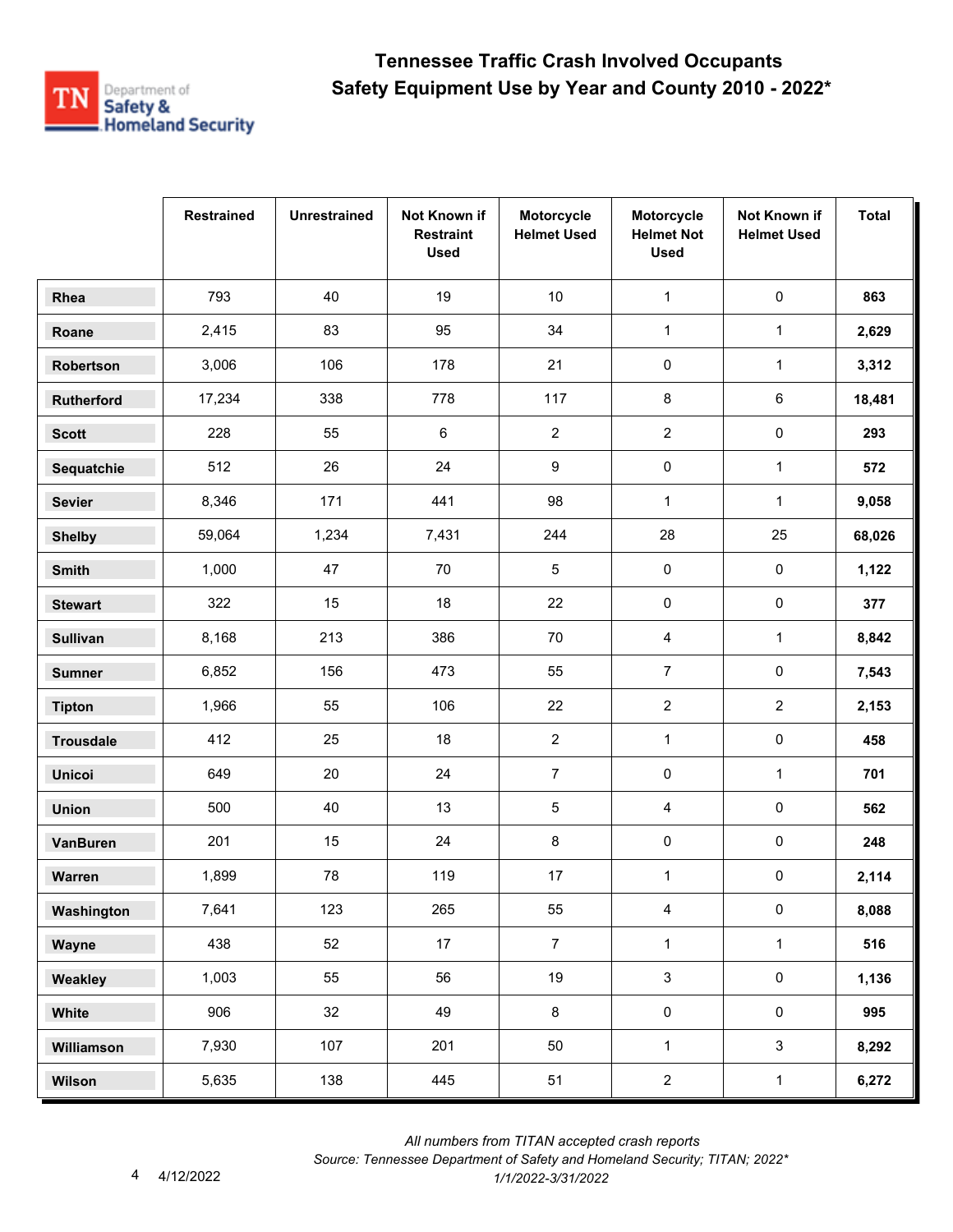

|                   | <b>Restrained</b> | <b>Unrestrained</b> | Not Known if<br><b>Restraint</b><br><b>Used</b> | <b>Motorcycle</b><br><b>Helmet Used</b> | <b>Motorcycle</b><br><b>Helmet Not</b><br><b>Used</b> | Not Known if<br><b>Helmet Used</b> | Total   |
|-------------------|-------------------|---------------------|-------------------------------------------------|-----------------------------------------|-------------------------------------------------------|------------------------------------|---------|
| <b>Total 2010</b> | 353,104           | 10.162              | 25,433                                          | 2,960                                   | 293                                                   | 130                                | 392.082 |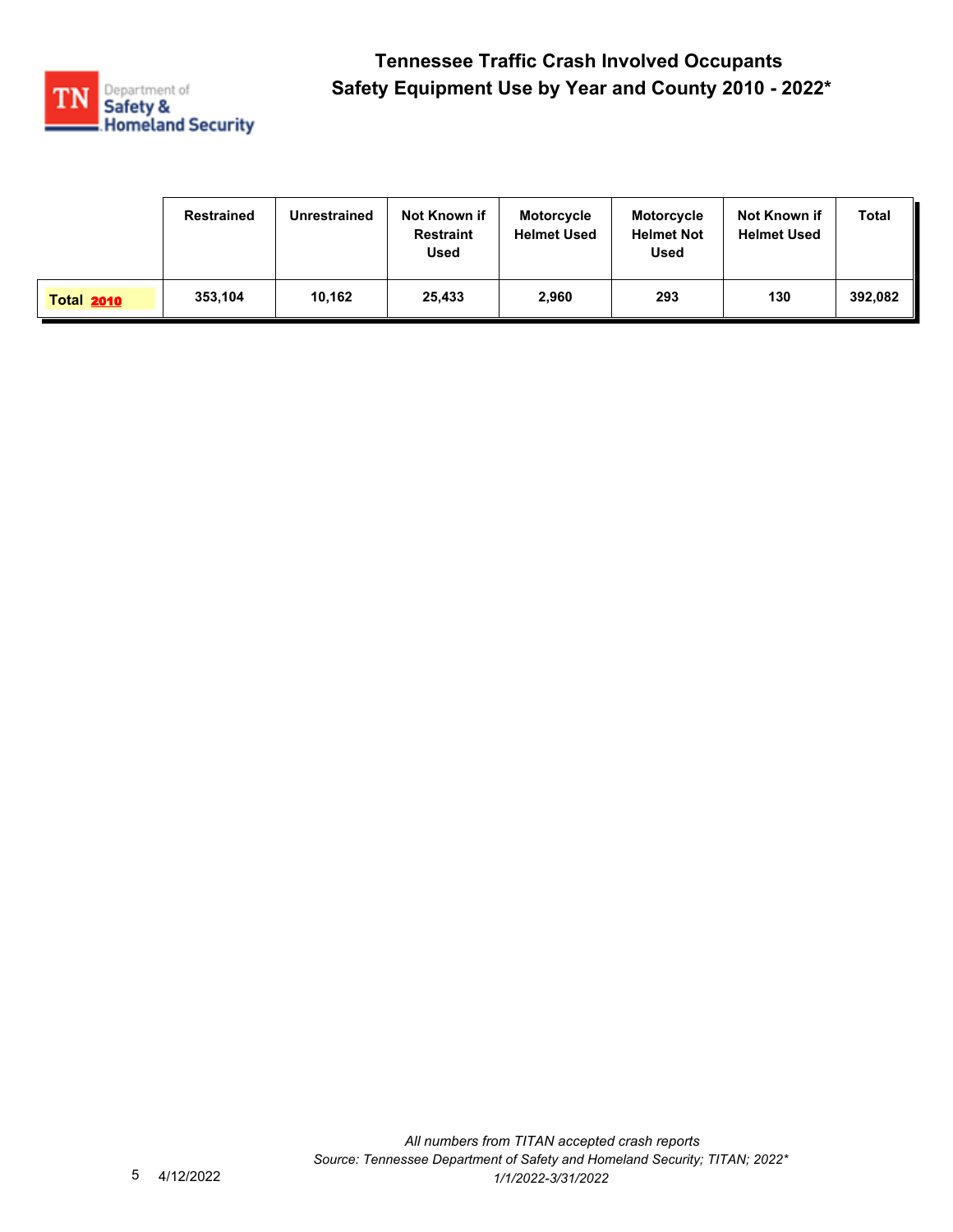

| 2011              | <b>Restrained</b> | <b>Unrestrained</b> | Not Known if<br><b>Restraint</b><br><b>Used</b> | Motorcycle<br><b>Helmet Used</b> | Motorcycle<br><b>Helmet Not</b><br><b>Used</b> | Not Known if<br><b>Helmet Used</b> | <b>Total</b> |
|-------------------|-------------------|---------------------|-------------------------------------------------|----------------------------------|------------------------------------------------|------------------------------------|--------------|
| <b>Anderson</b>   | 3,713             | 113                 | 213                                             | 45                               | $\mathbf{1}$                                   | $\overline{2}$                     | 4,087        |
| <b>Bedford</b>    | 2,124             | 128                 | $77\,$                                          | 18                               | $\mathbf{1}$                                   | $\mathbf{1}$                       | 2,349        |
| <b>Benton</b>     | 484               | 46                  | 35                                              | $10$                             | $\pmb{0}$                                      | $\pmb{0}$                          | 575          |
| <b>Bledsoe</b>    | 167               | 63                  | $\bf 8$                                         | $\overline{4}$                   | $\mathbf{1}$                                   | $\pmb{0}$                          | 243          |
| <b>Blount</b>     | 7,385             | 157                 | 297                                             | 231                              | $\mathbf{3}$                                   | $\mathbf{3}$                       | 8,076        |
| <b>Bradley</b>    | 6,330             | 108                 | 525                                             | 59                               | $\mathbf{1}$                                   | $\overline{5}$                     | 7,028        |
| Campbell          | 2,056             | 112                 | 150                                             | 13                               | $\pmb{0}$                                      | $\mathbf{1}$                       | 2,332        |
| Cannon            | 375               | 15                  | $10$                                            | $\sqrt{5}$                       | $\overline{2}$                                 | $\pmb{0}$                          | 407          |
| Carroll           | 813               | 60                  | 38                                              | 12                               | $\overline{2}$                                 | $\pmb{0}$                          | 925          |
| Carter            | 2,531             | 68                  | 99                                              | 39                               | $\overline{2}$                                 | $\mathbf 0$                        | 2,739        |
| Cheatham          | 1,512             | 55                  | 76                                              | 19                               | $\pmb{0}$                                      | $\pmb{0}$                          | 1,662        |
| <b>Chester</b>    | 602               | 42                  | 25                                              | $\boldsymbol{2}$                 | $\mathbf{1}$                                   | $\pmb{0}$                          | 672          |
| Claiborne         | 1,190             | 75                  | $77\,$                                          | $\bf 8$                          | $\,6\,$                                        | $\pmb{0}$                          | 1,356        |
| Clay              | 190               | 21                  | $\overline{4}$                                  | $\overline{2}$                   | $\mathbf{1}$                                   | $\pmb{0}$                          | 218          |
| <b>Cocke</b>      | 2,056             | 73                  | 140                                             | 21                               | 3                                              | $\mathbf{1}$                       | 2,294        |
| Coffee            | 2,913             | 112                 | 88                                              | 26                               | $\mathbf{1}$                                   | $\overline{2}$                     | 3,142        |
| <b>Crockett</b>   | 390               | 34                  | 14                                              | 1                                | $\mathbf{3}$                                   | $\pmb{0}$                          | 442          |
| <b>Cumberland</b> | 3,080             | 141                 | 108                                             | $37\,$                           | $\overline{7}$                                 | $\mathbf{1}$                       | 3,374        |
| <b>Davidson</b>   | 48,740            | 506                 | 4,298                                           | 296                              | 21                                             | 15                                 | 53,876       |
| <b>Decatur</b>    | 393               | 36                  | 14                                              | $\bf8$                           | $\mathsf{O}\xspace$                            | $\mathbf 0$                        | 451          |
| <b>DeKalb</b>     | 666               | 62                  | 40                                              | 17                               | $\mathsf{O}\xspace$                            | $\mathsf{O}\xspace$                | 785          |
| <b>Dickson</b>    | 2,718             | 113                 | 97                                              | 25                               | $\pmb{0}$                                      | $\mathbf 1$                        | 2,954        |
| <b>Dyer</b>       | 1,695             | 144                 | 123                                             | $\bf 8$                          | $\overline{5}$                                 | $\mathbf 0$                        | 1,975        |
| <b>Fayette</b>    | 1,101             | 46                  | 76                                              | $\bf 8$                          | $\pmb{0}$                                      | $\mathbf 0$                        | 1,231        |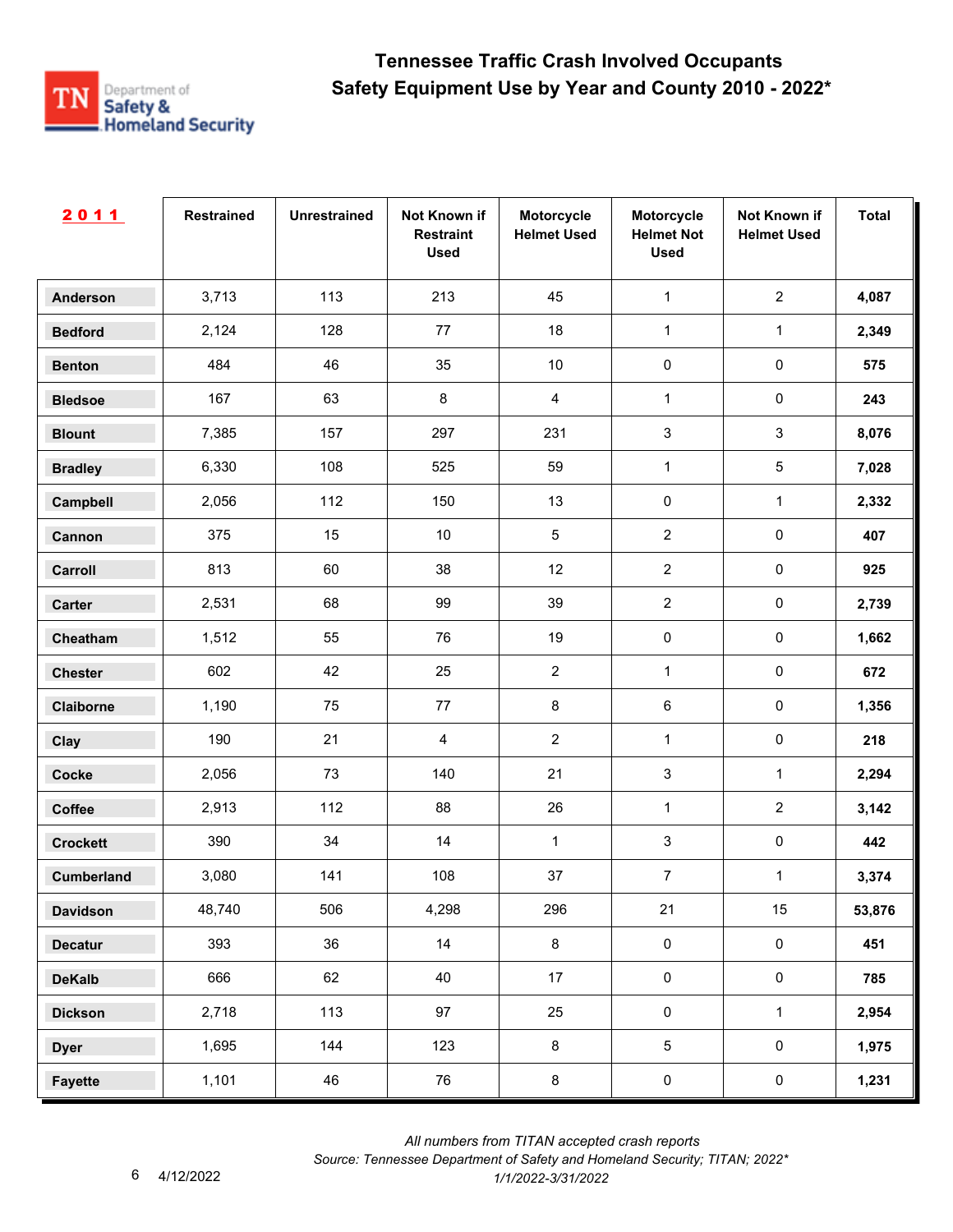

|                  | <b>Restrained</b> | <b>Unrestrained</b> | Not Known if<br><b>Restraint</b><br><b>Used</b> | Motorcycle<br><b>Helmet Used</b> | Motorcycle<br><b>Helmet Not</b><br><b>Used</b> | Not Known if<br><b>Helmet Used</b> | <b>Total</b> |
|------------------|-------------------|---------------------|-------------------------------------------------|----------------------------------|------------------------------------------------|------------------------------------|--------------|
| <b>Fentress</b>  | 421               | 30                  | 28                                              | $\,8\,$                          | $\pmb{0}$                                      | $\pmb{0}$                          | 487          |
| Franklin         | 1,424             | 72                  | 94                                              | 28                               | 4                                              | $\mathbf{1}$                       | 1,623        |
| Gibson           | 1,387             | 112                 | 253                                             | 17                               | $\mathbf{1}$                                   | 0                                  | 1,770        |
| <b>Giles</b>     | 1,327             | 93                  | 42                                              | 16                               | 0                                              | $\overline{c}$                     | 1,480        |
| Grainger         | 585               | 66                  | 58                                              | 17                               | $\pmb{0}$                                      | 0                                  | 726          |
| Greene           | 3,711             | 129                 | 181                                             | 46                               | 4                                              | $\overline{a}$                     | 4,073        |
| Grundy           | 466               | 39                  | 39                                              | 9                                | $\overline{2}$                                 | $\pmb{0}$                          | 555          |
| Hamblen          | 3,263             | 60                  | 173                                             | 36                               | $\pmb{0}$                                      | $\overline{2}$                     | 3,534        |
| <b>Hamilton</b>  | 24,597            | 370                 | 1,685                                           | 216                              | 12                                             | 6                                  | 26,886       |
| <b>Hancock</b>   | 188               | 38                  | 36                                              | 5                                | $\mathbf{1}$                                   | $\pmb{0}$                          | 268          |
| Hardeman         | 628               | 53                  | 49                                              | $\mathsf 3$                      | $\mathbf{1}$                                   | 0                                  | 734          |
| <b>Hardin</b>    | 1,261             | 82                  | 59                                              | 13                               | 6                                              | 0                                  | 1,421        |
| <b>Hawkins</b>   | 1,912             | 125                 | 185                                             | 33                               | 8                                              | 5                                  | 2,268        |
| Haywood          | 1,050             | 43                  | 57                                              | 8                                | $\boldsymbol{2}$                               | 0                                  | 1,160        |
| Henderson        | 1,687             | 94                  | 52                                              | 12                               | $\mathbf{1}$                                   | $\mathbf{1}$                       | 1,847        |
| Henry            | 1,000             | 71                  | 39                                              | 25                               | $\mathbf{1}$                                   | $\pmb{0}$                          | 1,136        |
| Hickman          | 874               | 42                  | 58                                              | $10\,$                           | 5                                              | 0                                  | 989          |
| <b>Houston</b>   | 242               | 8                   | 23                                              | 5                                | 0                                              | $\mathbf{1}$                       | 279          |
| <b>Humphreys</b> | 811               | 57                  | 37                                              | $\bf 8$                          | $\mathbf{1}$                                   | $\mathsf{O}\xspace$                | 914          |
| <b>Jackson</b>   | 236               | 20                  | 39                                              | 12                               | $\overline{2}$                                 | $\mathbf{1}$                       | 310          |
| Jefferson        | 2,239             | 82                  | 111                                             | 29                               | $\mathbf{1}$                                   | $\mathsf{O}\xspace$                | 2,462        |
| Johnson          | 715               | 22                  | 13                                              | 27                               | $\pmb{0}$                                      | $\mathsf{O}\xspace$                | 777          |
| Knox             | 28,708            | 464                 | 2,327                                           | 182                              | $\,6\,$                                        | 9                                  | 31,696       |
| Lake             | 67                | $\boldsymbol{9}$    | $\mathbf{3}$                                    | $\pmb{0}$                        | $\pmb{0}$                                      | $\mathbf 0$                        | 79           |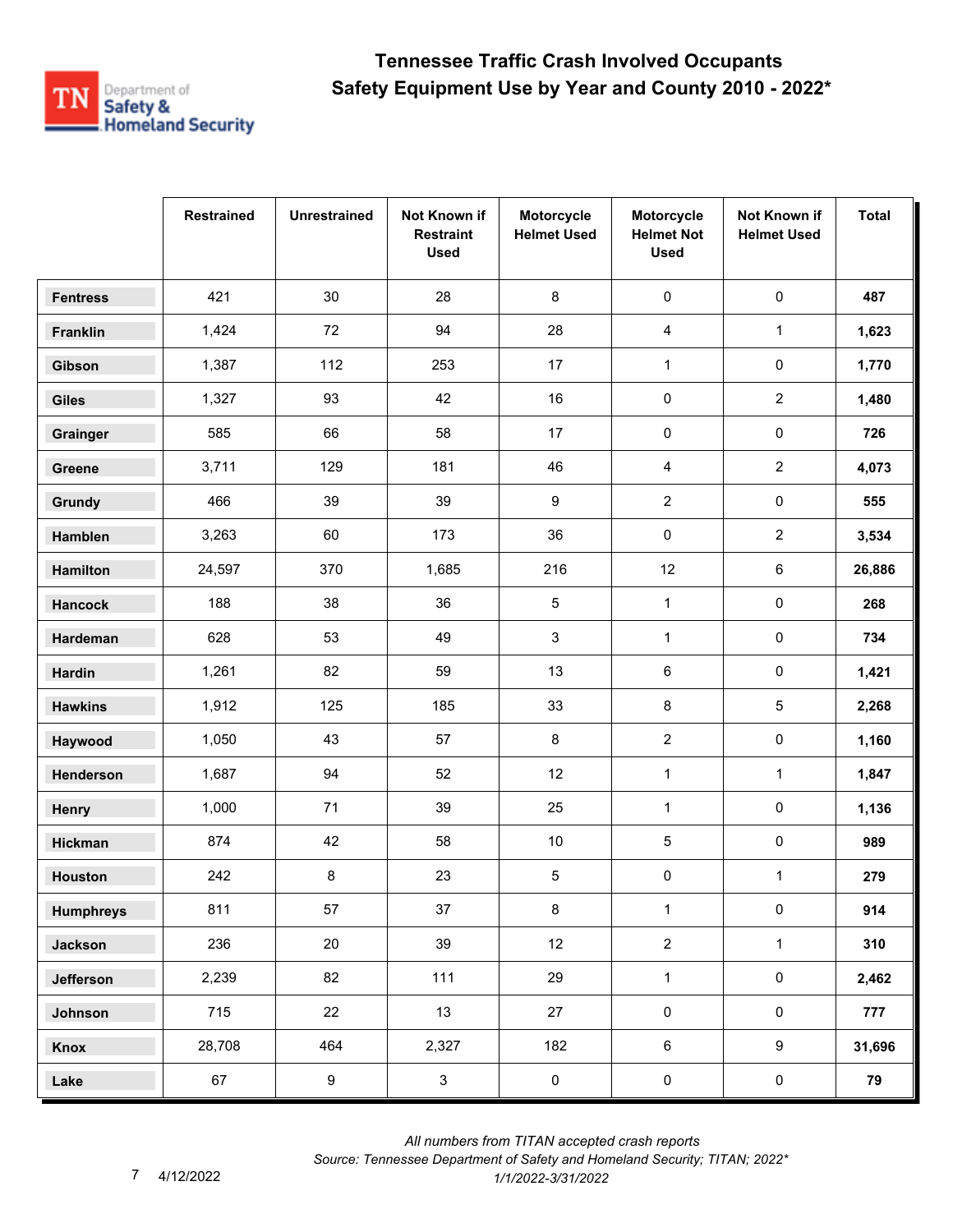

|                   | <b>Restrained</b> | <b>Unrestrained</b> | Not Known if<br><b>Restraint</b><br><b>Used</b> | Motorcycle<br><b>Helmet Used</b> | Motorcycle<br><b>Helmet Not</b><br><b>Used</b> | Not Known if<br><b>Helmet Used</b> | <b>Total</b> |
|-------------------|-------------------|---------------------|-------------------------------------------------|----------------------------------|------------------------------------------------|------------------------------------|--------------|
| Lauderdale        | 591               | 76                  | 64                                              | 6                                | $\overline{4}$                                 | $\pmb{0}$                          | 741          |
| Lawrence          | 1,634             | 95                  | 31                                              | 22                               | $\pmb{0}$                                      | $\pmb{0}$                          | 1,782        |
| Lewis             | 310               | 18                  | 63                                              | 3                                | $\pmb{0}$                                      | 0                                  | 394          |
| Lincoln           | 1,435             | 88                  | 70                                              | 25                               | 0                                              | 0                                  | 1,618        |
| Loudon            | 3,065             | 53                  | 102                                             | 20                               | $\mathbf{1}$                                   | $\mathbf{1}$                       | 3,242        |
| <b>Macon</b>      | 791               | 54                  | 50                                              | $\overline{7}$                   | 4                                              | $\pmb{0}$                          | 906          |
| <b>Madison</b>    | 7,762             | 172                 | 517                                             | 48                               | 5                                              | 3                                  | 8,507        |
| <b>Marion</b>     | 1,274             | 109                 | 62                                              | 21                               | $\overline{2}$                                 | 0                                  | 1,468        |
| <b>Marshall</b>   | 1,152             | 45                  | 42                                              | $\overline{7}$                   | 0                                              | 0                                  | 1,246        |
| <b>Maury</b>      | 4,280             | 99                  | 211                                             | 38                               | 3                                              | 3                                  | 4,634        |
| <b>McMinn</b>     | 2,600             | 109                 | 128                                             | 22                               | 4                                              | 0                                  | 2,863        |
| <b>McNairy</b>    | 801               | 69                  | 47                                              | 18                               | $\mathbf{1}$                                   | $\overline{a}$                     | 938          |
| <b>Meigs</b>      | 231               | 27                  | 14                                              | $\mathbf{3}$                     | $\pmb{0}$                                      | $\mathsf{O}\xspace$                | 275          |
| <b>Monroe</b>     | 1,604             | 134                 | 93                                              | 72                               | $\overline{2}$                                 | 0                                  | 1,905        |
| <b>Montgomery</b> | 12,565            | 278                 | 453                                             | 199                              | 4                                              | 4                                  | 13,503       |
| <b>Moore</b>      | 207               | 11                  | $\overline{7}$                                  | $\overline{7}$                   | 0                                              | $\pmb{0}$                          | 232          |
| Morgan            | 548               | 59                  | 39                                              | 18                               | $\mathbf{1}$                                   | 0                                  | 665          |
| Obion             | 1,409             | 45                  | 64                                              | 14                               | $\overline{2}$                                 | 0                                  | 1,534        |
| Overton           | 854               | 51                  | 24                                              | 8                                | $\mathbf{3}$                                   | $\pmb{0}$                          | 940          |
| Perry             | 199               | 23                  | $\,6\,$                                         | 8                                | $\pmb{0}$                                      | $\mathbf 0$                        | 236          |
| <b>Pickett</b>    | 83                | 5                   | $\mathsf{O}\xspace$                             | $\mathbf{3}$                     | $\mathbf{3}$                                   | $\mathsf{O}\xspace$                | 94           |
| Polk              | 447               | 40                  | 57                                              | 15                               | $\overline{4}$                                 | $\mathbf{3}$                       | 566          |
| Putnam            | 5,685             | 134                 | 214                                             | 55                               | $\pmb{0}$                                      | $\overline{4}$                     | 6,092        |
| Rhea              | 877               | 32                  | 32                                              | 10                               | $\pmb{0}$                                      | $\overline{a}$                     | 953          |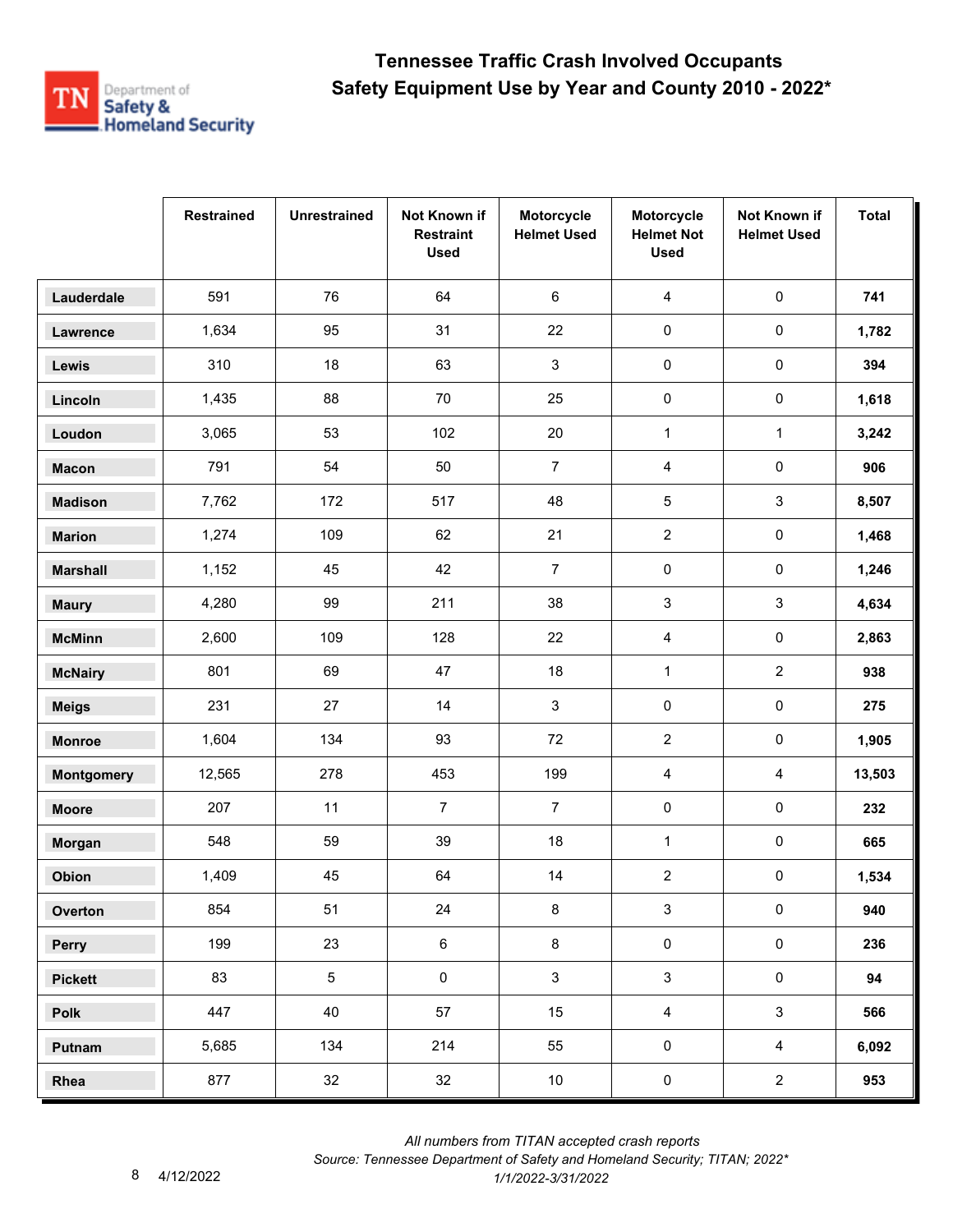

|                   | <b>Restrained</b> | <b>Unrestrained</b> | Not Known if<br><b>Restraint</b><br><b>Used</b> | Motorcycle<br><b>Helmet Used</b> | Motorcycle<br><b>Helmet Not</b><br><b>Used</b> | Not Known if<br><b>Helmet Used</b> | <b>Total</b> |
|-------------------|-------------------|---------------------|-------------------------------------------------|----------------------------------|------------------------------------------------|------------------------------------|--------------|
| Roane             | 2,157             | 109                 | 121                                             | 18                               | $\mathbf{1}$                                   | $\mathbf{1}$                       | 2,407        |
| Robertson         | 3,032             | 163                 | 207                                             | 15                               | 0                                              | 0                                  | 3,417        |
| Rutherford        | 17,870            | 344                 | 816                                             | 147                              | $\overline{7}$                                 | 8                                  | 19,192       |
| <b>Scott</b>      | 387               | 33                  | 45                                              | 9                                | 4                                              | 0                                  | 478          |
| Sequatchie        | 545               | 22                  | 14                                              | 9                                | $\mathbf{1}$                                   | 0                                  | 591          |
| <b>Sevier</b>     | 8,615             | 202                 | 302                                             | 88                               | 3                                              | 3                                  | 9,213        |
| <b>Shelby</b>     | 64,140            | 2,143               | 7,694                                           | 294                              | 17                                             | 16                                 | 74,304       |
| Smith             | 899               | 46                  | 67                                              | 11                               | $\overline{2}$                                 | 0                                  | 1,025        |
| <b>Stewart</b>    | 340               | 10                  | 16                                              | 15                               | $\overline{2}$                                 | $\overline{2}$                     | 385          |
| <b>Sullivan</b>   | 8,927             | 259                 | 435                                             | 87                               | 4                                              | 3                                  | 9,715        |
| <b>Sumner</b>     | 7,097             | 162                 | 462                                             | 73                               | $\overline{2}$                                 | $\mathbf{1}$                       | 7,797        |
| <b>Tipton</b>     | 2,220             | 69                  | 89                                              | 22                               | 11                                             | $\mathbf{1}$                       | 2,412        |
| <b>Trousdale</b>  | 354               | 24                  | 11                                              | $\overline{2}$                   | $\mathbf{1}$                                   | $\pmb{0}$                          | 392          |
| <b>Unicoi</b>     | 563               | 11                  | 15                                              | 4                                | 0                                              | 0                                  | 593          |
| <b>Union</b>      | 475               | 38                  | 23                                              | 4                                | 3                                              | 0                                  | 543          |
| <b>VanBuren</b>   | 164               | 17                  | 5                                               | 4                                | $\overline{2}$                                 | 0                                  | 192          |
| Warren            | 1,848             | 69                  | 107                                             | 14                               | $\mathbf{1}$                                   | 1                                  | 2,040        |
| Washington        | 8,273             | 129                 | 378                                             | 45                               | 4                                              | 3                                  | 8,832        |
| Wayne             | 372               | 37                  | 12                                              | $\overline{7}$                   | $\mathbf{1}$                                   | $\pmb{0}$                          | 429          |
| Weakley           | 988               | 82                  | 48                                              | $\overline{7}$                   | $\overline{2}$                                 | $\mathbf 0$                        | 1,127        |
| White             | 968               | 29                  | 28                                              | 16                               | $\pmb{0}$                                      | $\mathbf 0$                        | 1,041        |
| Williamson        | 8,140             | 118                 | 231                                             | 53                               | $\overline{5}$                                 | $\mathbf{3}$                       | 8,550        |
| Wilson            | 5,480             | 136                 | 322                                             | 47                               | $\mathbf{3}$                                   | $\mathbf 0$                        | 5,988        |
| <b>Total 2011</b> | 366,281           | 10,589              | 26,111                                          | 3,319                            | 238                                            | 126                                | 406,664      |

 *All numbers from TITAN accepted crash reports*

*Source: Tennessee Department of Safety and Homeland Security; TITAN; 2022\**  4/12/2022 *1/1/2022-3/31/2022*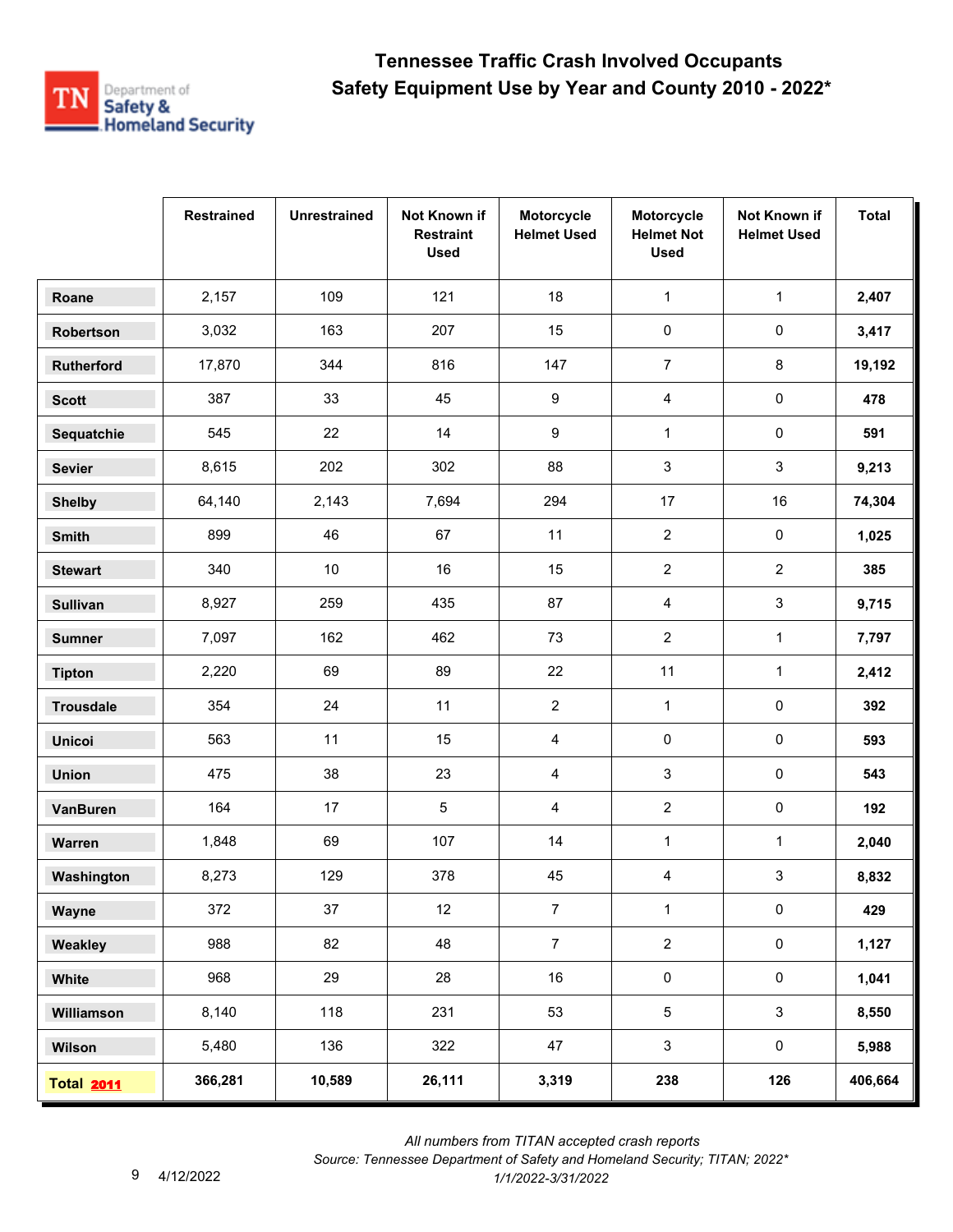

| 2012              | <b>Restrained</b> | <b>Unrestrained</b> | Not Known if<br><b>Restraint</b><br><b>Used</b> | Motorcycle<br><b>Helmet Used</b> | Motorcycle<br><b>Helmet Not</b><br><b>Used</b> | Not Known if<br><b>Helmet Used</b> | <b>Total</b> |
|-------------------|-------------------|---------------------|-------------------------------------------------|----------------------------------|------------------------------------------------|------------------------------------|--------------|
| <b>Anderson</b>   | 3,615             | 121                 | 190                                             | 44                               | $\mathbf{1}$                                   | $\overline{2}$                     | 3,973        |
| <b>Bedford</b>    | 2,004             | 116                 | 107                                             | $10$                             | $\overline{2}$                                 | $\mathbf{1}$                       | 2,240        |
| <b>Benton</b>     | 516               | 36                  | 41                                              | 13                               | $\overline{7}$                                 | $\mathbf{1}$                       | 614          |
| <b>Bledsoe</b>    | 155               | 20                  | 17                                              | $\overline{7}$                   | $\overline{4}$                                 | $\pmb{0}$                          | 203          |
| <b>Blount</b>     | 7,265             | 113                 | 230                                             | 217                              | $\overline{2}$                                 | $\,6\,$                            | 7,833        |
| <b>Bradley</b>    | 6,626             | 155                 | 460                                             | 55                               | $\overline{2}$                                 | $\,6\,$                            | 7,304        |
| Campbell          | 2,181             | 109                 | 108                                             | 15                               | $\pmb{0}$                                      | $\mathbf{1}$                       | 2,414        |
| Cannon            | 436               | $\boldsymbol{9}$    | 20                                              | $\overline{7}$                   | $\pmb{0}$                                      | $\pmb{0}$                          | 472          |
| Carroll           | 871               | 34                  | 29                                              | 14                               | 1                                              | $\mathbf 1$                        | 950          |
| Carter            | 2,375             | 55                  | 144                                             | 46                               | $\pmb{0}$                                      | $\overline{2}$                     | 2,622        |
| Cheatham          | 1,574             | 60                  | 79                                              | 16                               | $\pmb{0}$                                      | $\mathbf{1}$                       | 1,730        |
| <b>Chester</b>    | 603               | 26                  | 30                                              | 12                               | $\mathbf{3}$                                   | $\pmb{0}$                          | 674          |
| Claiborne         | 1,031             | 74                  | 47                                              | $\bf 8$                          | $\mathbf{1}$                                   | $\overline{2}$                     | 1,163        |
| Clay              | 203               | 17                  | $\bf 8$                                         | $\sqrt{3}$                       | $\overline{2}$                                 | $\pmb{0}$                          | 233          |
| <b>Cocke</b>      | 2,179             | 102                 | 108                                             | 31                               | $\pmb{0}$                                      | $\mathfrak{S}$                     | 2,423        |
| Coffee            | 2,998             | 91                  | 114                                             | 32                               | $\mathbf{1}$                                   | $\mathbf{1}$                       | 3,237        |
| <b>Crockett</b>   | 354               | 30                  | 18                                              | $\sqrt{3}$                       | $\,$ 5 $\,$                                    | $\pmb{0}$                          | 410          |
| <b>Cumberland</b> | 3,081             | 106                 | 102                                             | $36\,$                           | 1                                              | $\mathbf{1}$                       | 3,327        |
| <b>Davidson</b>   | 46,293            | 550                 | 3,928                                           | 304                              | 43                                             | 22                                 | 51,140       |
| <b>Decatur</b>    | 524               | 42                  | 21                                              | $\,6\,$                          | $\overline{2}$                                 | $\mathbf{1}$                       | 596          |
| <b>DeKalb</b>     | 584               | 38                  | 43                                              | 11                               | $\mathbf{1}$                                   | $\mathsf{O}\xspace$                | 677          |
| <b>Dickson</b>    | 2,601             | 70                  | 111                                             | 27                               | $\mathbf{1}$                                   | $\mathbf 1$                        | 2,811        |
| <b>Dyer</b>       | 1,546             | 98                  | 106                                             | 12                               | $\overline{7}$                                 | $\overline{2}$                     | 1,771        |
| <b>Fayette</b>    | 931               | 59                  | 132                                             | $\boldsymbol{9}$                 | $\mathbf{3}$                                   | $\overline{2}$                     | 1,136        |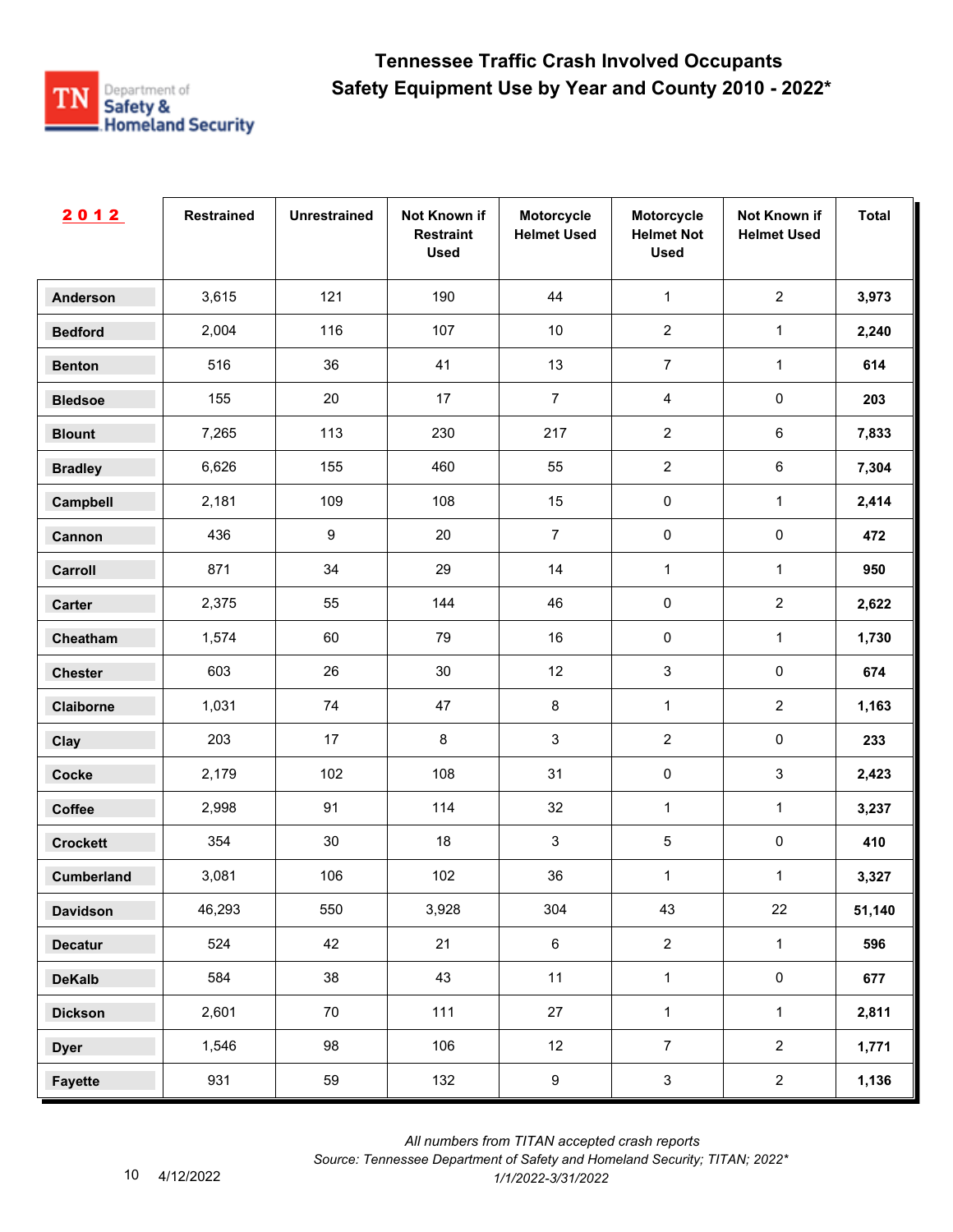

|                  | <b>Restrained</b> | <b>Unrestrained</b> | Not Known if<br><b>Restraint</b><br><b>Used</b> | Motorcycle<br><b>Helmet Used</b> | Motorcycle<br><b>Helmet Not</b><br><b>Used</b> | Not Known if<br><b>Helmet Used</b> | <b>Total</b> |
|------------------|-------------------|---------------------|-------------------------------------------------|----------------------------------|------------------------------------------------|------------------------------------|--------------|
| <b>Fentress</b>  | 522               | 46                  | 26                                              | $\overline{7}$                   | $\mathbf{1}$                                   | $\mathsf 0$                        | 602          |
| Franklin         | 1,298             | 69                  | 76                                              | 14                               | 4                                              | $\overline{2}$                     | 1,463        |
| Gibson           | 1,374             | 168                 | 248                                             | 18                               | $\pmb{0}$                                      | $\mathbf{1}$                       | 1,809        |
| <b>Giles</b>     | 1,424             | 94                  | 48                                              | 16                               | $\mathbf{2}$                                   | $\mathbf{1}$                       | 1,585        |
| Grainger         | 643               | 51                  | 56                                              | 15                               | $\overline{2}$                                 | 0                                  | 767          |
| Greene           | 3,778             | 157                 | 200                                             | 38                               | $\overline{2}$                                 | $\pmb{0}$                          | 4,175        |
| Grundy           | 423               | 43                  | 40                                              | 3                                | 6                                              | $\pmb{0}$                          | 515          |
| Hamblen          | 3,449             | 71                  | 177                                             | 33                               | $\overline{2}$                                 | $\mathbf{1}$                       | 3,733        |
| Hamilton         | 28,128            | 363                 | 2,318                                           | 238                              | 8                                              | 24                                 | 31,079       |
| <b>Hancock</b>   | 120               | 30                  | 29                                              | $\mathbf{1}$                     | 0                                              | $\pmb{0}$                          | 180          |
| Hardeman         | 561               | 55                  | 46                                              | $10\,$                           | $\pmb{0}$                                      | 0                                  | 672          |
| Hardin           | 1,262             | 62                  | 77                                              | 24                               | 9                                              | 0                                  | 1,434        |
| <b>Hawkins</b>   | 1,803             | 86                  | 156                                             | 27                               | $\mathbf{1}$                                   | $\pmb{0}$                          | 2,073        |
| Haywood          | 786               | 56                  | 70                                              | $\mathbf{2}$                     | $\pmb{0}$                                      | 0                                  | 914          |
| Henderson        | 1,547             | 98                  | 71                                              | 19                               | $\mathbf 1$                                    | $\mathbf{1}$                       | 1,737        |
| Henry            | 952               | 75                  | 26                                              | 14                               | 3                                              | $\pmb{0}$                          | 1,070        |
| Hickman          | 865               | 53                  | 25                                              | 14                               | 4                                              | 0                                  | 961          |
| <b>Houston</b>   | 171               | 14                  | 20                                              | $\mathbf{1}$                     | $\mathbf{1}$                                   | 0                                  | 207          |
| <b>Humphreys</b> | 637               | 27                  | 70                                              | 17                               | $\pmb{0}$                                      | $\mathbf{1}$                       | 752          |
| <b>Jackson</b>   | 253               | 20                  | 32                                              | $\overline{5}$                   | $\pmb{0}$                                      | $\mathsf{O}\xspace$                | 310          |
| Jefferson        | 2,232             | 95                  | 112                                             | 24                               | $\mathbf{1}$                                   | $\mathbf{1}$                       | 2,465        |
| Johnson          | 650               | 21                  | 16                                              | 23                               | $\overline{2}$                                 | $\mathbf{1}$                       | 713          |
| Knox             | 29,148            | 425                 | 2,439                                           | 182                              | 13                                             | $\bf 8$                            | 32,215       |
| Lake             | 92                | 11                  | $\mathbf{3}$                                    | $\mathbf{1}$                     | $\overline{2}$                                 | $\mathbf 0$                        | 109          |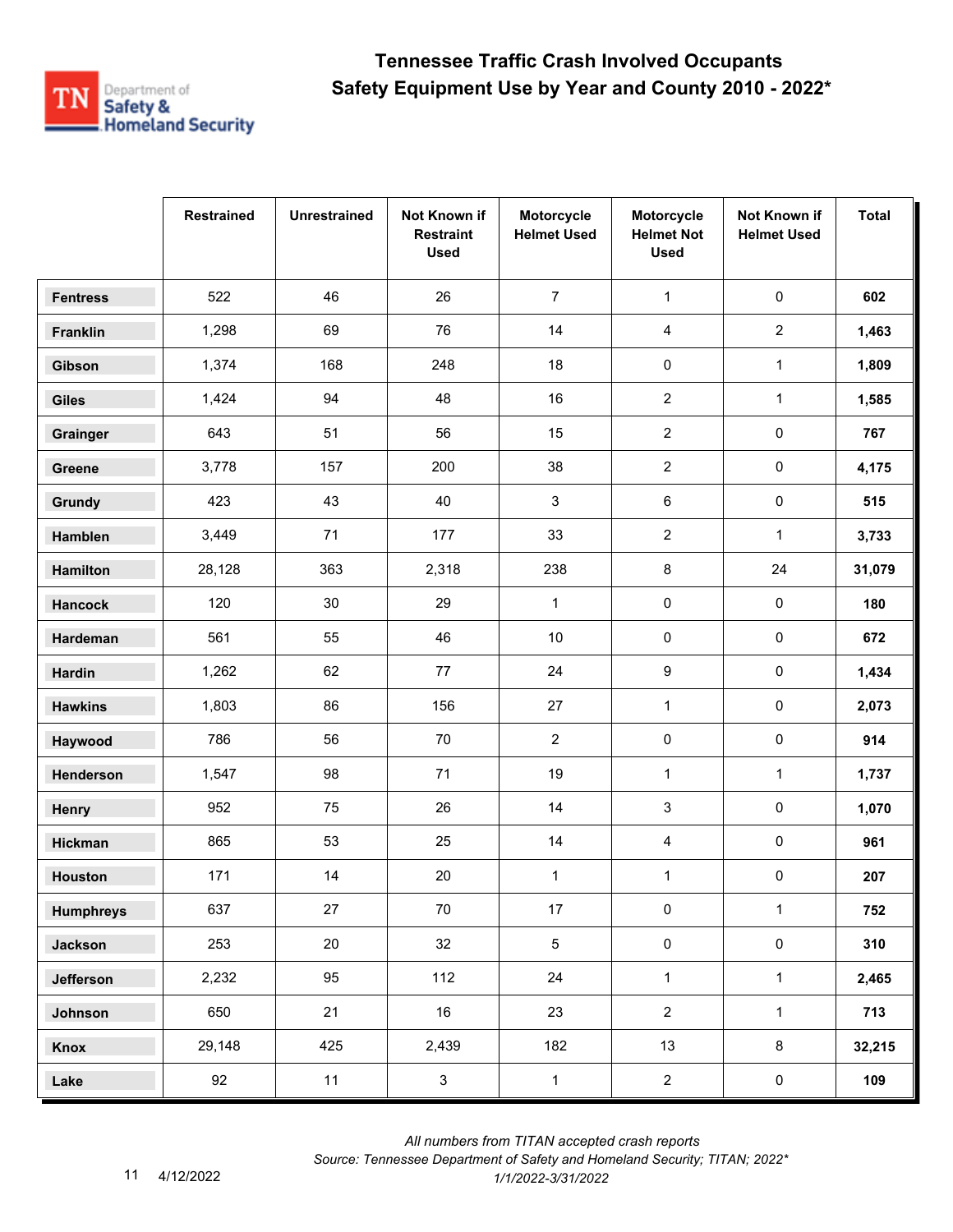

|                   | <b>Restrained</b> | <b>Unrestrained</b> | Not Known if<br><b>Restraint</b><br><b>Used</b> | Motorcycle<br><b>Helmet Used</b> | Motorcycle<br><b>Helmet Not</b><br><b>Used</b> | Not Known if<br><b>Helmet Used</b> | <b>Total</b> |
|-------------------|-------------------|---------------------|-------------------------------------------------|----------------------------------|------------------------------------------------|------------------------------------|--------------|
| Lauderdale        | 648               | 77                  | 53                                              | $\boldsymbol{9}$                 | $\mathbf 1$                                    | $\mathbf{1}$                       | 789          |
| Lawrence          | 1,636             | 100                 | 38                                              | 19                               | $\mathsf 3$                                    | $\pmb{0}$                          | 1,796        |
| Lewis             | 314               | 14                  | 28                                              | 4                                | $\pmb{0}$                                      | 0                                  | 360          |
| Lincoln           | 1,442             | 116                 | 48                                              | 13                               | $\overline{2}$                                 | 0                                  | 1,621        |
| Loudon            | 2,718             | 48                  | 94                                              | 32                               | $\mathbf{1}$                                   | $\pmb{0}$                          | 2,893        |
| <b>Macon</b>      | 769               | 47                  | 58                                              | $10\,$                           | 6                                              | $\pmb{0}$                          | 890          |
| <b>Madison</b>    | 7,900             | 186                 | 522                                             | 51                               | 3                                              | $\pmb{0}$                          | 8,662        |
| <b>Marion</b>     | 1,294             | 86                  | 56                                              | 15                               | $\mathbf{1}$                                   | 0                                  | 1,452        |
| <b>Marshall</b>   | 1,023             | 49                  | 49                                              | 26                               | $\overline{c}$                                 | 0                                  | 1,149        |
| <b>Maury</b>      | 4,556             | 87                  | 242                                             | 33                               | $\mathbf{1}$                                   | 4                                  | 4,923        |
| <b>McMinn</b>     | 2,963             | 111                 | 143                                             | 38                               | 3                                              | $\mathbf{1}$                       | 3,259        |
| <b>McNairy</b>    | 857               | 72                  | 65                                              | 9                                | $\overline{2}$                                 | $\pmb{0}$                          | 1,005        |
| <b>Meigs</b>      | 231               | 33                  | 17                                              | 6                                | $\pmb{0}$                                      | $\mathbf{1}$                       | 288          |
| <b>Monroe</b>     | 1,807             | 111                 | 162                                             | 50                               | $\boldsymbol{2}$                               | $\mathbf{1}$                       | 2,133        |
| <b>Montgomery</b> | 11,894            | 335                 | 467                                             | 209                              | $\boldsymbol{7}$                               | $\overline{7}$                     | 12,919       |
| <b>Moore</b>      | 159               | 15                  | $\overline{7}$                                  | $\mathbf{1}$                     | $\pmb{0}$                                      | $\pmb{0}$                          | 182          |
| Morgan            | 383               | 44                  | 59                                              | 8                                | $\mathbf{1}$                                   | 0                                  | 495          |
| Obion             | 1,164             | 60                  | 47                                              | $20\,$                           | 0                                              | $\mathbf{1}$                       | 1,292        |
| Overton           | 861               | 69                  | 35                                              | $19$                             | $\pmb{0}$                                      | $\pmb{0}$                          | 984          |
| Perry             | 196               | 32                  | $\overline{7}$                                  | $\overline{7}$                   | $\pmb{0}$                                      | $\mathbf 0$                        | 242          |
| <b>Pickett</b>    | 118               | 11                  | $\overline{4}$                                  | $\mathbf{1}$                     | $\pmb{0}$                                      | $\mathbf 0$                        | 134          |
| Polk              | 480               | 30 <sub>o</sub>     | 26                                              | 15                               | $\mathbf 1$                                    | $\mathsf{O}\xspace$                | 552          |
| Putnam            | 5,433             | 137                 | 191                                             | 51                               | $\overline{2}$                                 | 3                                  | 5,817        |
| Rhea              | 1,030             | 83                  | 22                                              | $\overline{7}$                   | $\pmb{0}$                                      | $\mathbf{3}$                       | 1,145        |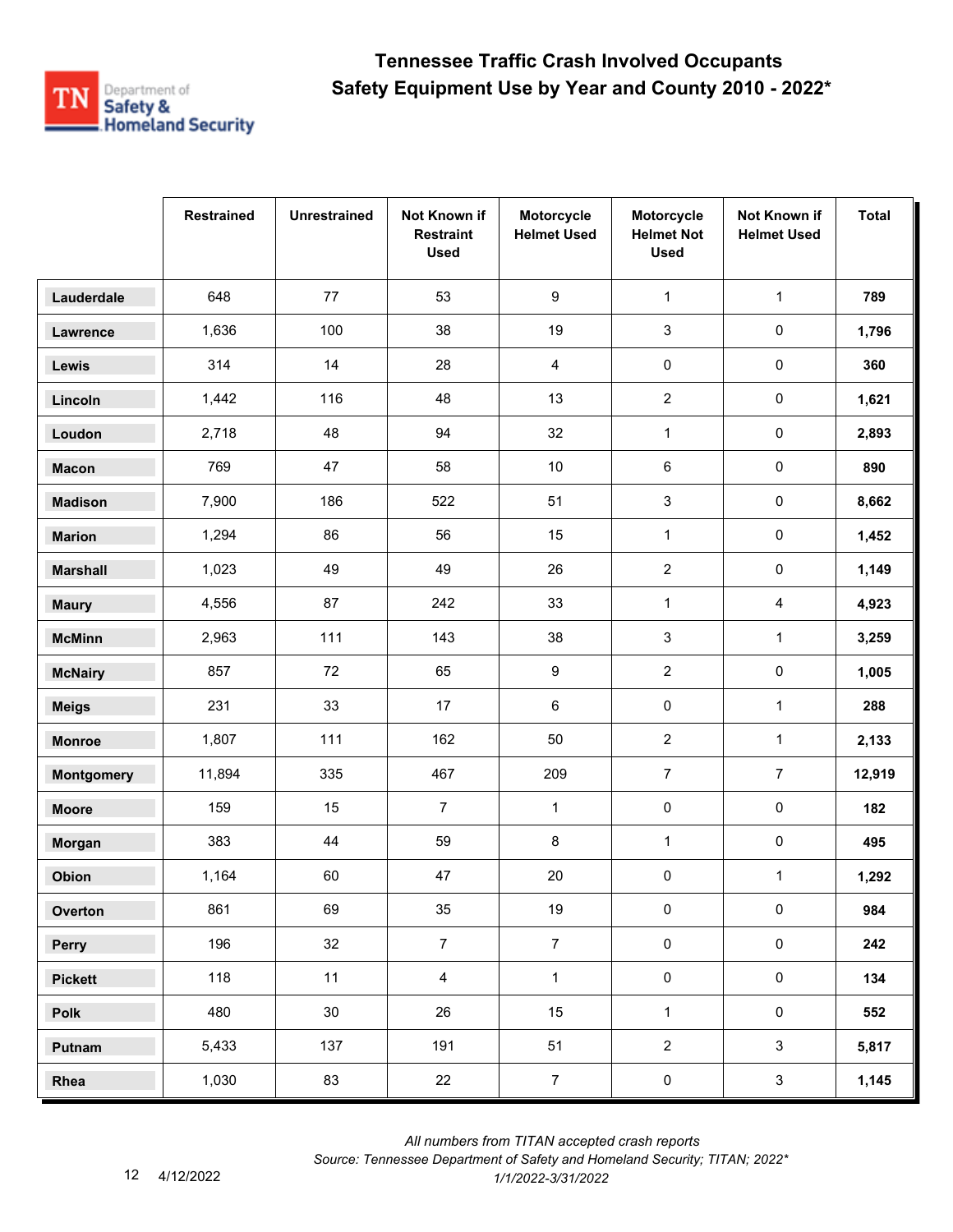

|                   | <b>Restrained</b> | <b>Unrestrained</b> | Not Known if<br><b>Restraint</b><br><b>Used</b> | Motorcycle<br><b>Helmet Used</b> | Motorcycle<br><b>Helmet Not</b><br><b>Used</b> | Not Known if<br><b>Helmet Used</b> | <b>Total</b> |
|-------------------|-------------------|---------------------|-------------------------------------------------|----------------------------------|------------------------------------------------|------------------------------------|--------------|
| Roane             | 2,380             | 61                  | 111                                             | 37                               | $\mathbf{1}$                                   | $\mathbf{1}$                       | 2,591        |
| Robertson         | 3,253             | 203                 | 232                                             | 28                               | 4                                              | $\overline{a}$                     | 3,722        |
| <b>Rutherford</b> | 19,846            | 404                 | 853                                             | 135                              | 0                                              | 6                                  | 21,244       |
| <b>Scott</b>      | 372               | 34                  | 45                                              | 0                                | 0                                              | 0                                  | 451          |
| Sequatchie        | 460               | 30                  | 26                                              | 8                                | $\pmb{0}$                                      | $\mathbf{1}$                       | 525          |
| <b>Sevier</b>     | 8,322             | 193                 | 236                                             | 85                               | $\overline{2}$                                 | $\mathbf{1}$                       | 8,839        |
| <b>Shelby</b>     | 64,481            | 2,075               | 7,852                                           | 359                              | 18                                             | 18                                 | 74,803       |
| <b>Smith</b>      | 837               | 41                  | 57                                              | $10\,$                           | 0                                              | 0                                  | 945          |
| <b>Stewart</b>    | 305               | 21                  | 14                                              | 11                               | $\overline{2}$                                 | 0                                  | 353          |
| <b>Sullivan</b>   | 8,668             | 281                 | 442                                             | 85                               | 3                                              | 4                                  | 9,483        |
| <b>Sumner</b>     | 7,462             | 153                 | 326                                             | 68                               | $\mathbf{1}$                                   | $\mathbf{1}$                       | 8,011        |
| <b>Tipton</b>     | 2,139             | 58                  | 82                                              | 24                               | $\overline{7}$                                 | 4                                  | 2,314        |
| <b>Trousdale</b>  | 387               | 31                  | $\overline{7}$                                  | 5                                | $\mathbf{1}$                                   | $\pmb{0}$                          | 431          |
| <b>Unicoi</b>     | 640               | 18                  | 21                                              | 3                                | $\overline{2}$                                 | 0                                  | 684          |
| <b>Union</b>      | 525               | 43                  | 18                                              | 6                                | $\overline{c}$                                 | 0                                  | 594          |
| <b>VanBuren</b>   | 195               | 6                   | 13                                              | $\overline{7}$                   | 0                                              | 0                                  | 221          |
| Warren            | 1,872             | 70                  | 73                                              | 10                               | 0                                              | 1                                  | 2,026        |
| Washington        | 8,508             | 239                 | 360                                             | 64                               | $\overline{2}$                                 | 3                                  | 9,176        |
| Wayne             | 398               | 33                  | 12                                              | 12                               | $\overline{4}$                                 | $\pmb{0}$                          | 459          |
| Weakley           | 919               | 64                  | 50                                              | $\overline{7}$                   | 8                                              | $\mathbf 0$                        | 1,048        |
| White             | 1,040             | 52                  | 41                                              | 13                               | $\overline{2}$                                 | $\mathbf 0$                        | 1,148        |
| Williamson        | 8,833             | 110                 | 239                                             | 63                               | $\mathbf{1}$                                   | $\pmb{0}$                          | 9,246        |
| Wilson            | 5,750             | 155                 | 324                                             | 54                               | 5                                              | $\mathbf{1}$                       | 6,289        |
| <b>Total 2012</b> | 370,132           | 10,649              | 26,448                                          | 3,431                            | 256                                            | 162                                | 411,078      |

 *All numbers from TITAN accepted crash reports*

*Source: Tennessee Department of Safety and Homeland Security; TITAN; 2022\**  4/12/2022 *1/1/2022-3/31/2022*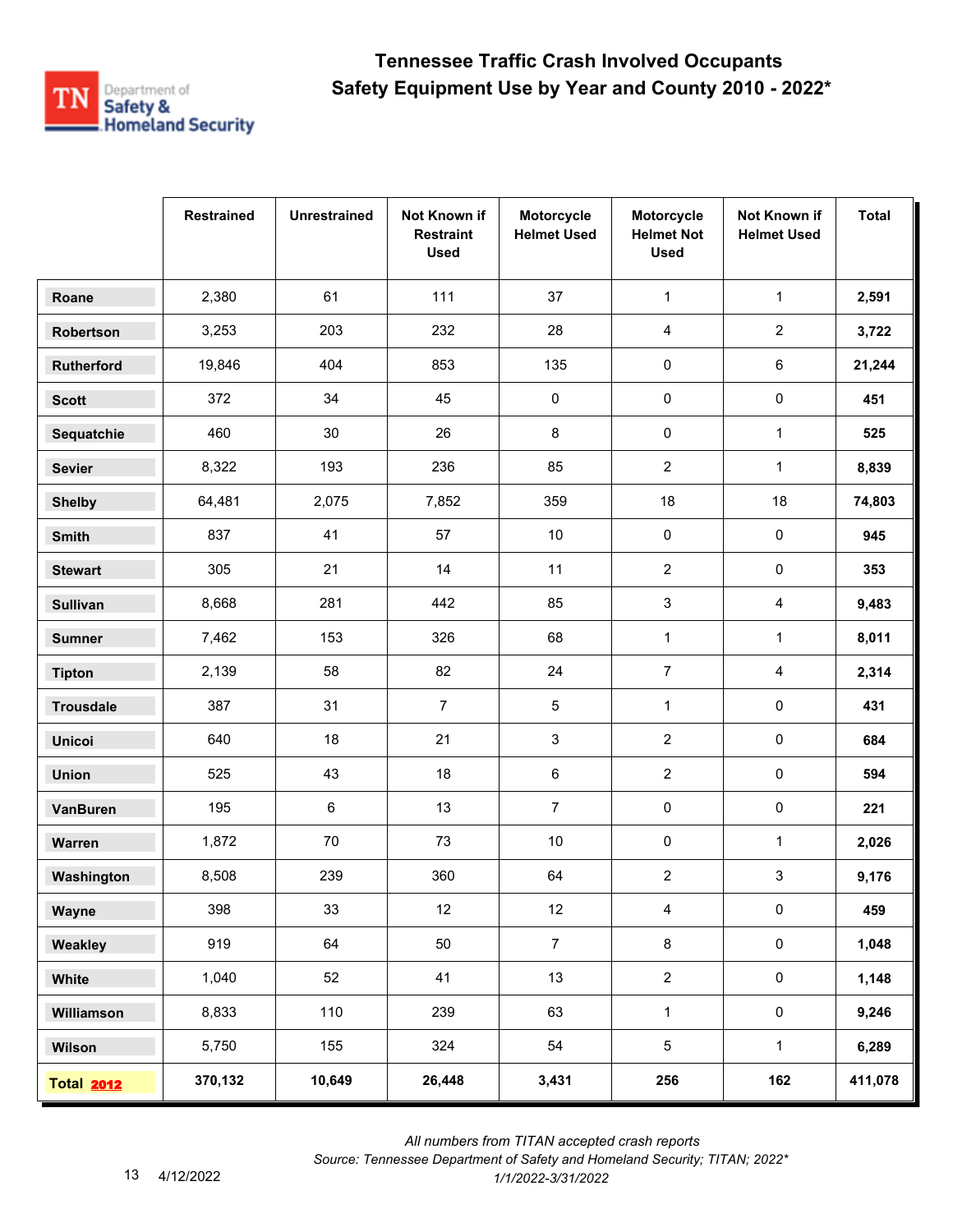

| 2013              | <b>Restrained</b> | <b>Unrestrained</b> | Not Known if<br><b>Restraint</b><br><b>Used</b> | Motorcycle<br><b>Helmet Used</b> | Motorcycle<br><b>Helmet Not</b><br><b>Used</b> | Not Known if<br><b>Helmet Used</b> | <b>Total</b> |
|-------------------|-------------------|---------------------|-------------------------------------------------|----------------------------------|------------------------------------------------|------------------------------------|--------------|
| <b>Anderson</b>   | 3,794             | 111                 | 159                                             | 37                               | $\pmb{0}$                                      | $\overline{2}$                     | 4,103        |
| <b>Bedford</b>    | 2,010             | 129                 | 74                                              | 15                               | $\pmb{0}$                                      | $\overline{2}$                     | 2,230        |
| <b>Benton</b>     | 558               | 33                  | 26                                              | $\overline{7}$                   | $\overline{4}$                                 | $\mathsf{O}\xspace$                | 628          |
| <b>Bledsoe</b>    | 174               | 19                  | $\sqrt{2}$                                      | $\overline{2}$                   | $\overline{2}$                                 | $\mathsf{O}\xspace$                | 199          |
| <b>Blount</b>     | 6,550             | 125                 | 197                                             | 190                              | $\overline{2}$                                 | $\mathbf{1}$                       | 7,065        |
| <b>Bradley</b>    | 6,427             | 122                 | 373                                             | 52                               | $\mathbf{1}$                                   | $\overline{4}$                     | 6,979        |
| Campbell          | 1,750             | 66                  | 84                                              | 16                               | $\overline{2}$                                 | $\overline{2}$                     | 1,920        |
| Cannon            | 422               | 16                  | 24                                              | $\ensuremath{\mathsf{3}}$        | $\mathbf{1}$                                   | $\pmb{0}$                          | 466          |
| Carroll           | 675               | 43                  | 32                                              | 8                                | $\overline{2}$                                 | $\pmb{0}$                          | 760          |
| Carter            | 2,459             | 56                  | 132                                             | 28                               | $\overline{2}$                                 | $\pmb{0}$                          | 2,677        |
| Cheatham          | 1,379             | 69                  | 87                                              | 17                               | $\mathbf{1}$                                   | $\mathbf{1}$                       | 1,554        |
| <b>Chester</b>    | 556               | 36                  | 22                                              | $\boldsymbol{7}$                 | $\mathbf{1}$                                   | $\pmb{0}$                          | 622          |
| Claiborne         | 915               | 56                  | 44                                              | $\overline{4}$                   | $\sqrt{5}$                                     | $\mathbf{1}$                       | 1,025        |
| Clay              | 213               | 11                  | $\boldsymbol{9}$                                | 1                                | $\mathbf{1}$                                   | $\pmb{0}$                          | 235          |
| Cocke             | 1,982             | 49                  | 106                                             | $27\,$                           | $\sqrt{2}$                                     | $\pmb{0}$                          | 2,166        |
| Coffee            | 2,844             | 91                  | 107                                             | 16                               | $\pmb{0}$                                      | $\pmb{0}$                          | 3,058        |
| <b>Crockett</b>   | 379               | 28                  | 18                                              | $\overline{a}$                   | $\pmb{0}$                                      | $\mathsf{O}\xspace$                | 427          |
| <b>Cumberland</b> | 2,860             | 100                 | 119                                             | 21                               | $\mathbf 1$                                    | $\overline{2}$                     | 3,103        |
| <b>Davidson</b>   | 40,861            | 258                 | 3,820                                           | 266                              | 15                                             | 29                                 | 45,249       |
| <b>Decatur</b>    | 387               | 28                  | 20                                              | $\overline{7}$                   | $\pmb{0}$                                      | $\mathbf 0$                        | 442          |
| <b>DeKalb</b>     | 598               | 31                  | 65                                              | 9                                | $\mathsf{O}\xspace$                            | $\overline{2}$                     | 705          |
| <b>Dickson</b>    | 2,596             | 67                  | 99                                              | 24                               | $\mathbf{3}$                                   | $\mathbf{1}$                       | 2,790        |
| <b>Dyer</b>       | 1,526             | 132                 | 102                                             | $10\,$                           | $\overline{2}$                                 | $\mathsf{O}\xspace$                | 1,772        |
| <b>Fayette</b>    | 1,038             | 61                  | 81                                              | $\,6\,$                          | $\mathbf{1}$                                   | $\mathbf{1}$                       | 1,188        |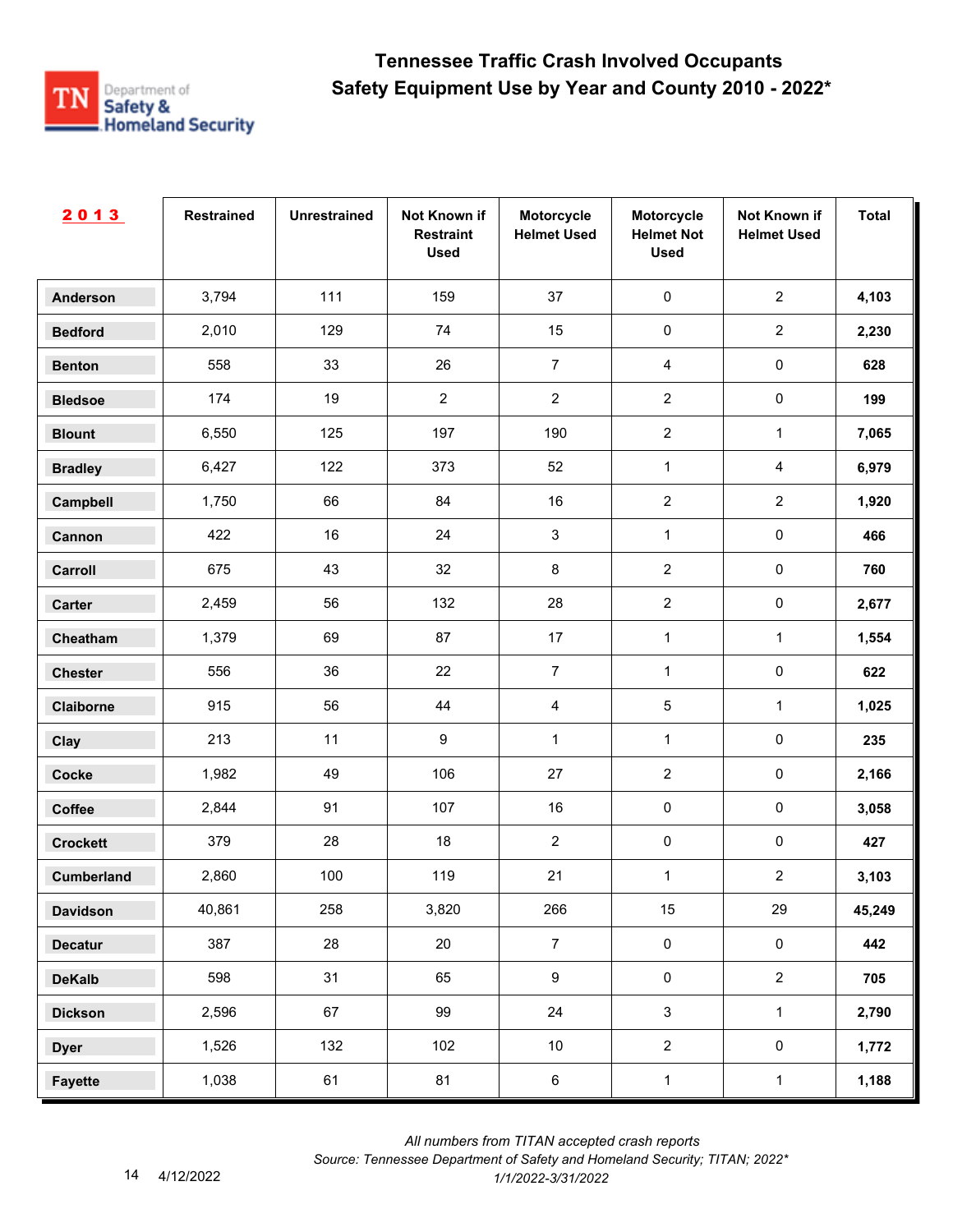

|                  | <b>Restrained</b> | <b>Unrestrained</b> | Not Known if<br><b>Restraint</b><br><b>Used</b> | Motorcycle<br><b>Helmet Used</b> | Motorcycle<br><b>Helmet Not</b><br><b>Used</b> | Not Known if<br><b>Helmet Used</b> | <b>Total</b> |
|------------------|-------------------|---------------------|-------------------------------------------------|----------------------------------|------------------------------------------------|------------------------------------|--------------|
| <b>Fentress</b>  | 481               | 45                  | 24                                              | 4                                | 0                                              | $\pmb{0}$                          | 554          |
| Franklin         | 1,463             | 56                  | 139                                             | 14                               | $\overline{2}$                                 | $\overline{2}$                     | 1,676        |
| Gibson           | 1,273             | 122                 | 236                                             | 14                               | $\mathbf{1}$                                   | 0                                  | 1,646        |
| <b>Giles</b>     | 1,329             | 95                  | 102                                             | 13                               | $\mathbf{1}$                                   | $\mathbf{1}$                       | 1,541        |
| Grainger         | 548               | 39                  | 43                                              | $\overline{5}$                   | 6                                              | $\pmb{0}$                          | 641          |
| Greene           | 3,771             | 124                 | 200                                             | 34                               | 3                                              | 0                                  | 4,132        |
| Grundy           | 436               | 32                  | 34                                              | 14                               | 9                                              | 0                                  | 525          |
| Hamblen          | 3,103             | 72                  | 188                                             | 31                               | $\pmb{0}$                                      | 0                                  | 3,394        |
| Hamilton         | 27,265            | 347                 | 2,880                                           | 209                              | $\overline{7}$                                 | 26                                 | 30,734       |
| <b>Hancock</b>   | 151               | 26                  | 42                                              | $\mathbf{1}$                     | 0                                              | $\mathbf{1}$                       | 221          |
| Hardeman         | 627               | 48                  | 63                                              | $\overline{2}$                   | $\mathbf{1}$                                   | 0                                  | 741          |
| <b>Hardin</b>    | 1,253             | 76                  | 62                                              | 13                               | 6                                              | $\pmb{0}$                          | 1,410        |
| <b>Hawkins</b>   | 1,974             | 91                  | 229                                             | 28                               | 3                                              | 3                                  | 2,328        |
| Haywood          | 892               | 54                  | 67                                              | 6                                | $\pmb{0}$                                      | 0                                  | 1,019        |
| Henderson        | 1,433             | 91                  | 55                                              | 12                               | $\overline{2}$                                 | 0                                  | 1,593        |
| Henry            | 858               | 43                  | 33                                              | 16                               | $\overline{2}$                                 | $\pmb{0}$                          | 952          |
| Hickman          | 839               | 35                  | 28                                              | 8                                | $\overline{2}$                                 | 0                                  | 912          |
| <b>Houston</b>   | 111               | 12                  | 22                                              | 8                                | $\mathbf{1}$                                   | 0                                  | 154          |
| <b>Humphreys</b> | 786               | 32                  | 49                                              | 13                               | 3                                              | $\mathbf{1}$                       | 884          |
| <b>Jackson</b>   | 256               | 11                  | 21                                              | $\overline{4}$                   | $\pmb{0}$                                      | $\pmb{0}$                          | 292          |
| Jefferson        | 2,337             | 118                 | 88                                              | 18                               | $\pmb{0}$                                      | $\mathbf{1}$                       | 2,562        |
| Johnson          | 687               | 24                  | 47                                              | 16                               | $\pmb{0}$                                      | $\mathbf 0$                        | 774          |
| Knox             | 28,447            | 364                 | 2,457                                           | 157                              | $\,6\,$                                        | 10 <sub>1</sub>                    | 31,441       |
| Lake             | 82                | 11                  | $\boldsymbol{9}$                                | $\pmb{0}$                        | $\pmb{0}$                                      | $\pmb{0}$                          | 102          |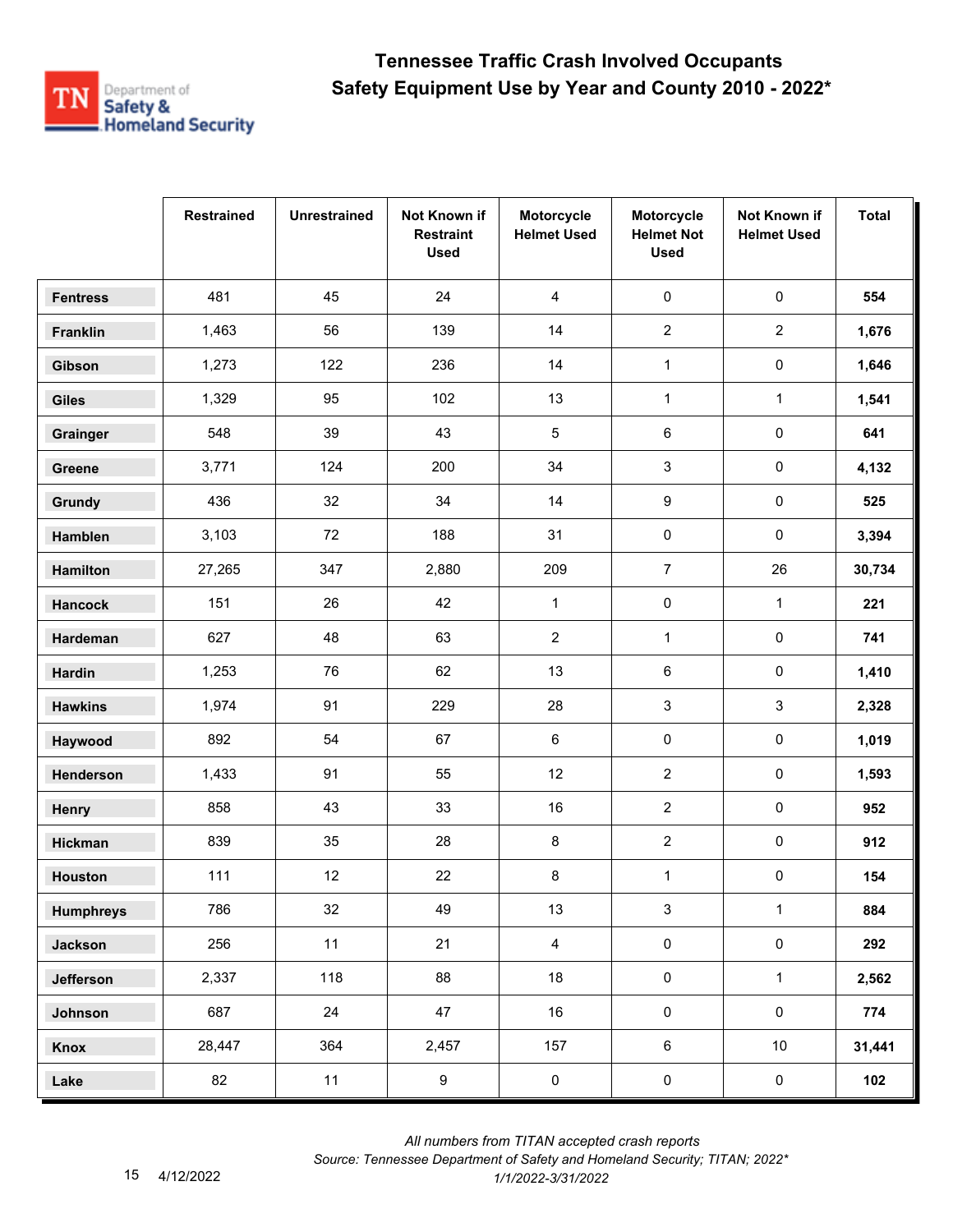

|                   | <b>Restrained</b> | <b>Unrestrained</b> | Not Known if<br><b>Restraint</b><br><b>Used</b> | Motorcycle<br><b>Helmet Used</b> | Motorcycle<br><b>Helmet Not</b><br><b>Used</b> | Not Known if<br><b>Helmet Used</b> | <b>Total</b> |
|-------------------|-------------------|---------------------|-------------------------------------------------|----------------------------------|------------------------------------------------|------------------------------------|--------------|
| Lauderdale        | 589               | 44                  | 67                                              | $\mathbf{3}$                     | $\mathbf{3}$                                   | $\pmb{0}$                          | 706          |
| Lawrence          | 1,398             | 95                  | 41                                              | $10$                             | 6                                              | $\pmb{0}$                          | 1,550        |
| Lewis             | 276               | 20                  | 24                                              | 6                                | $\pmb{0}$                                      | 0                                  | 326          |
| Lincoln           | 1,462             | 74                  | 66                                              | 16                               | 0                                              | 0                                  | 1,618        |
| Loudon            | 2,714             | 29                  | 116                                             | 28                               | $\pmb{0}$                                      | $\mathbf{1}$                       | 2,888        |
| <b>Macon</b>      | 767               | 62                  | 28                                              | 5                                | $\overline{2}$                                 | $\pmb{0}$                          | 864          |
| <b>Madison</b>    | 7,470             | 141                 | 485                                             | 42                               | $\overline{2}$                                 | $\overline{4}$                     | 8,144        |
| <b>Marion</b>     | 1,255             | 68                  | 32                                              | $\overline{7}$                   | $\pmb{0}$                                      | $\mathbf{1}$                       | 1,363        |
| <b>Marshall</b>   | 1,265             | 41                  | 40                                              | 14                               | 3                                              | 0                                  | 1,363        |
| <b>Maury</b>      | 4,743             | 138                 | 273                                             | 26                               | 4                                              | $\pmb{0}$                          | 5,184        |
| <b>McMinn</b>     | 2,459             | 62                  | 131                                             | 21                               | 3                                              | 0                                  | 2,676        |
| <b>McNairy</b>    | 776               | 60                  | 64                                              | 6                                | 3                                              | $\pmb{0}$                          | 909          |
| <b>Meigs</b>      | 306               | 17                  | 39                                              | 6                                | $\pmb{0}$                                      | $\mathsf{O}\xspace$                | 368          |
| <b>Monroe</b>     | 1,524             | 86                  | 121                                             | 51                               | $\mathbf{1}$                                   | $\mathbf{1}$                       | 1,784        |
| <b>Montgomery</b> | 11,568            | 273                 | 486                                             | 177                              | 3                                              | 5                                  | 12,512       |
| <b>Moore</b>      | 136               | 20                  | $\sqrt{5}$                                      | 3                                | 0                                              | $\pmb{0}$                          | 164          |
| Morgan            | 444               | 35                  | 29                                              | 6                                | 3                                              | 0                                  | 517          |
| Obion             | 1,262             | 50                  | 74                                              | 9                                | 0                                              | $\overline{a}$                     | 1,397        |
| Overton           | 780               | 29                  | 24                                              | $16\,$                           | $\mathbf{1}$                                   | $\mathsf{O}\xspace$                | 850          |
| Perry             | 165               | 22                  | 8                                               | $\mathbf{3}$                     | $\pmb{0}$                                      | $\mathbf 0$                        | 198          |
| <b>Pickett</b>    | 103               | $9\,$               | $10$                                            | $\mathbf{1}$                     | $\pmb{0}$                                      | $\mathsf{O}\xspace$                | 123          |
| Polk              | 419               | 19                  | 23                                              | 13                               | $\overline{2}$                                 | $\mathbf{1}$                       | 477          |
| Putnam            | 5,410             | 111                 | 242                                             | 43                               | $\pmb{0}$                                      | $\mathbf{1}$                       | 5,807        |
| Rhea              | 864               | 31                  | 26                                              | $\bf 8$                          | $\pmb{0}$                                      | $\mathbf 0$                        | 929          |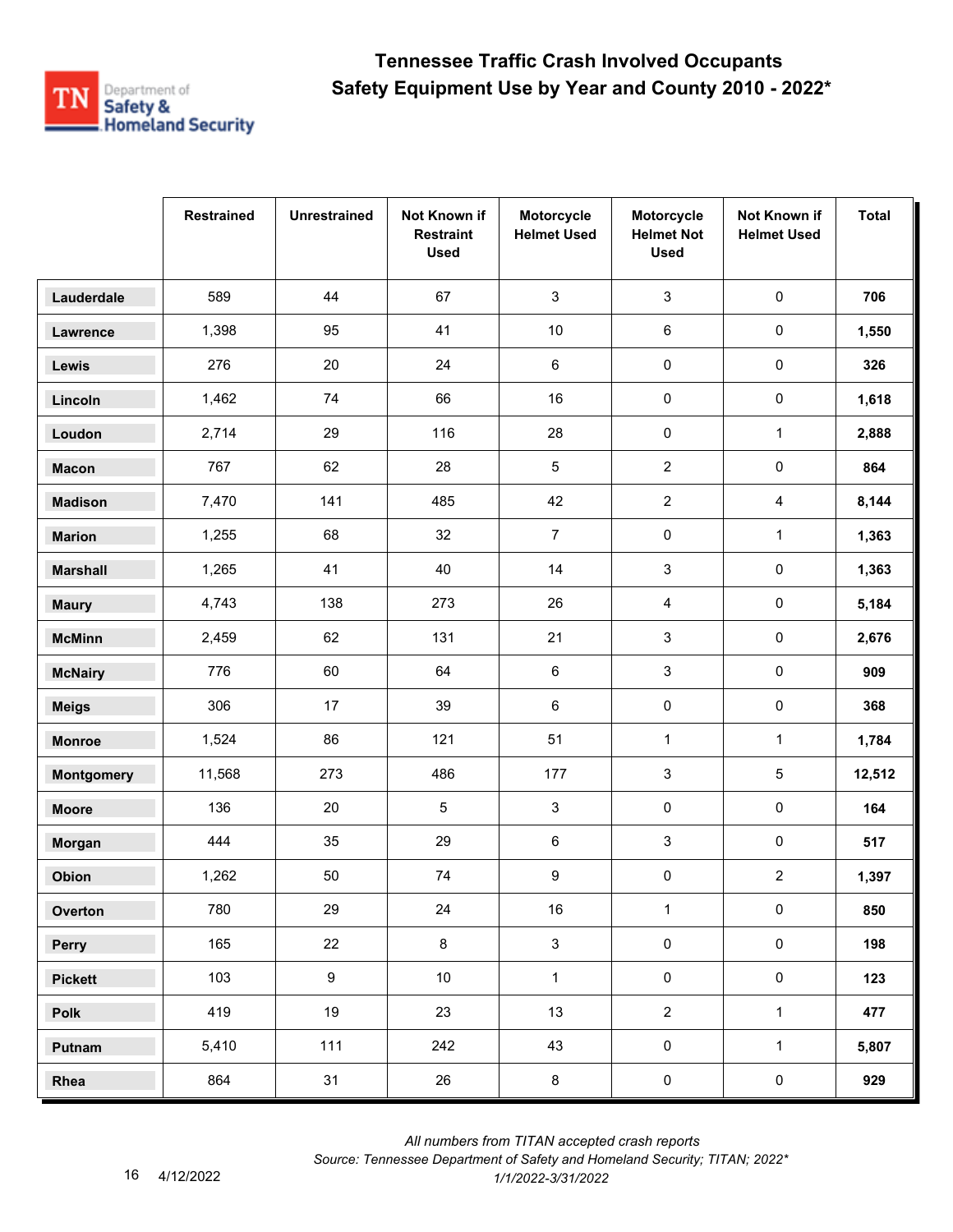

|                   | <b>Restrained</b> | <b>Unrestrained</b> | Not Known if<br><b>Restraint</b><br><b>Used</b> | Motorcycle<br><b>Helmet Used</b> | Motorcycle<br><b>Helmet Not</b><br><b>Used</b> | Not Known if<br><b>Helmet Used</b> | <b>Total</b> |
|-------------------|-------------------|---------------------|-------------------------------------------------|----------------------------------|------------------------------------------------|------------------------------------|--------------|
| Roane             | 2,317             | 91                  | 98                                              | 19                               | $\pmb{0}$                                      | $\pmb{0}$                          | 2,525        |
| Robertson         | 3,014             | 147                 | 318                                             | 28                               | $\pmb{0}$                                      | $\mathbf{1}$                       | 3,508        |
| Rutherford        | 19,859            | 343                 | 822                                             | 123                              | 9                                              | 6                                  | 21,162       |
| <b>Scott</b>      | 598               | 53                  | 79                                              | $\overline{7}$                   | 3                                              | 0                                  | 740          |
| Sequatchie        | 414               | 11                  | 19                                              | 4                                | $\overline{2}$                                 | $\mathbf{1}$                       | 451          |
| <b>Sevier</b>     | 8,366             | 143                 | 283                                             | 83                               | $\mathbf{1}$                                   | 3                                  | 8,879        |
| <b>Shelby</b>     | 64,258            | 1,534               | 8,655                                           | 299                              | 21                                             | 13                                 | 74,780       |
| Smith             | 870               | 37                  | 38                                              | $10\,$                           | $\overline{2}$                                 | 0                                  | 957          |
| <b>Stewart</b>    | 318               | 16                  | 11                                              | 13                               | $\mathbf{1}$                                   | 0                                  | 359          |
| <b>Sullivan</b>   | 7,827             | 188                 | 377                                             | 68                               | $\mathbf{1}$                                   | 3                                  | 8,464        |
| <b>Sumner</b>     | 7,491             | 132                 | 275                                             | 81                               | $\pmb{0}$                                      | $\overline{a}$                     | 7,981        |
| <b>Tipton</b>     | 2,136             | 65                  | 99                                              | 14                               | $\mathbf{1}$                                   | 3                                  | 2,318        |
| <b>Trousdale</b>  | 431               | 30                  | 13                                              | 3                                | $\mathbf{1}$                                   | $\pmb{0}$                          | 478          |
| <b>Unicoi</b>     | 661               | 35                  | 23                                              | $\overline{7}$                   | 0                                              | 0                                  | 726          |
| <b>Union</b>      | 465               | 23                  | 19                                              | 6                                | 0                                              | 0                                  | 513          |
| VanBuren          | 227               | 9                   | 5                                               | 11                               | 0                                              | $\pmb{0}$                          | 252          |
| Warren            | 1,729             | 48                  | 71                                              | 15                               | 5                                              | 0                                  | 1,868        |
| Washington        | 8,027             | 164                 | 391                                             | 60                               | $\overline{2}$                                 | $\overline{c}$                     | 8,646        |
| Wayne             | 438               | 56                  | 23                                              | 14                               | $\overline{2}$                                 | $\pmb{0}$                          | 533          |
| Weakley           | 1,010             | 57                  | 46                                              | 15                               | $\mathbf{3}$                                   | $\mathsf{O}\xspace$                | 1,131        |
| White             | 918               | 21                  | 52                                              | 15                               | $\pmb{0}$                                      | $\mathbf 0$                        | 1,006        |
| Williamson        | 10,091            | 126                 | 312                                             | 57                               | $\pmb{0}$                                      | $\overline{4}$                     | 10,590       |
| Wilson            | 5,751             | 141                 | 292                                             | 56                               | $\overline{4}$                                 | $\mathbf 0$                        | 6,244        |
| <b>Total 2013</b> | 358,726           | 8,711               | 27,695                                          | 2,943                            | 197                                            | 147                                | 398,419      |

*Source: Tennessee Department of Safety and Homeland Security; TITAN; 2022\**  4/12/2022 *1/1/2022-3/31/2022*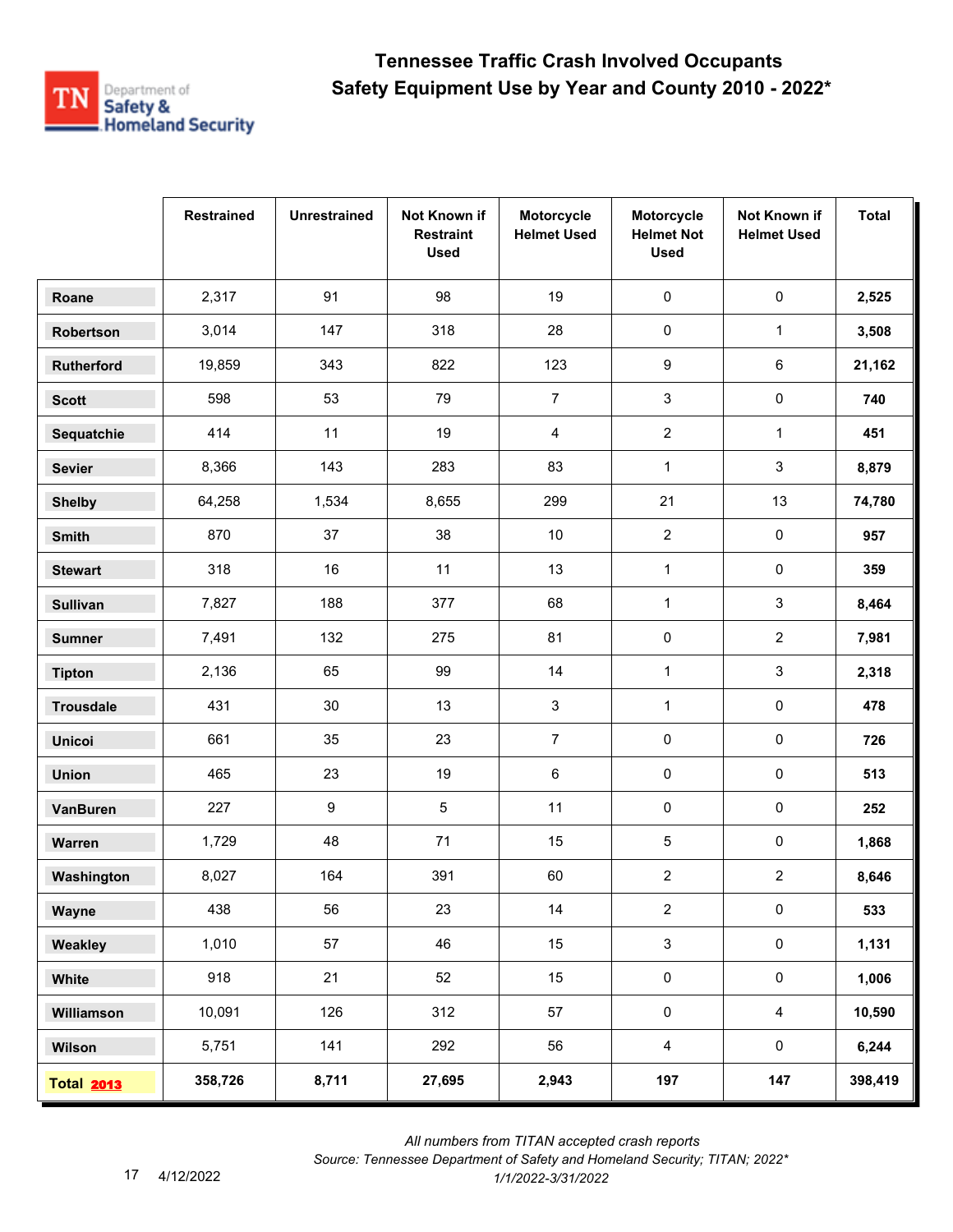

| 2014              | <b>Restrained</b> | <b>Unrestrained</b> | Not Known if<br><b>Restraint</b><br><b>Used</b> | Motorcycle<br><b>Helmet Used</b> | Motorcycle<br><b>Helmet Not</b><br><b>Used</b> | Not Known if<br><b>Helmet Used</b> | <b>Total</b> |
|-------------------|-------------------|---------------------|-------------------------------------------------|----------------------------------|------------------------------------------------|------------------------------------|--------------|
| <b>Anderson</b>   | 3,709             | 78                  | 208                                             | 42                               | $\mathbf{1}$                                   | $\mathbf 1$                        | 4,039        |
| <b>Bedford</b>    | 2,149             | 109                 | 76                                              | $10$                             | $\sqrt{3}$                                     | $\pmb{0}$                          | 2,347        |
| <b>Benton</b>     | 636               | 28                  | 29                                              | $\,6\,$                          | $\overline{4}$                                 | $\mathbf{1}$                       | 704          |
| <b>Bledsoe</b>    | 119               | 26                  | $\overline{4}$                                  | $\pmb{0}$                        | $\pmb{0}$                                      | $\pmb{0}$                          | 149          |
| <b>Blount</b>     | 6,479             | 114                 | 204                                             | 172                              | $\sqrt{5}$                                     | $\,6$                              | 6,980        |
| <b>Bradley</b>    | 6,472             | 133                 | 389                                             | 46                               | $\mathbf{1}$                                   | $\sqrt{5}$                         | 7,046        |
| Campbell          | 2,032             | 59                  | 97                                              | 18                               | $10$                                           | $\pmb{0}$                          | 2,216        |
| Cannon            | 480               | 17                  | 20                                              | $\sqrt{5}$                       | $\pmb{0}$                                      | $\pmb{0}$                          | 522          |
| Carroll           | 693               | 40                  | 19                                              | $10$                             | $\mathbf{3}$                                   | $\pmb{0}$                          | 765          |
| Carter            | 2,340             | 56                  | 111                                             | 22                               | $\mathbf{1}$                                   | $\mathbf 0$                        | 2,530        |
| Cheatham          | 1,385             | 54                  | 107                                             | 23                               | $\mathbf{3}$                                   | $\pmb{0}$                          | 1,572        |
| <b>Chester</b>    | 584               | 29                  | 30                                              | $\overline{2}$                   | $\overline{2}$                                 | $\mathbf{1}$                       | 648          |
| Claiborne         | 961               | 58                  | 56                                              | 17                               | $\overline{4}$                                 | $\pmb{0}$                          | 1,096        |
| Clay              | 188               | 18                  | $\sqrt{5}$                                      | $\sqrt{3}$                       | $\pmb{0}$                                      | $\pmb{0}$                          | 214          |
| <b>Cocke</b>      | 2,228             | 62                  | 105                                             | 24                               | 4                                              | $\mathbf{1}$                       | 2,424        |
| Coffee            | 2,858             | 62                  | 133                                             | 34                               | 3                                              | $\mathbf{1}$                       | 3,091        |
| <b>Crockett</b>   | 427               | 26                  | 21                                              | 0                                | $\overline{2}$                                 | $\pmb{0}$                          | 476          |
| <b>Cumberland</b> | 2,955             | 96                  | 125                                             | $30\,$                           | 8                                              | $\mathbf{1}$                       | 3,215        |
| <b>Davidson</b>   | 49,539            | 339                 | 4,829                                           | 255                              | 22                                             | 25                                 | 55,009       |
| <b>Decatur</b>    | 357               | 33                  | 13                                              | 12                               | $\mathbf{1}$                                   | $\mathbf{1}$                       | 417          |
| <b>DeKalb</b>     | 638               | 30                  | 103                                             | 9                                | $\,6\,$                                        | $\pmb{0}$                          | 786          |
| <b>Dickson</b>    | 2,665             | 76                  | 89                                              | 18                               | $\sqrt{3}$                                     | $\overline{2}$                     | 2,853        |
| <b>Dyer</b>       | 1,677             | 99                  | 109                                             | 17                               | $\mathbf{1}$                                   | $\mathbf 0$                        | 1,903        |
| <b>Fayette</b>    | 981               | 27                  | 107                                             | $10\,$                           | $\mathbf{1}$                                   | $\pmb{0}$                          | 1,126        |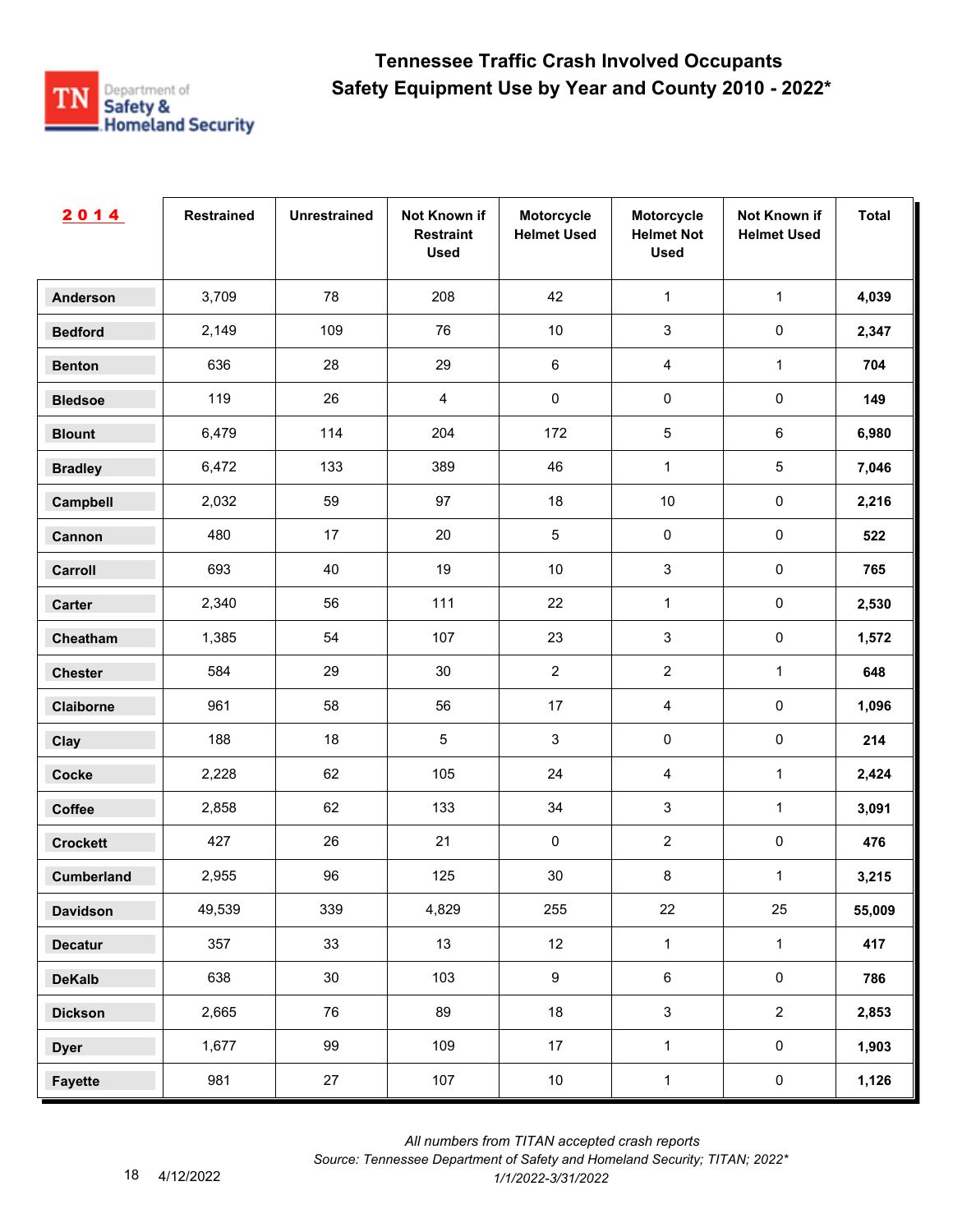

|                  | <b>Restrained</b> | <b>Unrestrained</b> | Not Known if<br><b>Restraint</b><br><b>Used</b> | Motorcycle<br><b>Helmet Used</b> | Motorcycle<br><b>Helmet Not</b><br><b>Used</b> | Not Known if<br><b>Helmet Used</b> | <b>Total</b> |
|------------------|-------------------|---------------------|-------------------------------------------------|----------------------------------|------------------------------------------------|------------------------------------|--------------|
| <b>Fentress</b>  | 519               | 24                  | 32                                              | $\overline{7}$                   | $\pmb{0}$                                      | $\pmb{0}$                          | 582          |
| Franklin         | 1,428             | 51                  | 74                                              | 13                               | $\mathbf{1}$                                   | $\pmb{0}$                          | 1,567        |
| Gibson           | 1,320             | 72                  | 137                                             | 21                               | $\overline{2}$                                 | 0                                  | 1,552        |
| <b>Giles</b>     | 1,329             | 78                  | 90                                              | 13                               | 4                                              | 0                                  | 1,514        |
| Grainger         | 591               | 49                  | 23                                              | $10\,$                           | $\overline{2}$                                 | 0                                  | 675          |
| Greene           | 3,388             | 74                  | 178                                             | 48                               | 3                                              | $\mathbf{1}$                       | 3,692        |
| Grundy           | 380               | 18                  | 44                                              | 5                                | 4                                              | 0                                  | 451          |
| Hamblen          | 3,132             | 39                  | 205                                             | 16                               | $\mathbf{1}$                                   | 3                                  | 3,396        |
| Hamilton         | 23,997            | 317                 | 2,581                                           | 176                              | 4                                              | 15                                 | 27,090       |
| <b>Hancock</b>   | 154               | 12                  | 18                                              | $\overline{a}$                   | 4                                              | $\pmb{0}$                          | 190          |
| Hardeman         | 872               | 19                  | 69                                              | 9                                | $\mathbf{1}$                                   | 0                                  | 970          |
| Hardin           | 1,069             | 43                  | 62                                              | 15                               | 6                                              | $\pmb{0}$                          | 1,195        |
| <b>Hawkins</b>   | 1,433             | 58                  | 125                                             | 18                               | 4                                              | $\pmb{0}$                          | 1,638        |
| Haywood          | 913               | 35                  | 74                                              | $\mathbf{3}$                     | 0                                              | 0                                  | 1,025        |
| Henderson        | 1,529             | 66                  | 59                                              | 19                               | $\mathbf{1}$                                   | 0                                  | 1,674        |
| Henry            | 956               | 29                  | 14                                              | 20                               | 0                                              | $\pmb{0}$                          | 1,019        |
| Hickman          | 898               | 43                  | 37                                              | 9                                | $\overline{2}$                                 | 0                                  | 989          |
| <b>Houston</b>   | 161               | $10\,$              | 13                                              | $\overline{2}$                   | 0                                              | 0                                  | 186          |
| <b>Humphreys</b> | 601               | 35                  | 74                                              | $\boldsymbol{9}$                 | $\overline{2}$                                 | $\mathsf{O}\xspace$                | 721          |
| <b>Jackson</b>   | 235               | 15                  | $\mathbf{3}$                                    | $\bf 8$                          | $\pmb{0}$                                      | $\mathbf 0$                        | 261          |
| Jefferson        | 2,335             | 95                  | 74                                              | 29                               | $\mathsf 0$                                    | $\mathsf{O}\xspace$                | 2,533        |
| Johnson          | 531               | 12 <sup>°</sup>     | 54                                              | 15                               | $\mathbf{1}$                                   | $\mathbf{1}$                       | 614          |
| Knox             | 28,201            | 397                 | 2,249                                           | 148                              | $\overline{7}$                                 | $\bf 8$                            | 31,010       |
| Lake             | 91                | 10                  | $\mathbf{3}$                                    | $\mathbf{1}$                     | $\pmb{0}$                                      | $\mathbf 0$                        | 105          |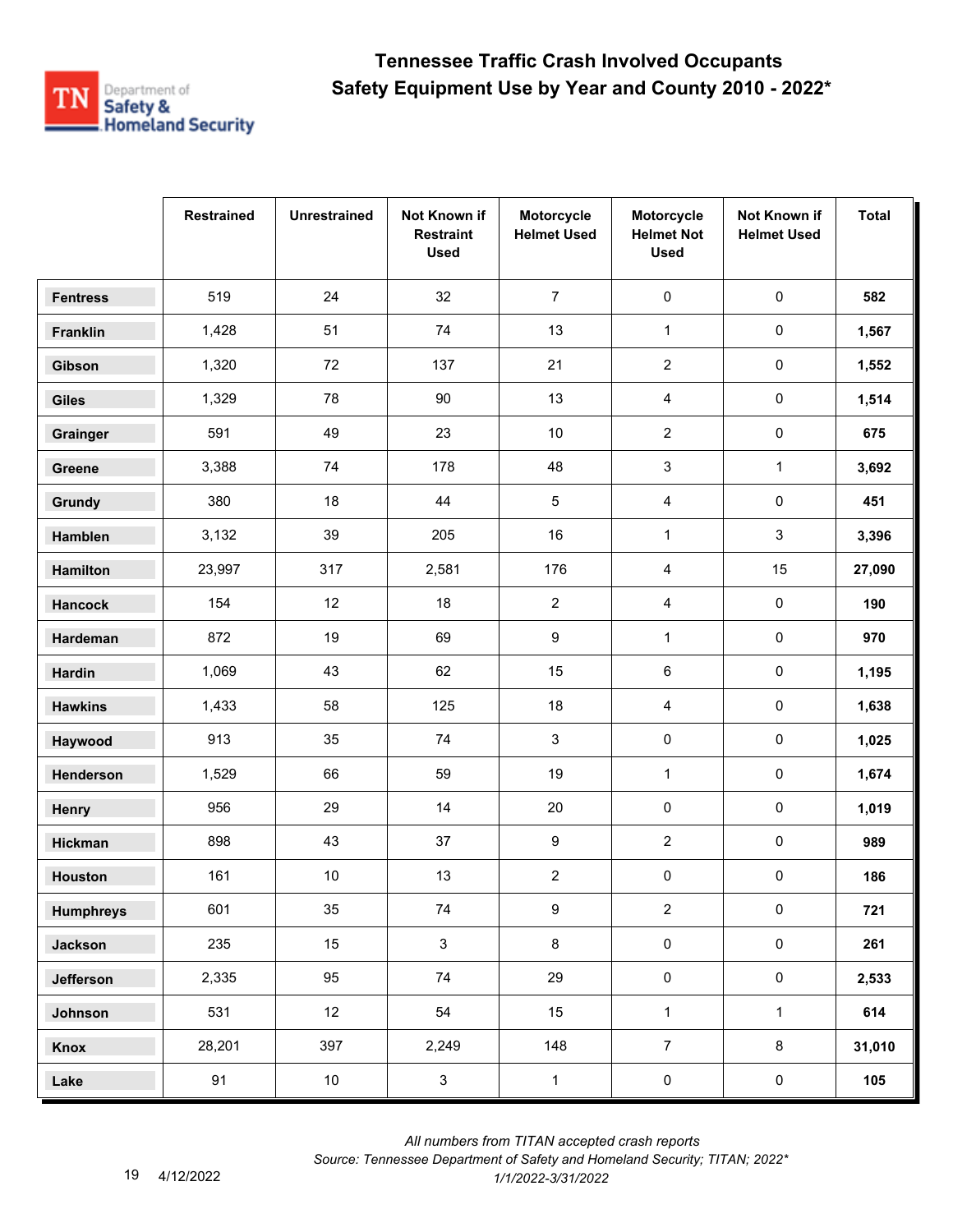

|                   | <b>Restrained</b> | <b>Unrestrained</b> | Not Known if<br><b>Restraint</b><br><b>Used</b> | Motorcycle<br><b>Helmet Used</b> | Motorcycle<br><b>Helmet Not</b><br><b>Used</b> | Not Known if<br><b>Helmet Used</b> | <b>Total</b> |
|-------------------|-------------------|---------------------|-------------------------------------------------|----------------------------------|------------------------------------------------|------------------------------------|--------------|
| Lauderdale        | 719               | 42                  | 62                                              | $\mathbf{3}$                     | $\,6\,$                                        | $\pmb{0}$                          | 832          |
| Lawrence          | 1,515             | 117                 | $30\,$                                          | 14                               | $\mathbf{1}$                                   | $\mathsf{O}\xspace$                | 1,677        |
| Lewis             | 365               | 16                  | 35                                              | 6                                | $\mathbf{1}$                                   | 0                                  | 423          |
| Lincoln           | 1,450             | 91                  | 51                                              | 11                               | $\mathbf{1}$                                   | 0                                  | 1,604        |
| Loudon            | 2,592             | 56                  | 120                                             | 17                               | 8                                              | $\mathbf{1}$                       | 2,794        |
| <b>Macon</b>      | 702               | 57                  | 39                                              | 4                                | 3                                              | 0                                  | 805          |
| <b>Madison</b>    | 7,497             | 133                 | 535                                             | 39                               | 3                                              | $\mathbf{1}$                       | 8,208        |
| <b>Marion</b>     | 1,240             | 57                  | 86                                              | 12                               | $\overline{2}$                                 | $\mathbf{1}$                       | 1,398        |
| <b>Marshall</b>   | 1,346             | 38                  | 55                                              | 8                                | $\overline{a}$                                 | 0                                  | 1,449        |
| <b>Maury</b>      | 4,574             | 138                 | 261                                             | 49                               | $\mathbf{1}$                                   | $\overline{a}$                     | 5,025        |
| <b>McMinn</b>     | 2,620             | 78                  | 146                                             | 18                               | $\pmb{0}$                                      | $\mathbf{1}$                       | 2,863        |
| <b>McNairy</b>    | 672               | 42                  | 76                                              | 19                               | 5                                              | $\overline{a}$                     | 816          |
| <b>Meigs</b>      | 238               | 30                  | 25                                              | $\overline{2}$                   | 4                                              | $\pmb{0}$                          | 299          |
| <b>Monroe</b>     | 1,518             | 68                  | 167                                             | 41                               | $\pmb{0}$                                      | 0                                  | 1,794        |
| <b>Montgomery</b> | 12,527            | 213                 | 536                                             | 158                              | 3                                              | 10                                 | 13,447       |
| <b>Moore</b>      | 128               | 16                  | 8                                               | 4                                | $\pmb{0}$                                      | $\pmb{0}$                          | 156          |
| Morgan            | 324               | 14                  | 26                                              | 6                                | $\mathbf{1}$                                   | $\mathbf{1}$                       | 372          |
| Obion             | 1,263             | 54                  | 54                                              | 14                               | 0                                              | 0                                  | 1,385        |
| Overton           | 906               | 23                  | $30\,$                                          | 6                                | $\pmb{0}$                                      | $\pmb{0}$                          | 965          |
| Perry             | 199               | 31                  | 16                                              | $\overline{5}$                   | $\overline{2}$                                 | $\mathsf{O}\xspace$                | 253          |
| <b>Pickett</b>    | 92                | 9                   | 12                                              | $\mathbf{3}$                     | $\mathfrak{S}$                                 | $\mathsf{O}\xspace$                | 119          |
| Polk              | 409               | 29                  | 38                                              | 33                               | $\mathsf{O}\xspace$                            | $\mathbf{1}$                       | 510          |
| Putnam            | 5,769             | 97                  | 192                                             | 30                               | 11                                             | $\mathbf{3}$                       | 6,102        |
| Rhea              | 747               | 25                  | 41                                              | $\boldsymbol{9}$                 | $\pmb{0}$                                      | $\mathbf 1$                        | 823          |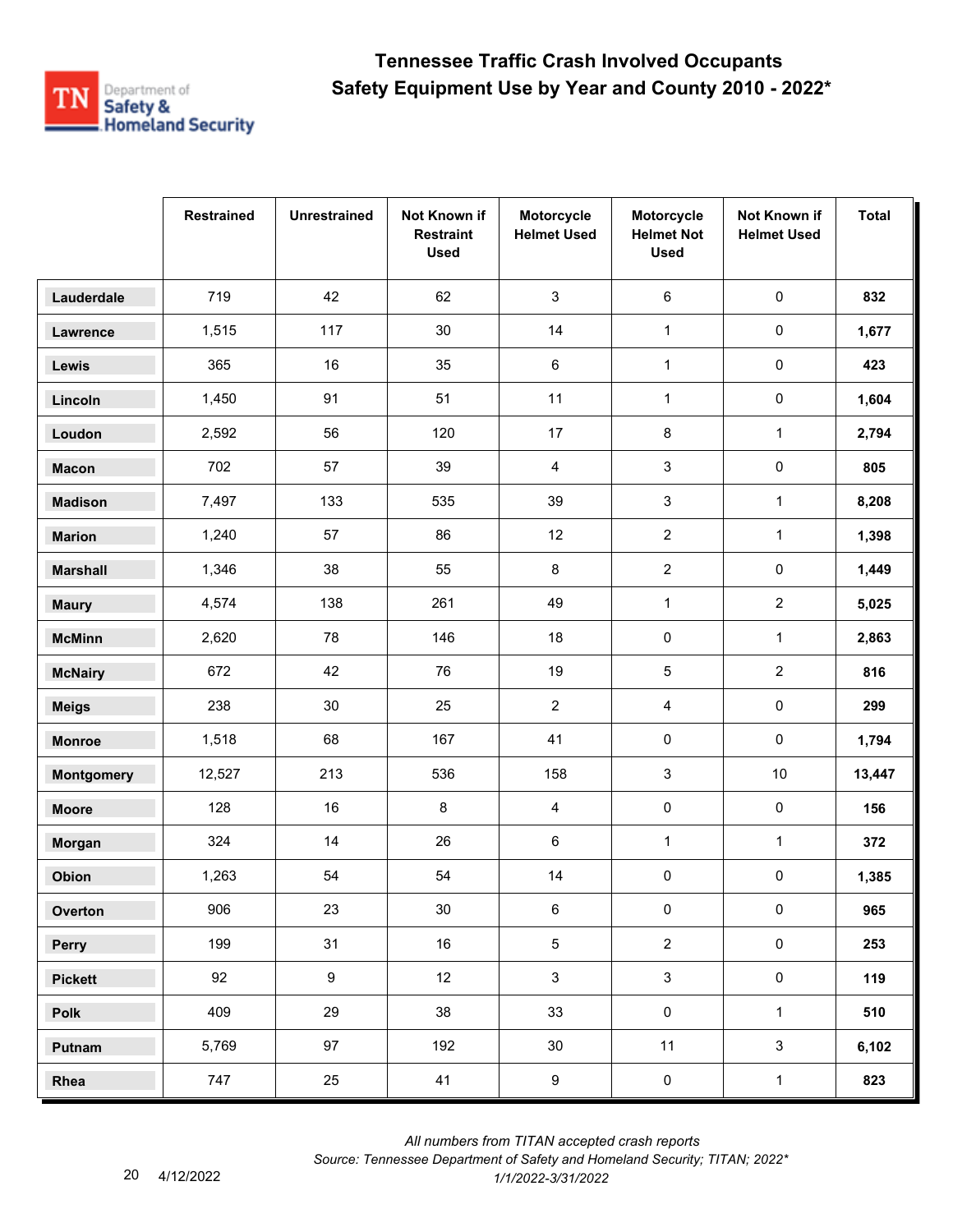

|                   | <b>Restrained</b> | <b>Unrestrained</b> | Not Known if<br><b>Restraint</b><br><b>Used</b> | Motorcycle<br><b>Helmet Used</b> | Motorcycle<br><b>Helmet Not</b><br><b>Used</b> | Not Known if<br><b>Helmet Used</b> | <b>Total</b> |
|-------------------|-------------------|---------------------|-------------------------------------------------|----------------------------------|------------------------------------------------|------------------------------------|--------------|
| Roane             | 2,224             | 73                  | 122                                             | 20                               | $\pmb{0}$                                      | $\pmb{0}$                          | 2,439        |
| Robertson         | 3,314             | 107                 | 285                                             | 26                               | $\mathbf{1}$                                   | $\mathbf{1}$                       | 3,734        |
| Rutherford        | 21,293            | 351                 | 968                                             | 137                              | 5                                              | 5                                  | 22,759       |
| <b>Scott</b>      | 426               | 38                  | 90                                              | 0                                | 9                                              | 0                                  | 563          |
| Sequatchie        | 389               | 12                  | 17                                              | 4                                | 0                                              | 0                                  | 422          |
| <b>Sevier</b>     | 8,689             | 175                 | 302                                             | 99                               | $\overline{2}$                                 | $\pmb{0}$                          | 9,267        |
| <b>Shelby</b>     | 67,292            | 1,272               | 9,501                                           | 245                              | 26                                             | 12                                 | 78,348       |
| Smith             | 958               | 59                  | 47                                              | 14                               | $\pmb{0}$                                      | 0                                  | 1,078        |
| <b>Stewart</b>    | 313               | 15                  | 16                                              | 13                               | 4                                              | 0                                  | 361          |
| <b>Sullivan</b>   | 8,327             | 241                 | 458                                             | 59                               | 0                                              | 6                                  | 9,091        |
| <b>Sumner</b>     | 8,151             | 141                 | 312                                             | 61                               | $\pmb{0}$                                      | 6                                  | 8,671        |
| <b>Tipton</b>     | 2,025             | 59                  | 149                                             | 5                                | $\overline{7}$                                 | 0                                  | 2,245        |
| <b>Trousdale</b>  | 401               | 17                  | 22                                              | 3                                | $\pmb{0}$                                      | $\pmb{0}$                          | 443          |
| <b>Unicoi</b>     | 642               | 20                  | 29                                              | 9                                | $\mathbf{1}$                                   | 0                                  | 701          |
| <b>Union</b>      | 423               | 21                  | 12                                              | 3                                | $\mathbf{1}$                                   | 0                                  | 460          |
| VanBuren          | 161               | 20                  | $\overline{4}$                                  | 8                                | $\mathbf{1}$                                   | $\pmb{0}$                          | 194          |
| Warren            | 1,717             | 68                  | 59                                              | 9                                | $\mathbf{2}$                                   | $\mathbf{1}$                       | 1,856        |
| Washington        | 7,813             | 109                 | 622                                             | 83                               | 3                                              | $\mathbf{1}$                       | 8,631        |
| Wayne             | 439               | 41                  | $\boldsymbol{9}$                                | $\overline{7}$                   | $\mathbf{1}$                                   | $\mathsf{O}\xspace$                | 497          |
| Weakley           | 1,001             | 38                  | 46                                              | 14                               | $\overline{2}$                                 | $\mathbf{1}$                       | 1,102        |
| White             | 865               | 37                  | 60                                              | 12                               | $\pmb{0}$                                      | $\mathsf{O}\xspace$                | 974          |
| Williamson        | 10,457            | 128                 | 313                                             | 58                               | $\pmb{0}$                                      | $\mathbf{1}$                       | 10,957       |
| Wilson            | 6,025             | 113                 | 198                                             | 44                               | $\overline{2}$                                 | $\mathbf{1}$                       | 6,383        |
| <b>Total 2014</b> | 371,372           | 7,899               | 29,563                                          | 2,845                            | 261                                            | 132                                | 412,072      |

*Source: Tennessee Department of Safety and Homeland Security; TITAN; 2022\**  4/12/2022 *1/1/2022-3/31/2022*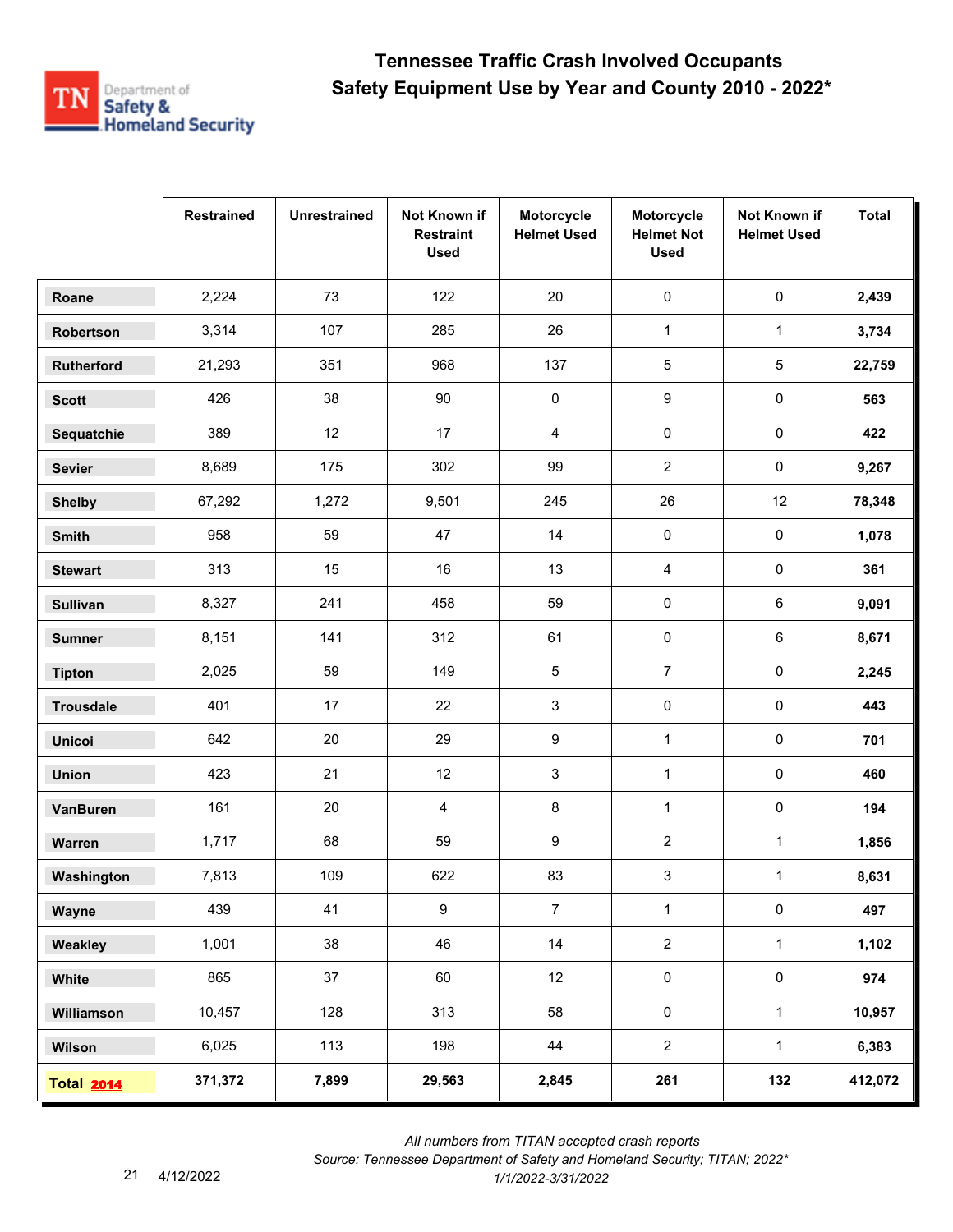

| 2015              | <b>Restrained</b> | <b>Unrestrained</b> | Not Known if<br><b>Restraint</b><br><b>Used</b> | Motorcycle<br><b>Helmet Used</b> | Motorcycle<br><b>Helmet Not</b><br><b>Used</b> | Not Known if<br><b>Helmet Used</b> | <b>Total</b> |
|-------------------|-------------------|---------------------|-------------------------------------------------|----------------------------------|------------------------------------------------|------------------------------------|--------------|
| <b>Anderson</b>   | 4,075             | 88                  | 288                                             | 49                               | $\overline{2}$                                 | $\overline{2}$                     | 4,504        |
| <b>Bedford</b>    | 2,307             | 103                 | 121                                             | 14                               | $\pmb{0}$                                      | $\pmb{0}$                          | 2,545        |
| <b>Benton</b>     | 662               | 16                  | 23                                              | 12                               | $\mathbf{3}$                                   | $\pmb{0}$                          | 716          |
| <b>Bledsoe</b>    | 175               | 13                  | $\overline{2}$                                  | $\overline{4}$                   | $\pmb{0}$                                      | $\pmb{0}$                          | 194          |
| <b>Blount</b>     | 7,306             | 123                 | 176                                             | 207                              | $\mathbf{3}$                                   | $\mathfrak{S}$                     | 7,818        |
| <b>Bradley</b>    | 7,547             | 166                 | 546                                             | 45                               | $\mathbf{1}$                                   | 6                                  | 8,311        |
| Campbell          | 2,333             | 53                  | 104                                             | 31                               | $\overline{4}$                                 | $\pmb{0}$                          | 2,525        |
| Cannon            | 480               | 14                  | 22                                              | $\overline{7}$                   | $\overline{4}$                                 | $\pmb{0}$                          | 527          |
| Carroll           | 763               | 58                  | 28                                              | 3                                | $\mathbf{3}$                                   | $\mathbf{1}$                       | 856          |
| Carter            | 2,605             | 45                  | 276                                             | 30                               | $\pmb{0}$                                      | $\pmb{0}$                          | 2,956        |
| Cheatham          | 1,547             | 44                  | 132                                             | 21                               | $\mathbf{1}$                                   | $\overline{2}$                     | 1,747        |
| <b>Chester</b>    | 622               | 34                  | 33                                              | 3                                | $\overline{4}$                                 | $\pmb{0}$                          | 696          |
| Claiborne         | 975               | 47                  | 68                                              | 13                               | $\overline{2}$                                 | $\overline{2}$                     | 1,107        |
| Clay              | 204               | 16                  | 12                                              | $\sqrt{3}$                       | $\pmb{0}$                                      | $\pmb{0}$                          | 235          |
| <b>Cocke</b>      | 2,336             | 63                  | 128                                             | 24                               | $\mathbf{1}$                                   | $\mathbf{1}$                       | 2,553        |
| Coffee            | 3,402             | 65                  | 169                                             | 16                               | $\overline{2}$                                 | $\pmb{0}$                          | 3,654        |
| <b>Crockett</b>   | 465               | 46                  | 16                                              | $\overline{4}$                   | $\pmb{0}$                                      | $\pmb{0}$                          | 531          |
| <b>Cumberland</b> | 3,128             | 81                  | 103                                             | 26                               | $\sqrt{2}$                                     | $\pmb{0}$                          | 3,340        |
| <b>Davidson</b>   | 71,051            | 646                 | 7,460                                           | 293                              | 12                                             | 25                                 | 79,487       |
| <b>Decatur</b>    | 378               | 13                  | 16                                              | $\overline{4}$                   | $\mathbf{3}$                                   | $\mathbf 0$                        | 414          |
| <b>DeKalb</b>     | 651               | 45                  | 168                                             | 18                               | $\mathbf{3}$                                   | $\overline{2}$                     | 887          |
| <b>Dickson</b>    | 3,295             | 77                  | 122                                             | 23                               | $\mathbf{3}$                                   | $\mathbf{1}$                       | 3,521        |
| <b>Dyer</b>       | 1,738             | 78                  | 101                                             | 12                               | $\overline{2}$                                 | $\mathbf 0$                        | 1,931        |
| <b>Fayette</b>    | 1,009             | 73                  | 113                                             | $\boldsymbol{9}$                 | $\overline{2}$                                 | $\mathbf 0$                        | 1,206        |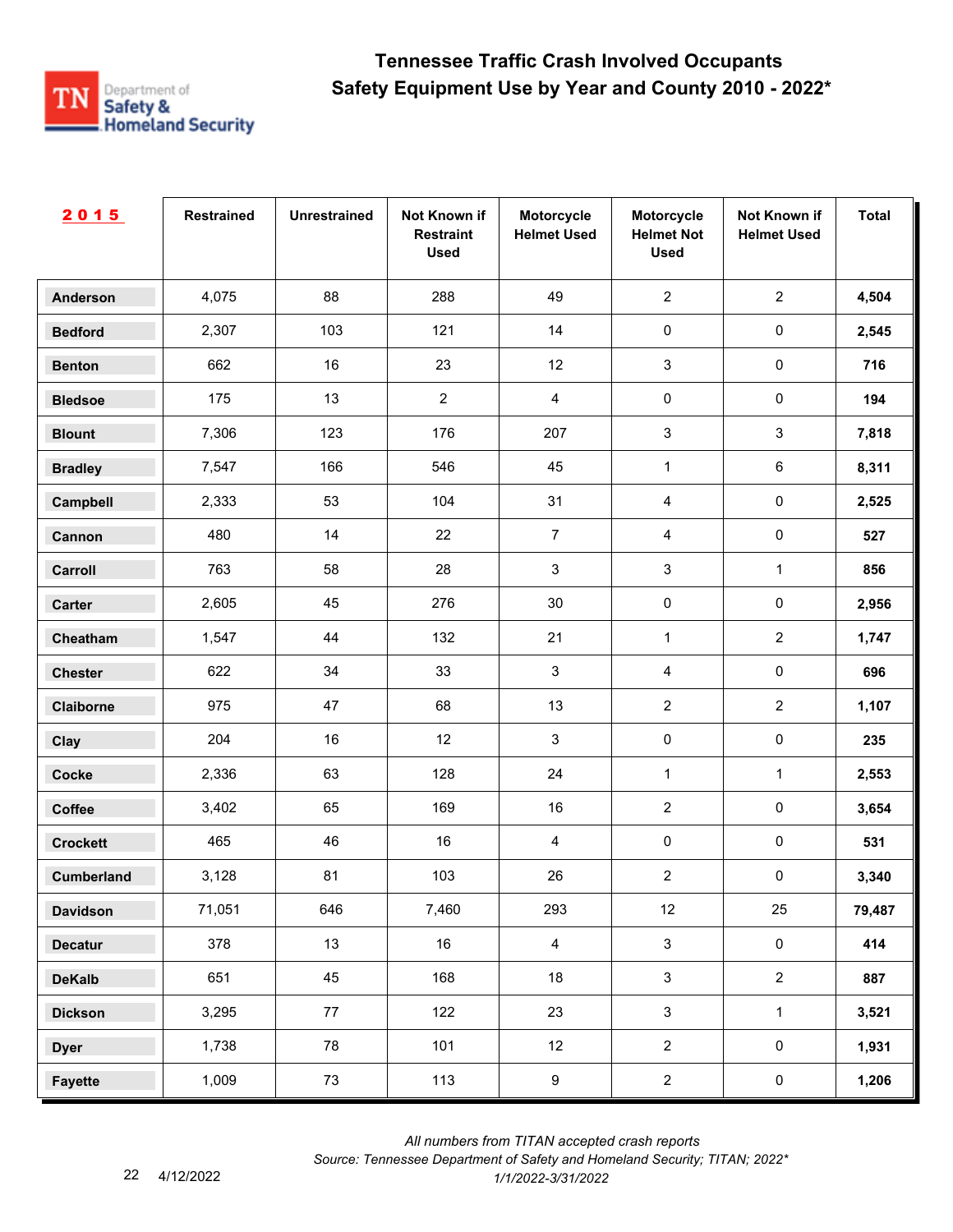

|                  | <b>Restrained</b> | <b>Unrestrained</b> | Not Known if<br><b>Restraint</b><br><b>Used</b> | Motorcycle<br><b>Helmet Used</b> | Motorcycle<br><b>Helmet Not</b><br><b>Used</b> | Not Known if<br><b>Helmet Used</b> | <b>Total</b> |
|------------------|-------------------|---------------------|-------------------------------------------------|----------------------------------|------------------------------------------------|------------------------------------|--------------|
| <b>Fentress</b>  | 691               | 30                  | 19                                              | $\mathbf{3}$                     | 0                                              | $\mathbf{1}$                       | 744          |
| Franklin         | 1,709             | 58                  | 124                                             | 20                               | $\pmb{0}$                                      | $\mathbf{1}$                       | 1,912        |
| Gibson           | 1,223             | 92                  | 116                                             | 9                                | 6                                              | 0                                  | 1,446        |
| <b>Giles</b>     | 1,597             | 99                  | 65                                              | 19                               | $\pmb{0}$                                      | 0                                  | 1,780        |
| Grainger         | 592               | 51                  | 29                                              | 9                                | $\mathbf{1}$                                   | $\pmb{0}$                          | 682          |
| Greene           | 3,877             | 92                  | 232                                             | 33                               | $\mathbf{1}$                                   | $\overline{a}$                     | 4,237        |
| Grundy           | 477               | 27                  | 71                                              | 8                                | 4                                              | 0                                  | 587          |
| Hamblen          | 3,230             | 41                  | 236                                             | 24                               | 0                                              | $\mathbf{1}$                       | 3,532        |
| Hamilton         | 27,172            | 280                 | 3,116                                           | 136                              | 4                                              | 18                                 | 30,726       |
| <b>Hancock</b>   | 179               | 22                  | 16                                              | 3                                | $\overline{2}$                                 | 0                                  | 222          |
| Hardeman         | 869               | 25                  | 49                                              | $\sqrt{5}$                       | $\pmb{0}$                                      | 0                                  | 948          |
| <b>Hardin</b>    | 1,246             | 71                  | 79                                              | 10                               | 3                                              | $\mathbf 1$                        | 1,410        |
| <b>Hawkins</b>   | 1,590             | 54                  | 121                                             | 26                               | $\pmb{0}$                                      | $\mathbf{1}$                       | 1,792        |
| Haywood          | 899               | 21                  | 91                                              | $10$                             | $\pmb{0}$                                      | 0                                  | 1,021        |
| Henderson        | 1,670             | 69                  | 75                                              | 11                               | 0                                              | 0                                  | 1,825        |
| Henry            | 1,021             | 27                  | 15                                              | 12                               | 3                                              | $\pmb{0}$                          | 1,078        |
| Hickman          | 1,006             | 47                  | 39                                              | 15                               | $\mathbf{1}$                                   | 0                                  | 1,108        |
| <b>Houston</b>   | 123               | 18                  | 26                                              | 4                                | $\overline{\mathbf{c}}$                        | 0                                  | 173          |
| <b>Humphreys</b> | 641               | 28                  | 89                                              | $\boldsymbol{9}$                 | $\pmb{0}$                                      | $\pmb{0}$                          | 767          |
| <b>Jackson</b>   | 281               | $9\,$               | 8                                               | $\boldsymbol{9}$                 | $\overline{2}$                                 | $\pmb{0}$                          | 309          |
| Jefferson        | 2,537             | 90                  | 81                                              | 13                               | $\overline{2}$                                 | $\mathsf{O}\xspace$                | 2,723        |
| Johnson          | 476               | 19                  | 68                                              | 26                               | $\pmb{0}$                                      | $\mathsf{O}\xspace$                | 589          |
| Knox             | 31,625            | 422                 | 1,873                                           | 145                              | $\,6\,$                                        | 17                                 | 34,088       |
| Lake             | 121               | 13                  | $\overline{4}$                                  | $\mathbf{1}$                     | $\pmb{0}$                                      | $\pmb{0}$                          | 139          |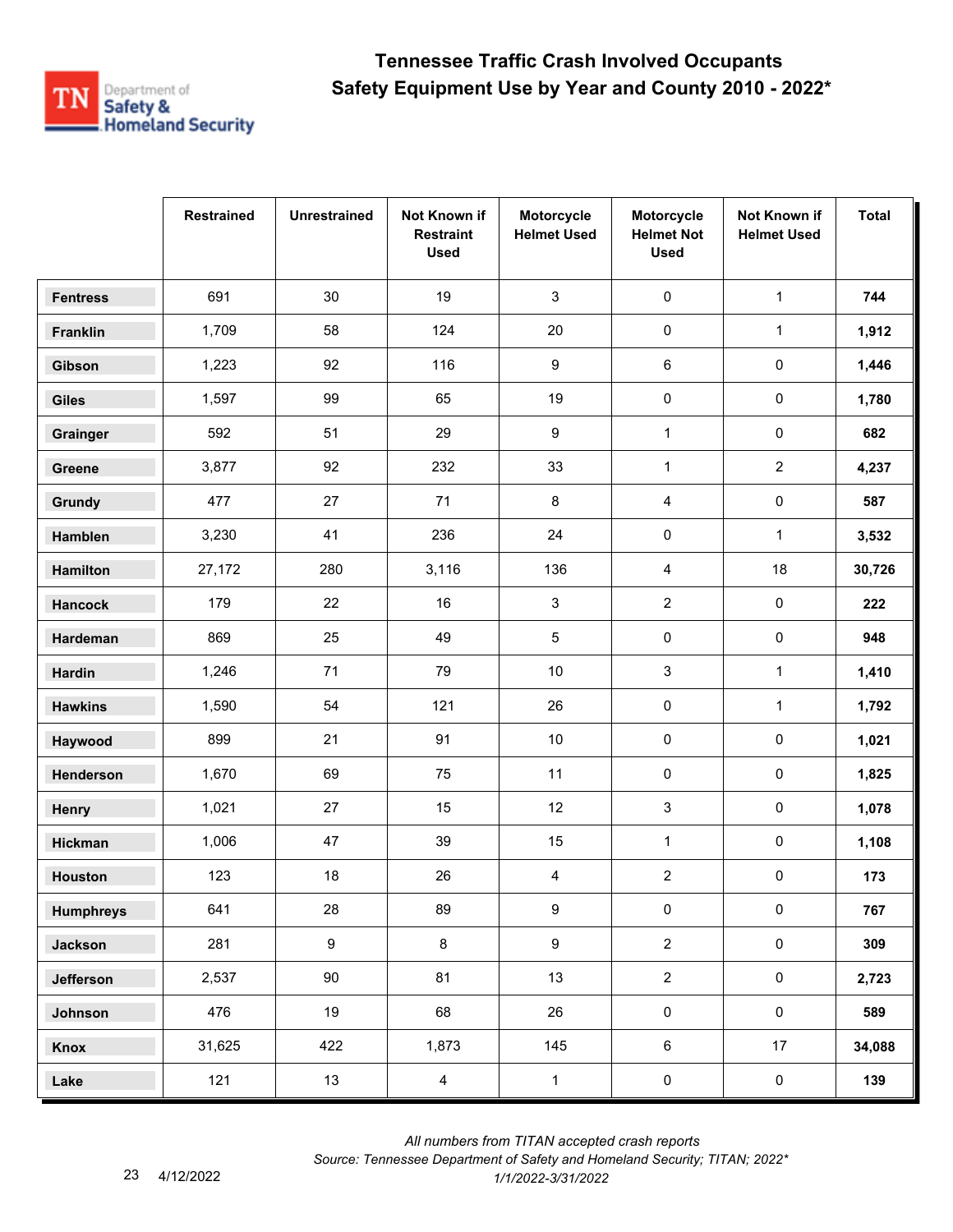

|                   | <b>Restrained</b> | <b>Unrestrained</b> | Not Known if<br><b>Restraint</b><br><b>Used</b> | Motorcycle<br><b>Helmet Used</b> | Motorcycle<br><b>Helmet Not</b><br><b>Used</b> | Not Known if<br><b>Helmet Used</b> | <b>Total</b> |
|-------------------|-------------------|---------------------|-------------------------------------------------|----------------------------------|------------------------------------------------|------------------------------------|--------------|
| Lauderdale        | 782               | 61                  | 56                                              | 6                                | $\overline{5}$                                 | $\pmb{0}$                          | 910          |
| Lawrence          | 1,633             | 82                  | 44                                              | 15                               | $\overline{7}$                                 | $\pmb{0}$                          | 1,781        |
| Lewis             | 313               | 65                  | 15                                              | $\overline{2}$                   | $\pmb{0}$                                      | 0                                  | 395          |
| Lincoln           | 1,405             | 65                  | 41                                              | 14                               | $\mathbf{1}$                                   | 0                                  | 1,526        |
| Loudon            | 2,880             | 48                  | 124                                             | 17                               | $\mathbf{1}$                                   | $\pmb{0}$                          | 3,070        |
| <b>Macon</b>      | 731               | 48                  | 47                                              | 10                               | $\pmb{0}$                                      | $\pmb{0}$                          | 836          |
| <b>Madison</b>    | 7,930             | 124                 | 590                                             | 40                               | $\boldsymbol{2}$                               | $\overline{2}$                     | 8,688        |
| <b>Marion</b>     | 1,513             | 58                  | 89                                              | 21                               | $\overline{2}$                                 | 0                                  | 1,683        |
| <b>Marshall</b>   | 1,476             | 82                  | 86                                              | 12                               | 0                                              | 0                                  | 1,656        |
| <b>Maury</b>      | 4,994             | 106                 | 300                                             | 46                               | 4                                              | $\mathbf 1$                        | 5,451        |
| <b>McMinn</b>     | 2,893             | 109                 | 148                                             | 27                               | $\overline{2}$                                 | 0                                  | 3,179        |
| <b>McNairy</b>    | 929               | 68                  | 49                                              | 12                               | 5                                              | 0                                  | 1,063        |
| <b>Meigs</b>      | 343               | 19                  | $\overline{7}$                                  | $\bf 8$                          | $\pmb{0}$                                      | $\mathsf{O}\xspace$                | 377          |
| <b>Monroe</b>     | 1,686             | 116                 | 61                                              | 47                               | 0                                              | 0                                  | 1,910        |
| <b>Montgomery</b> | 13,592            | 285                 | 767                                             | 183                              | 5                                              | 5                                  | 14,837       |
| <b>Moore</b>      | 177               | 17                  | $\,6\,$                                         | 6                                | 0                                              | $\pmb{0}$                          | 206          |
| Morgan            | 352               | 27                  | 26                                              | 12                               | 3                                              | 0                                  | 420          |
| Obion             | 1,264             | 69                  | 59                                              | 15                               | $\overline{7}$                                 | 0                                  | 1,414        |
| Overton           | 943               | 32                  | 26                                              | $\boldsymbol{9}$                 | $\mathbf{1}$                                   | $\pmb{0}$                          | 1,011        |
| Perry             | 163               | 17 <sub>1</sub>     | $\mathbf{3}$                                    | $\overline{4}$                   | $\pmb{0}$                                      | $\mathbf 0$                        | 187          |
| <b>Pickett</b>    | 88                | 12 <sup>°</sup>     | 13                                              | $\mathbf{3}$                     | $\mathbf 0$                                    | $\mathbf 0$                        | 116          |
| Polk              | 483               | 13                  | 51                                              | 23                               | $\pmb{0}$                                      | $\mathsf{O}\xspace$                | 570          |
| Putnam            | 6,100             | 97                  | 265                                             | 57                               | $\,6\,$                                        | $\mathbf{3}$                       | 6,528        |
| Rhea              | 827               | 22                  | 51                                              | $\bf 8$                          | $\pmb{0}$                                      | $\mathbf 0$                        | 908          |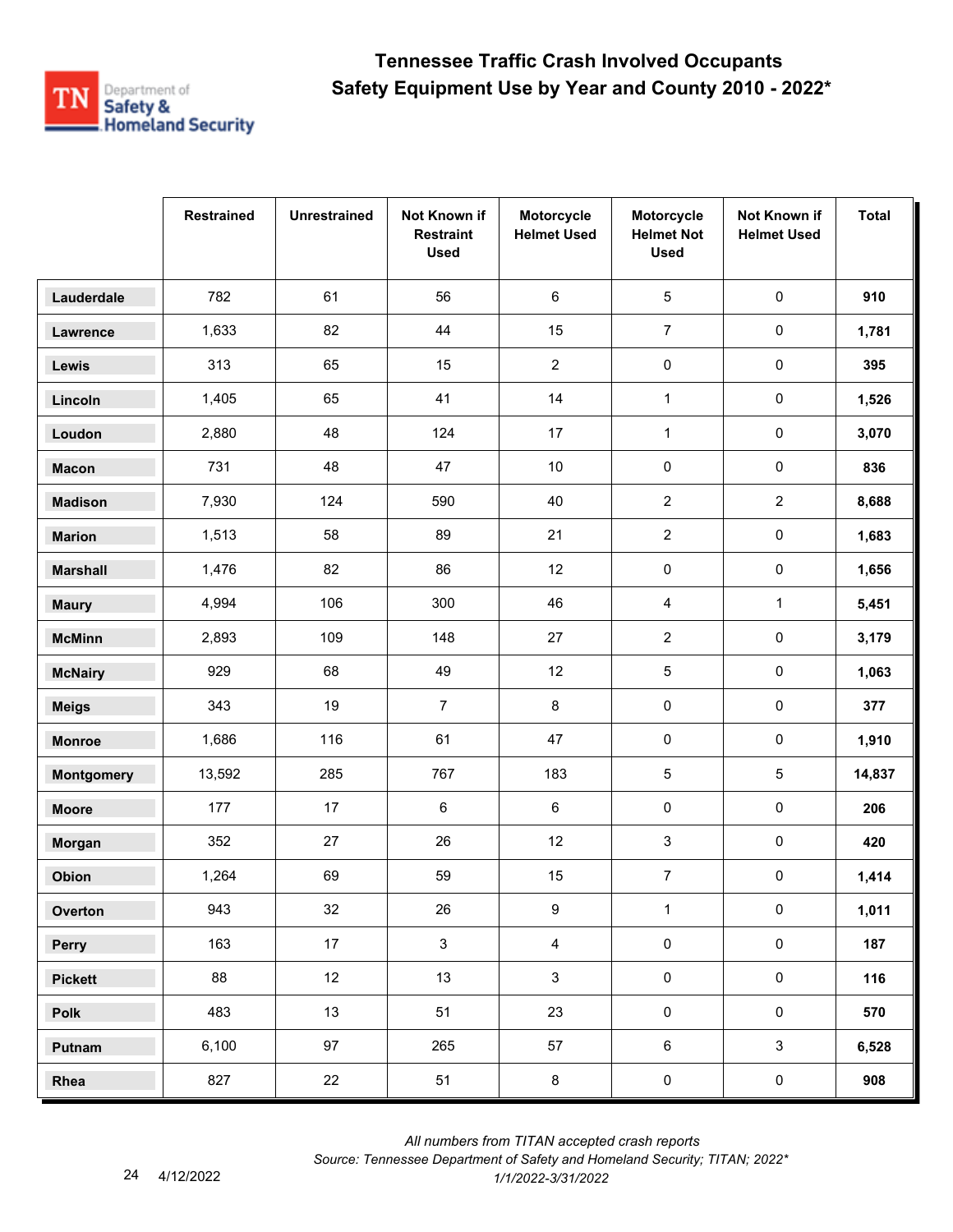

|                  | <b>Restrained</b> | <b>Unrestrained</b> | Not Known if<br><b>Restraint</b><br><b>Used</b> | Motorcycle<br><b>Helmet Used</b> | Motorcycle<br><b>Helmet Not</b><br><b>Used</b> | Not Known if<br><b>Helmet Used</b> | <b>Total</b> |
|------------------|-------------------|---------------------|-------------------------------------------------|----------------------------------|------------------------------------------------|------------------------------------|--------------|
| Roane            | 2,663             | 83                  | 144                                             | 17                               | $\overline{2}$                                 | $\pmb{0}$                          | 2,909        |
| Robertson        | 3,977             | 85                  | 281                                             | 28                               | 6                                              | $\mathbf{1}$                       | 4,378        |
| Rutherford       | 23,867            | 359                 | 1,375                                           | 122                              | 8                                              | 8                                  | 25,739       |
| <b>Scott</b>     | 403               | 21                  | 116                                             | $\overline{2}$                   | 9                                              | 0                                  | 551          |
| Sequatchie       | 456               | 14                  | 14                                              | $\overline{4}$                   | 3                                              | 0                                  | 491          |
| <b>Sevier</b>    | 9,947             | 156                 | 441                                             | 92                               | 3                                              | 5                                  | 10,644       |
| <b>Shelby</b>    | 73,148            | 981                 | 10,976                                          | 270                              | 18                                             | 14                                 | 85,407       |
| <b>Smith</b>     | 1,126             | 49                  | 81                                              | 3                                | $\pmb{0}$                                      | $\pmb{0}$                          | 1,259        |
| <b>Stewart</b>   | 365               | 23                  | 17                                              | 14                               | $\pmb{0}$                                      | 0                                  | 419          |
| <b>Sullivan</b>  | 9,001             | 217                 | 503                                             | 64                               | $\mathbf{2}$                                   | $\overline{c}$                     | 9,789        |
| <b>Sumner</b>    | 8,842             | 151                 | 296                                             | 54                               | $\overline{2}$                                 | $\overline{a}$                     | 9,347        |
| <b>Tipton</b>    | 2,166             | 70                  | 145                                             | 12                               | $\overline{2}$                                 | $\mathbf{1}$                       | 2,396        |
| <b>Trousdale</b> | 382               | 15                  | 12                                              | $\overline{7}$                   | $\pmb{0}$                                      | $\pmb{0}$                          | 416          |
| <b>Unicoi</b>    | 622               | 14                  | 49                                              | $\sqrt{5}$                       | $\pmb{0}$                                      | 0                                  | 690          |
| <b>Union</b>     | 469               | 36                  | 46                                              | $\mathbf{1}$                     | $\mathbf{1}$                                   | 0                                  | 553          |
| <b>Unknown</b>   | $\mathbf{1}$      | $\pmb{0}$           | $\pmb{0}$                                       | 0                                | 0                                              | 0                                  | 1            |
| VanBuren         | 261               | 25                  | 8                                               | 6                                | 3                                              | 0                                  | 303          |
| Warren           | 1,836             | 46                  | 80                                              | 11                               | $\overline{\mathbf{c}}$                        | 0                                  | 1,975        |
| Washington       | 8,585             | 100                 | 916                                             | 69                               | $\overline{2}$                                 | $\mathbf{3}$                       | 9,675        |
| Wayne            | 446               | 34                  | 29                                              | $\overline{5}$                   | $\pmb{0}$                                      | $\mathbf{1}$                       | 515          |
| Weakley          | 894               | 42                  | 66                                              | 13                               | $\overline{2}$                                 | $\mathbf{1}$                       | 1,018        |
| White            | 918               | 32                  | 47                                              | 11                               | $\mathbf{1}$                                   | $\mathbf 0$                        | 1,009        |
| Williamson       | 11,944            | 172                 | 337                                             | 58                               | $\mathbf{1}$                                   | $\mathbf{1}$                       | 12,513       |
| Wilson           | 7,057             | 159                 | 332                                             | 55                               | $\overline{2}$                                 | $\mathbf{3}$                       | 7,608        |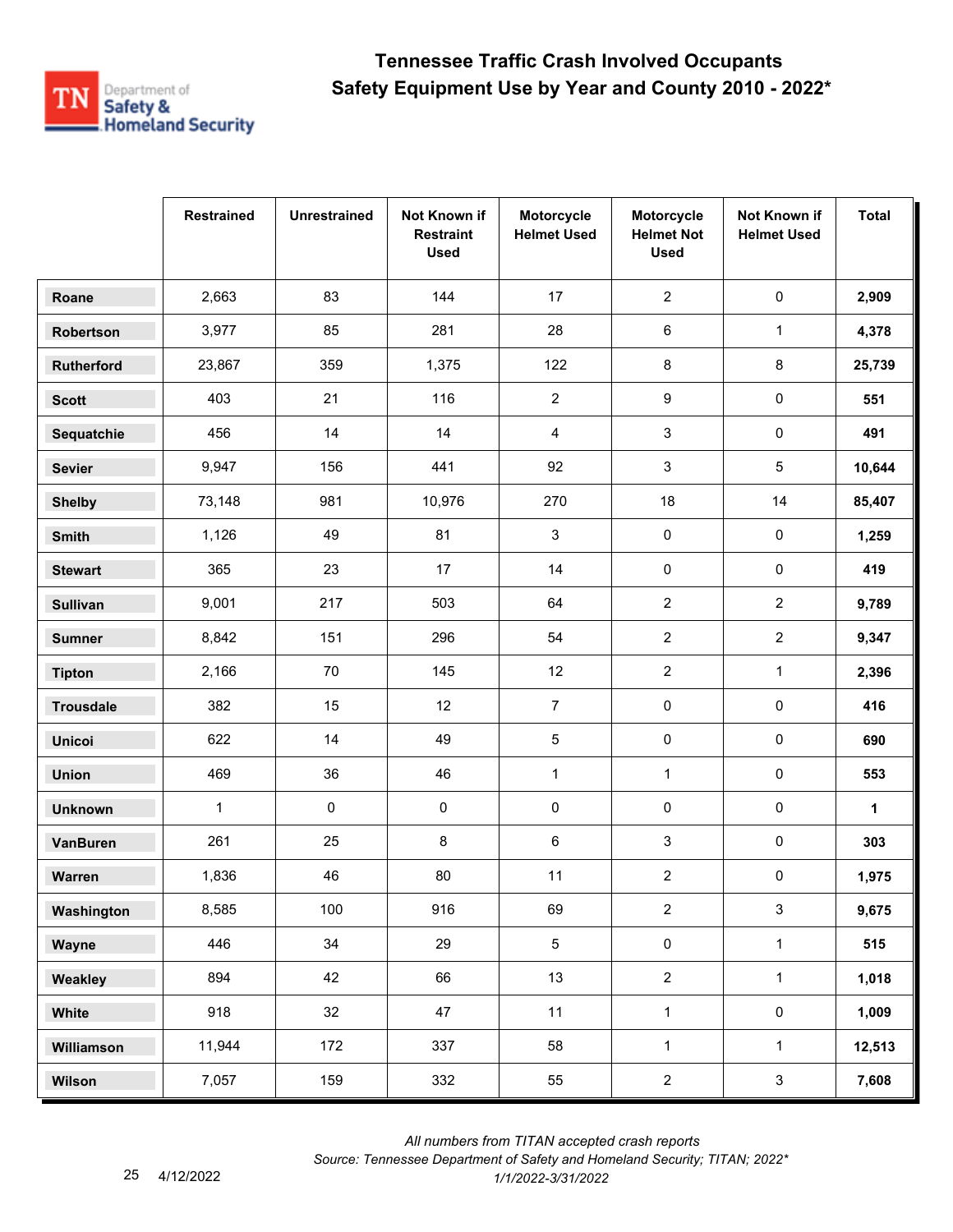

|                   | <b>Restrained</b> | Unrestrained | Not Known if<br><b>Restraint</b><br><b>Used</b> | <b>Motorcycle</b><br><b>Helmet Used</b> | <b>Motorcycle</b><br><b>Helmet Not</b><br><b>Used</b> | Not Known if<br><b>Helmet Used</b> | Total   |
|-------------------|-------------------|--------------|-------------------------------------------------|-----------------------------------------|-------------------------------------------------------|------------------------------------|---------|
| <b>Total 2015</b> | 426,779           | 8,238        | 36,104                                          | 2,951                                   | 214                                                   | 140                                | 474.426 |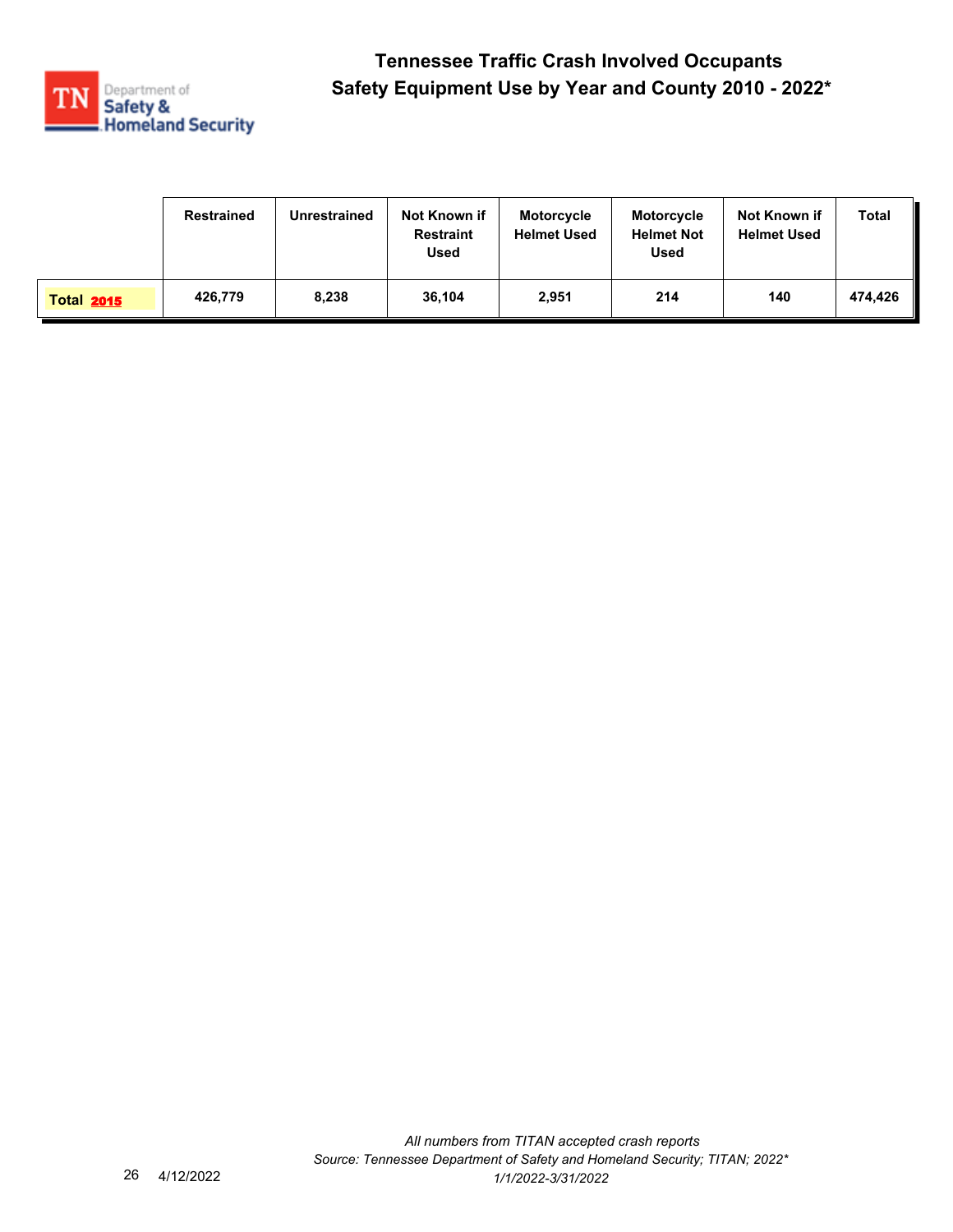

| 2016              | <b>Restrained</b> | <b>Unrestrained</b> | Not Known if<br><b>Restraint</b><br><b>Used</b> | Motorcycle<br><b>Helmet Used</b> | Motorcycle<br><b>Helmet Not</b><br><b>Used</b> | Not Known if<br><b>Helmet Used</b> | <b>Total</b> |
|-------------------|-------------------|---------------------|-------------------------------------------------|----------------------------------|------------------------------------------------|------------------------------------|--------------|
| <b>Anderson</b>   | 4,190             | 88                  | 283                                             | 61                               | 13                                             | $\mathbf{3}$                       | 4,638        |
| <b>Bedford</b>    | 2,288             | 101                 | 125                                             | 19                               | $\pmb{0}$                                      | $\mathbf{1}$                       | 2,534        |
| <b>Benton</b>     | 657               | 32                  | 25                                              | 12                               | $\pmb{0}$                                      | $\pmb{0}$                          | 726          |
| <b>Bledsoe</b>    | 194               | 16                  | $\boldsymbol{7}$                                | $\overline{4}$                   | $\sqrt{3}$                                     | $\pmb{0}$                          | 224          |
| <b>Blount</b>     | 7,680             | 97                  | 279                                             | 259                              | $\pmb{0}$                                      | $\pmb{0}$                          | 8,315        |
| <b>Bradley</b>    | 7,144             | 97                  | 388                                             | 46                               | $\overline{2}$                                 | $\overline{2}$                     | 7,679        |
| Campbell          | 2,554             | 54                  | 116                                             | 18                               | $\overline{2}$                                 | $\pmb{0}$                          | 2,744        |
| Cannon            | 521               | 14                  | 19                                              | $\overline{4}$                   | $\pmb{0}$                                      | $\pmb{0}$                          | 558          |
| Carroll           | 887               | 44                  | 48                                              | $\sqrt{5}$                       | $\mathbf{3}$                                   | $\pmb{0}$                          | 987          |
| Carter            | 2,462             | 19                  | 231                                             | 24                               | $\pmb{0}$                                      | $\mathsf{O}\xspace$                | 2,736        |
| Cheatham          | 1,719             | 35                  | 145                                             | $20\,$                           | $\mathbf{1}$                                   | $\pmb{0}$                          | 1,920        |
| <b>Chester</b>    | 582               | 38                  | 22                                              | $\mathbf{1}$                     | $\pmb{0}$                                      | $\pmb{0}$                          | 643          |
| Claiborne         | 1,034             | 56                  | 60                                              | $\,6\,$                          | $\sqrt{3}$                                     | $\pmb{0}$                          | 1,159        |
| Clay              | 151               | 8                   | 17                                              | $\sqrt{5}$                       | $\mathbf{1}$                                   | $\pmb{0}$                          | 182          |
| <b>Cocke</b>      | 2,415             | 45                  | 134                                             | 51                               | $\pmb{0}$                                      | $\mathbf{3}$                       | 2,648        |
| Coffee            | 3,363             | 70                  | 246                                             | 27                               | $\mathbf{1}$                                   | $\pmb{0}$                          | 3,707        |
| <b>Crockett</b>   | 495               | 33                  | 18                                              | $\sqrt{3}$                       | $\mathbf{1}$                                   | $\pmb{0}$                          | 550          |
| <b>Cumberland</b> | 3,081             | 91                  | 100                                             | $30\,$                           | $\pmb{0}$                                      | $\pmb{0}$                          | 3,302        |
| <b>Davidson</b>   | 75,909            | 723                 | 7,440                                           | 332                              | 26                                             | 40                                 | 84,470       |
| <b>Decatur</b>    | 404               | 30                  | 38                                              | $\mathbf{3}$                     | $\mathbf{1}$                                   | $\mathbf 0$                        | 476          |
| <b>DeKalb</b>     | 527               | 34                  | 58                                              | 24                               | $\mathsf{O}\xspace$                            | $\mathbf 1$                        | 644          |
| <b>Dickson</b>    | 3,438             | 87                  | 153                                             | 15                               | $\pmb{0}$                                      | $\mathsf{O}\xspace$                | 3,693        |
| <b>Dyer</b>       | 1,740             | 105                 | 114                                             | 15                               | $\mathsf{O}\xspace$                            | $\mathbf 0$                        | 1,974        |
| <b>Fayette</b>    | 1,234             | 64                  | 90                                              | $\,6\,$                          | $\overline{2}$                                 | $\mathbf{1}$                       | 1,397        |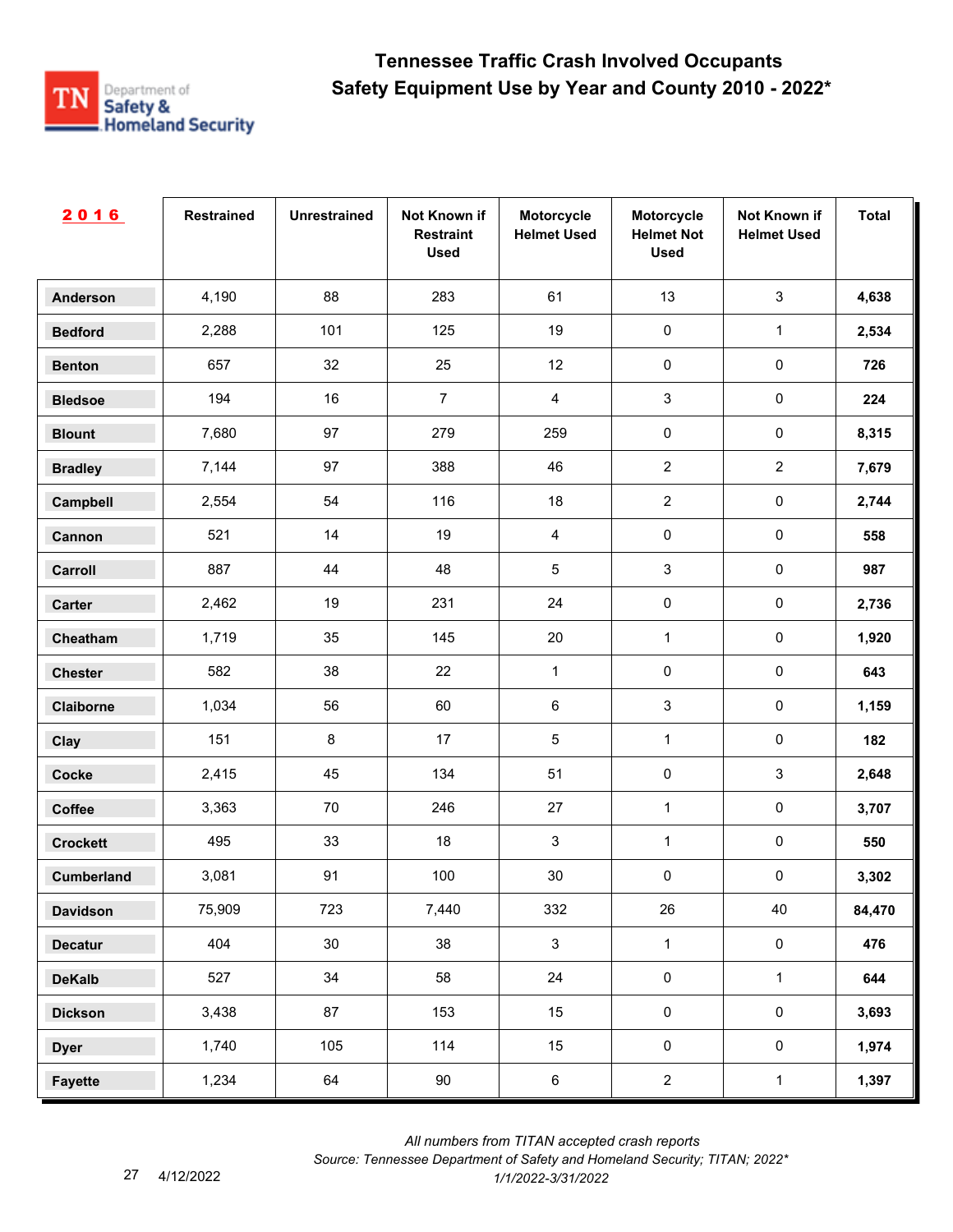

|                  | <b>Restrained</b> | <b>Unrestrained</b> | Not Known if<br><b>Restraint</b><br><b>Used</b> | Motorcycle<br><b>Helmet Used</b> | Motorcycle<br><b>Helmet Not</b><br><b>Used</b> | Not Known if<br><b>Helmet Used</b> | <b>Total</b> |
|------------------|-------------------|---------------------|-------------------------------------------------|----------------------------------|------------------------------------------------|------------------------------------|--------------|
| <b>Fentress</b>  | 651               | 28                  | 25                                              | $\overline{7}$                   | 0                                              | $\pmb{0}$                          | 711          |
| Franklin         | 1,634             | 41                  | 201                                             | $10$                             | 3                                              | $\mathsf{O}\xspace$                | 1,889        |
| Gibson           | 1,394             | 84                  | 136                                             | 10                               | $\mathbf{1}$                                   | 0                                  | 1,625        |
| <b>Giles</b>     | 1,682             | 104                 | 47                                              | $10\,$                           | 0                                              | 0                                  | 1,843        |
| Grainger         | 633               | 52                  | 43                                              | $\overline{5}$                   | $\overline{2}$                                 | $\overline{2}$                     | 737          |
| Greene           | 3,928             | 97                  | 221                                             | 35                               | 4                                              | $\mathbf{1}$                       | 4,286        |
| Grundy           | 472               | 26                  | 48                                              | 17                               | 8                                              | $\mathbf{1}$                       | 572          |
| Hamblen          | 3,671             | 64                  | 297                                             | 26                               | $\mathbf{1}$                                   | $\mathbf{1}$                       | 4,060        |
| <b>Hamilton</b>  | 25,991            | 346                 | 3,234                                           | 203                              | 13                                             | 24                                 | 29,811       |
| <b>Hancock</b>   | 143               | 14                  | $\mathbf{3}$                                    | 0                                | 0                                              | 0                                  | 160          |
| Hardeman         | 894               | 28                  | 50                                              | $\overline{2}$                   | 4                                              | 0                                  | 978          |
| <b>Hardin</b>    | 1,304             | 75                  | 100                                             | 9                                | 5                                              | 3                                  | 1,496        |
| <b>Hawkins</b>   | 1,592             | 89                  | 121                                             | 20                               | 3                                              | $\overline{2}$                     | 1,827        |
| Haywood          | 1,081             | 34                  | 84                                              | $\sqrt{5}$                       | 3                                              | 0                                  | 1,207        |
| Henderson        | 1,642             | 74                  | 93                                              | 17                               | $\overline{c}$                                 | 0                                  | 1,828        |
| Henry            | 1,089             | 53                  | 18                                              | 11                               | $\mathbf{1}$                                   | $\pmb{0}$                          | 1,172        |
| Hickman          | 1,039             | 46                  | $30\,$                                          | 9                                | $\pmb{0}$                                      | 0                                  | 1,124        |
| <b>Houston</b>   | 142               | $\overline{7}$      | 11                                              | 11                               | 0                                              | 0                                  | 171          |
| <b>Humphreys</b> | 789               | 40                  | 103                                             | 6                                | $\pmb{0}$                                      | $\mathbf{1}$                       | 939          |
| <b>Jackson</b>   | 210               | 16                  | 8                                               | $\overline{4}$                   | $\overline{2}$                                 | $\pmb{0}$                          | 240          |
| Jefferson        | 2,148             | 60                  | 70                                              | 29                               | $\overline{2}$                                 | $\mathbf{1}$                       | 2,310        |
| Johnson          | 520               | 12 <sup>°</sup>     | 90                                              | 26                               | $\pmb{0}$                                      | $\mathbf 0$                        | 648          |
| Knox             | 32,934            | 578                 | 2,134                                           | 144                              | 11                                             | 12                                 | 35,813       |
| Lake             | 92                | 11                  | $\overline{7}$                                  | $\overline{2}$                   | $\mathbf 1$                                    | $\pmb{0}$                          | $113$        |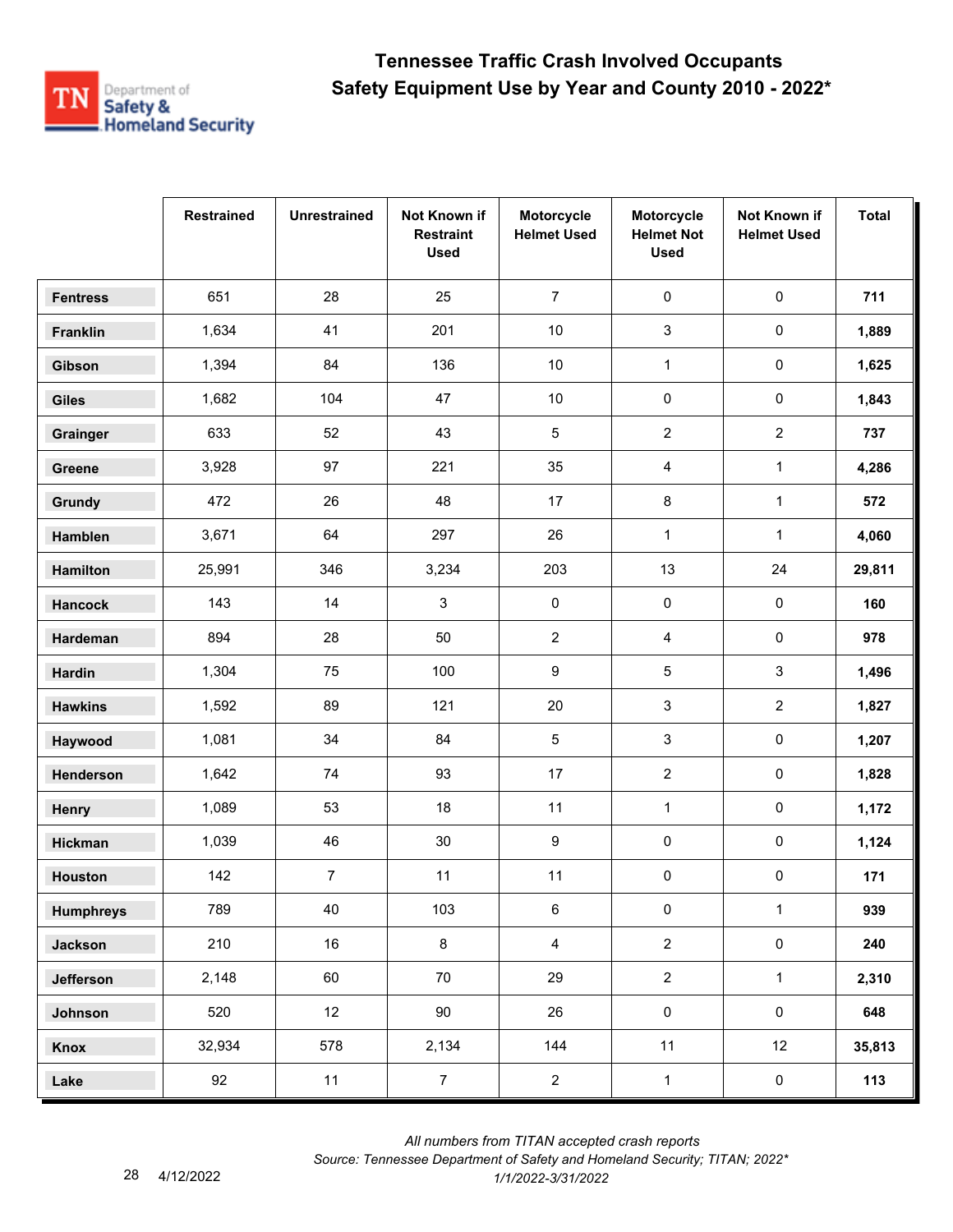

|                   | <b>Restrained</b> | <b>Unrestrained</b> | Not Known if<br><b>Restraint</b><br><b>Used</b> | Motorcycle<br><b>Helmet Used</b> | Motorcycle<br><b>Helmet Not</b><br><b>Used</b> | Not Known if<br><b>Helmet Used</b> | <b>Total</b> |
|-------------------|-------------------|---------------------|-------------------------------------------------|----------------------------------|------------------------------------------------|------------------------------------|--------------|
| Lauderdale        | 915               | 41                  | 77                                              | 6                                | 6                                              | $\mathbf{1}$                       | 1,046        |
| Lawrence          | 1,639             | 103                 | 56                                              | 16                               | $\mathbf{1}$                                   | 0                                  | 1,815        |
| Lewis             | 281               | 21                  | 34                                              | $\mathbf{1}$                     | $\mathbf{1}$                                   | 0                                  | 338          |
| Lincoln           | 1,687             | 76                  | 62                                              | 14                               | 0                                              | 0                                  | 1,839        |
| Loudon            | 2,876             | 55                  | 113                                             | 20                               | $\mathbf{1}$                                   | $\overline{2}$                     | 3,067        |
| <b>Macon</b>      | 693               | 42                  | 48                                              | $\overline{5}$                   | $\pmb{0}$                                      | $\mathbf 1$                        | 789          |
| <b>Madison</b>    | 8,703             | 136                 | 601                                             | 42                               | 4                                              | 3                                  | 9,489        |
| <b>Marion</b>     | 1,463             | 75                  | 76                                              | 21                               | $\mathbf{1}$                                   | $\overline{2}$                     | 1,638        |
| <b>Marshall</b>   | 1,331             | 40                  | 172                                             | $\overline{7}$                   | 0                                              | $\mathbf 1$                        | 1,551        |
| <b>Maury</b>      | 5,788             | 107                 | 365                                             | 63                               | 4                                              | $\mathbf{1}$                       | 6,328        |
| <b>McMinn</b>     | 2,736             | 89                  | 140                                             | 17                               | $\mathbf{1}$                                   | 0                                  | 2,983        |
| <b>McNairy</b>    | 906               | 58                  | 38                                              | 15                               | $\mathbf{1}$                                   | 0                                  | 1,018        |
| <b>Meigs</b>      | 276               | 38                  | 26                                              | 3                                | $\pmb{0}$                                      | $\mathsf{O}\xspace$                | 343          |
| <b>Monroe</b>     | 1,773             | 70                  | 78                                              | 49                               | $\overline{2}$                                 | 0                                  | 1,972        |
| <b>Montgomery</b> | 14,330            | 269                 | 853                                             | 165                              | 4                                              | 6                                  | 15,627       |
| <b>Moore</b>      | 218               | 5                   | 17                                              | $\overline{2}$                   | 0                                              | 0                                  | 242          |
| Morgan            | 328               | 26                  | 13                                              | 8                                | $\mathbf{1}$                                   | 0                                  | 376          |
| Obion             | 1,408             | 43                  | 67                                              | 18                               | $\mathbf{1}$                                   | 0                                  | 1,537        |
| Overton           | 952               | 29                  | 68                                              | $\overline{7}$                   | $\mathbf{1}$                                   | $\mathbf{1}$                       | 1,058        |
| Perry             | 126               | 28                  | $\overline{2}$                                  | $\pmb{0}$                        | $\overline{2}$                                 | $\mathbf 0$                        | 158          |
| <b>Pickett</b>    | 78                | 5                   | $\,6\,$                                         | $\pmb{0}$                        | $\pmb{0}$                                      | $\mathbf 0$                        | 89           |
| Polk              | 520               | 26                  | 51                                              | 19                               | $\pmb{0}$                                      | $\overline{2}$                     | 618          |
| Putnam            | 6,179             | 136                 | 267                                             | 44                               | $\overline{4}$                                 | $\mathbf 0$                        | 6,630        |
| Rhea              | 997               | 26                  | 52                                              | $\overline{7}$                   | $\pmb{0}$                                      | $\mathbf 0$                        | 1,082        |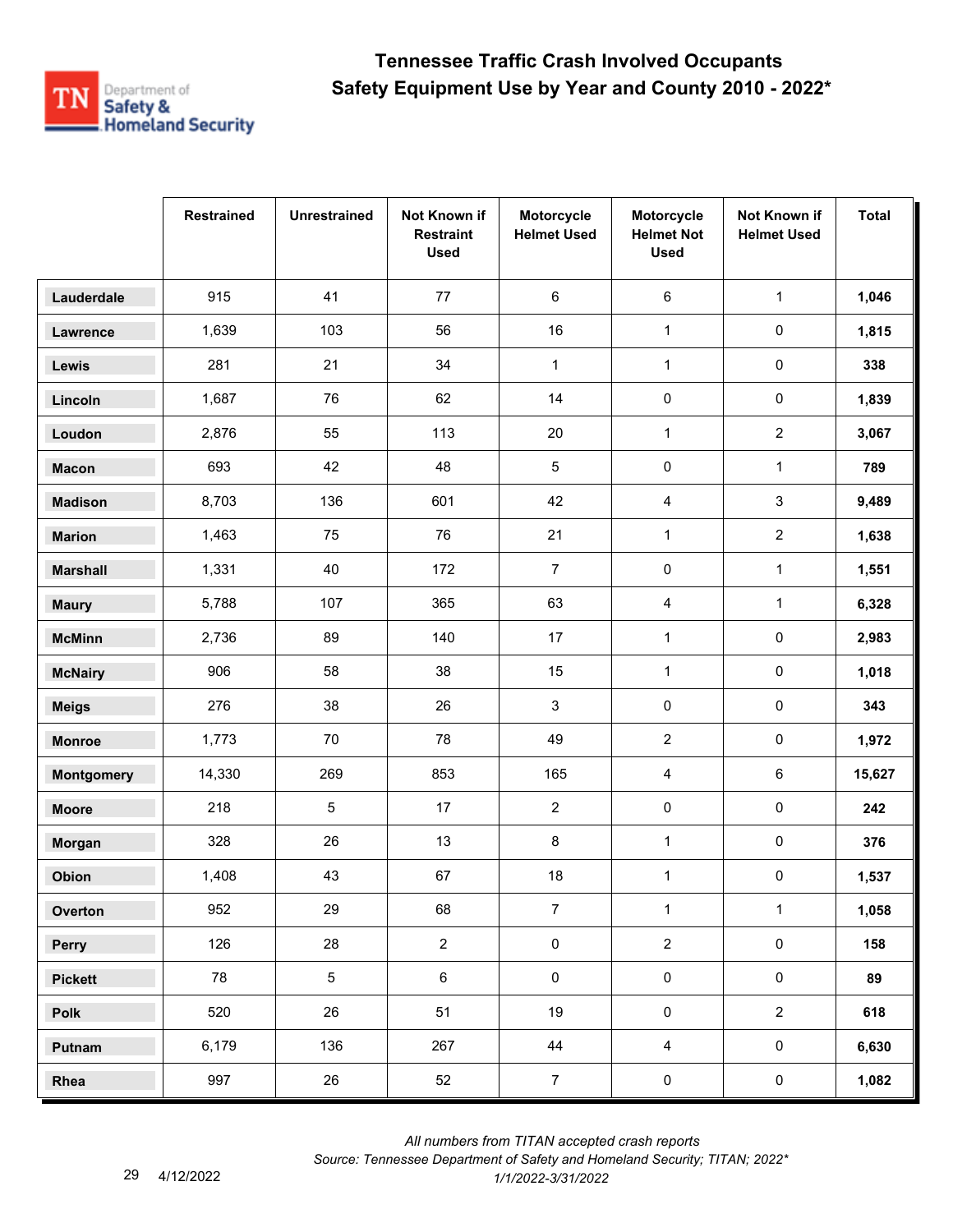

|                   | <b>Restrained</b> | <b>Unrestrained</b> | Not Known if<br><b>Restraint</b><br><b>Used</b> | Motorcycle<br><b>Helmet Used</b> | Motorcycle<br><b>Helmet Not</b><br><b>Used</b> | Not Known if<br><b>Helmet Used</b> | <b>Total</b> |
|-------------------|-------------------|---------------------|-------------------------------------------------|----------------------------------|------------------------------------------------|------------------------------------|--------------|
| Roane             | 2,883             | 69                  | 165                                             | 35                               | 3                                              | $\pmb{0}$                          | 3,155        |
| Robertson         | 4,280             | 102                 | 469                                             | 20                               | $\overline{2}$                                 | $\mathbf 1$                        | 4,874        |
| Rutherford        | 25,073            | 431                 | 1,544                                           | 149                              | 5                                              | $\overline{7}$                     | 27,209       |
| <b>Scott</b>      | 429               | 16                  | 107                                             | $\overline{2}$                   | 11                                             | 0                                  | 565          |
| Sequatchie        | 448               | $10\,$              | 16                                              | $\sqrt{5}$                       | $\pmb{0}$                                      | 0                                  | 479          |
| <b>Sevier</b>     | 10,326            | 112                 | 428                                             | 110                              | $\mathbf{1}$                                   | 4                                  | 10,981       |
| <b>Shelby</b>     | 78,958            | 1,213               | 14,254                                          | 277                              | 18                                             | 19                                 | 94,739       |
| Smith             | 1,026             | 28                  | 45                                              | 11                               | $\overline{2}$                                 | $\overline{a}$                     | 1,114        |
| <b>Stewart</b>    | 368               | 27                  | 13                                              | 22                               | 0                                              | 0                                  | 430          |
| <b>Sullivan</b>   | 9,166             | 146                 | 582                                             | 92                               | 3                                              | $\overline{7}$                     | 9,996        |
| <b>Sumner</b>     | 8,711             | 154                 | 424                                             | $77\,$                           | 3                                              | 6                                  | 9,375        |
| <b>Tipton</b>     | 2,193             | 55                  | 204                                             | 15                               | 5                                              | 0                                  | 2,472        |
| <b>Trousdale</b>  | 438               | 13                  | 9                                               | 4                                | 0                                              | $\pmb{0}$                          | 464          |
| <b>Unicoi</b>     | 569               | 12                  | 37                                              | 6                                | $\pmb{0}$                                      | 0                                  | 624          |
| <b>Union</b>      | 522               | 72                  | 41                                              | 12                               | 0                                              | 0                                  | 647          |
| <b>VanBuren</b>   | 209               | 13                  | 12                                              | $\overline{5}$                   | 0                                              | 0                                  | 239          |
| Warren            | 1,959             | 51                  | 88                                              | 13                               | $\mathbf{1}$                                   | 1                                  | 2,113        |
| Washington        | 8,067             | 121                 | 1,003                                           | 52                               | $\mathbf{1}$                                   | 0                                  | 9,244        |
| Wayne             | 454               | 21                  | 10                                              | $\mathsf 3$                      | $\pmb{0}$                                      | $\mathbf{1}$                       | 489          |
| Weakley           | 960               | 58                  | 53                                              | $\overline{7}$                   | $\overline{2}$                                 | $\mathbf{1}$                       | 1,081        |
| White             | 844               | 43                  | 84                                              | $\overline{7}$                   | $\pmb{0}$                                      | $\mathbf{1}$                       | 979          |
| Williamson        | 12,503            | 119                 | 393                                             | 64                               | $\mathbf{1}$                                   | 3                                  | 13,083       |
| Wilson            | 7,358             | 141                 | 296                                             | 63                               | $\pmb{0}$                                      | $\mathbf{1}$                       | 7,859        |
| <b>Total 2016</b> | 444,291           | 8,531               | 40,889                                          | 3,208                            | 218                                            | 173                                | 497,310      |

 *All numbers from TITAN accepted crash reports*

*Source: Tennessee Department of Safety and Homeland Security; TITAN; 2022\**  4/12/2022 *1/1/2022-3/31/2022*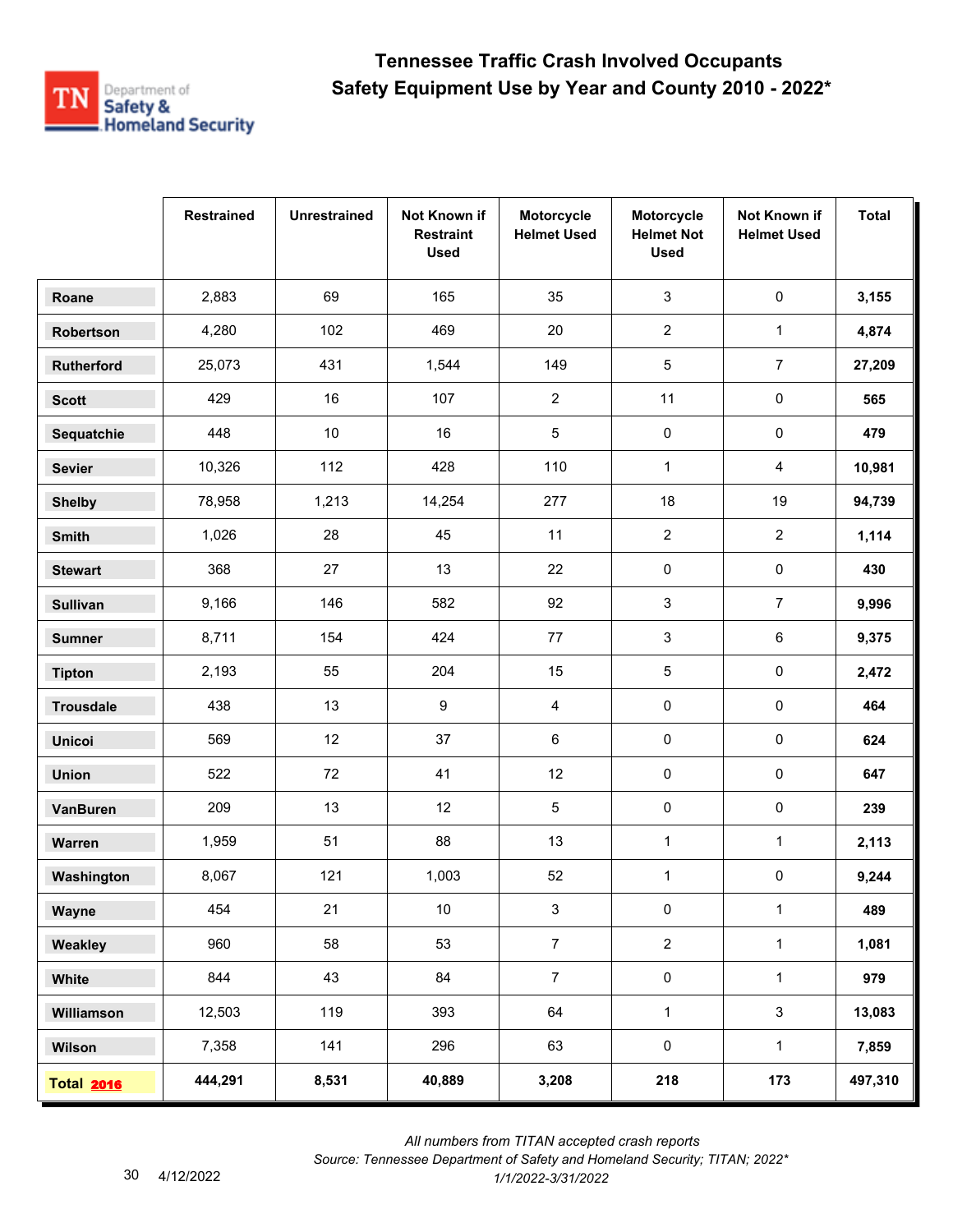

| 2017              | <b>Restrained</b> | <b>Unrestrained</b> | Not Known if<br><b>Restraint</b><br><b>Used</b> | Motorcycle<br><b>Helmet Used</b> | Motorcycle<br><b>Helmet Not</b><br><b>Used</b> | Not Known if<br><b>Helmet Used</b> | <b>Total</b> |
|-------------------|-------------------|---------------------|-------------------------------------------------|----------------------------------|------------------------------------------------|------------------------------------|--------------|
| <b>Anderson</b>   | 4,085             | 74                  | 330                                             | 33                               | $\mathbf{3}$                                   | $\mathbf 1$                        | 4,526        |
| <b>Bedford</b>    | 2,392             | 87                  | 127                                             | 18                               | $\mathbf{1}$                                   | $\mathbf{1}$                       | 2,626        |
| <b>Benton</b>     | 646               | 42                  | 35                                              | 12                               | $\overline{2}$                                 | $\mathbf{1}$                       | 738          |
| <b>Bledsoe</b>    | 186               | 26                  | $\sqrt{5}$                                      | $\overline{4}$                   | $\mathbf{1}$                                   | $\pmb{0}$                          | 222          |
| <b>Blount</b>     | 7,307             | 91                  | 263                                             | 189                              | $\mathbf{1}$                                   | $\overline{4}$                     | 7,855        |
| <b>Bradley</b>    | 6,915             | 156                 | 382                                             | 50                               | $\overline{2}$                                 | 6                                  | 7,511        |
| Campbell          | 2,783             | 65                  | 146                                             | 15                               | $\overline{2}$                                 | $\pmb{0}$                          | 3,011        |
| Cannon            | 530               | 14                  | 43                                              | $10$                             | $\pmb{0}$                                      | $\pmb{0}$                          | 597          |
| Carroll           | 963               | 52                  | 39                                              | $\bf 8$                          | 1                                              | $\pmb{0}$                          | 1,063        |
| Carter            | 2,455             | 30                  | 265                                             | $26\,$                           | $\pmb{0}$                                      | $\mathbf{1}$                       | 2,777        |
| Cheatham          | 1,658             | 29                  | 148                                             | 17                               | $\overline{2}$                                 | $\pmb{0}$                          | 1,854        |
| <b>Chester</b>    | 614               | 24                  | 44                                              | 9                                | $\overline{2}$                                 | $\pmb{0}$                          | 693          |
| Claiborne         | 894               | 54                  | 39                                              | $\overline{7}$                   | $\mathbf{1}$                                   | $\pmb{0}$                          | 995          |
| Clay              | 187               | 12                  | $\,6\,$                                         | $\mathbf{1}$                     | $\pmb{0}$                                      | $\pmb{0}$                          | 206          |
| <b>Cocke</b>      | 2,219             | 45                  | 180                                             | 21                               | $\overline{2}$                                 | $\pmb{0}$                          | 2,467        |
| Coffee            | 3,441             | 49                  | 194                                             | 21                               | $\mathbf{1}$                                   | $\mathbf{1}$                       | 3,707        |
| <b>Crockett</b>   | 349               | 20                  | 17                                              | $\mathbf{1}$                     | $\overline{2}$                                 | $\pmb{0}$                          | 389          |
| <b>Cumberland</b> | 2,963             | 68                  | 108                                             | 15                               | $\sqrt{2}$                                     | $\pmb{0}$                          | 3,156        |
| <b>Davidson</b>   | 75,834            | 586                 | 8,071                                           | 315                              | 26                                             | 40                                 | 84,872       |
| <b>Decatur</b>    | 407               | 34                  | 25                                              | $\,6\,$                          | $\overline{2}$                                 | $\mathbf 0$                        | 474          |
| <b>DeKalb</b>     | 549               | 21                  | 61                                              | 14                               | $\mathbf{1}$                                   | $\mathsf{O}\xspace$                | 646          |
| <b>Dickson</b>    | 3,502             | 78                  | 147                                             | 30 <sup>°</sup>                  | $\mathbf{3}$                                   | $\overline{2}$                     | 3,762        |
| <b>Dyer</b>       | 1,641             | 89                  | 102                                             | 11                               | $\overline{7}$                                 | $\overline{2}$                     | 1,852        |
| <b>Fayette</b>    | 1,172             | 40                  | 72                                              | 17                               | $\pmb{0}$                                      | $\mathbf 0$                        | 1,301        |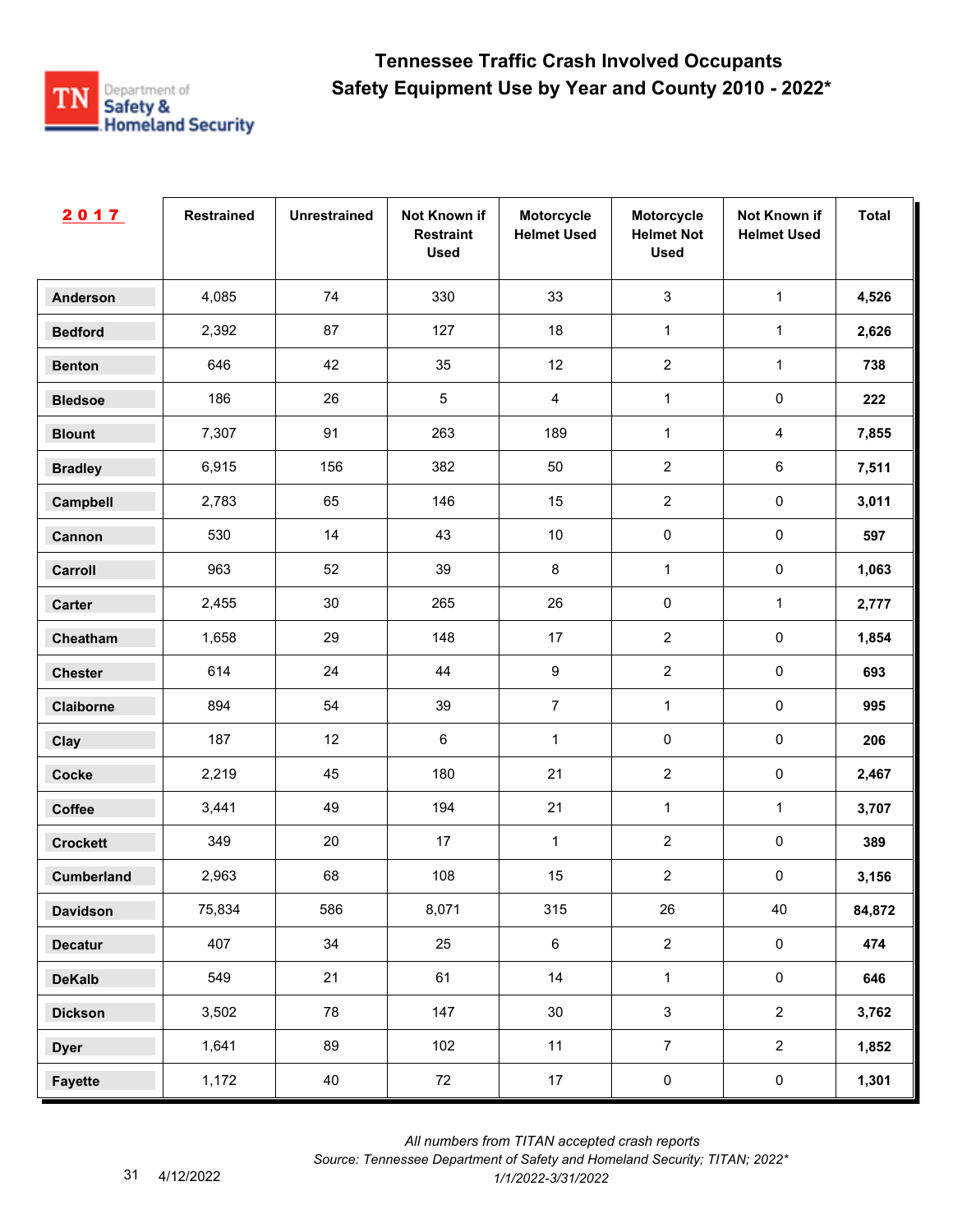

|                  | <b>Restrained</b> | <b>Unrestrained</b> | Not Known if<br><b>Restraint</b><br><b>Used</b> | Motorcycle<br><b>Helmet Used</b> | Motorcycle<br><b>Helmet Not</b><br><b>Used</b> | Not Known if<br><b>Helmet Used</b> | <b>Total</b> |
|------------------|-------------------|---------------------|-------------------------------------------------|----------------------------------|------------------------------------------------|------------------------------------|--------------|
| <b>Fentress</b>  | 690               | 42                  | 44                                              | $\mathbf{3}$                     | $\pmb{0}$                                      | $\pmb{0}$                          | 779          |
| Franklin         | 1,640             | 42                  | 213                                             | 22                               | $\mathbf{1}$                                   | $\mathbf{1}$                       | 1,919        |
| Gibson           | 1,482             | 73                  | 132                                             | 11                               | $\mathbf{1}$                                   | $\mathbf{1}$                       | 1,700        |
| <b>Giles</b>     | 1,429             | 82                  | 51                                              | 10                               | 0                                              | 0                                  | 1,572        |
| Grainger         | 526               | 40                  | 51                                              | 12                               | $\overline{2}$                                 | 0                                  | 631          |
| Greene           | 3,818             | 75                  | 268                                             | 29                               | $\mathbf 1$                                    | 3                                  | 4,194        |
| Grundy           | 629               | 13                  | 59                                              | $\mathbf{2}$                     | 3                                              | $\mathbf{1}$                       | 707          |
| Hamblen          | 3,456             | 52                  | 261                                             | 29                               | 4                                              | $\overline{2}$                     | 3,804        |
| Hamilton         | 28,258            | 618                 | 3,499                                           | 199                              | 4                                              | 13                                 | 32,591       |
| <b>Hancock</b>   | 123               | 18                  | $\overline{2}$                                  | 0                                | 0                                              | $\pmb{0}$                          | 143          |
| Hardeman         | 847               | 28                  | 68                                              | 3                                | 5                                              | 0                                  | 951          |
| Hardin           | 1,236             | 69                  | 104                                             | 5                                | 5                                              | $\mathbf{1}$                       | 1,420        |
| <b>Hawkins</b>   | 1,687             | 45                  | 108                                             | 24                               | $\overline{2}$                                 | $\mathbf{1}$                       | 1,867        |
| Haywood          | 980               | 40                  | 116                                             | $\mathbf{2}$                     | $\boldsymbol{2}$                               | 0                                  | 1,140        |
| Henderson        | 1,692             | 72                  | 76                                              | 14                               | 3                                              | 0                                  | 1,857        |
| Henry            | 1,014             | 55                  | 17                                              | 14                               | 3                                              | $\pmb{0}$                          | 1,103        |
| Hickman          | 979               | 52                  | 54                                              | 9                                | $\mathbf{1}$                                   | 0                                  | 1,095        |
| Houston          | 270               | 16                  | 23                                              | 4                                | $\overline{2}$                                 | 4                                  | 319          |
| <b>Humphreys</b> | 623               | 26                  | 73                                              | $\overline{7}$                   | $\mathbf{3}$                                   | $\mathsf{O}\xspace$                | 732          |
| <b>Jackson</b>   | 194               | 19                  | $\,6\,$                                         | 8                                | $\pmb{0}$                                      | $\mathbf 0$                        | 227          |
| Jefferson        | 2,462             | 73                  | 104                                             | 16                               | $\mathbf{1}$                                   | $\mathbf{1}$                       | 2,657        |
| Johnson          | 579               | 27                  | 67                                              | 26                               | $\mathbf{1}$                                   | $\mathsf{O}\xspace$                | 700          |
| Knox             | 32,523            | 469                 | 2,350                                           | 170                              | $\,6\,$                                        | 13                                 | 35,531       |
| Lake             | 110               | $\bf 6$             | $\bf 8$                                         | $\mathbf{3}$                     | $\pmb{0}$                                      | $\pmb{0}$                          | 127          |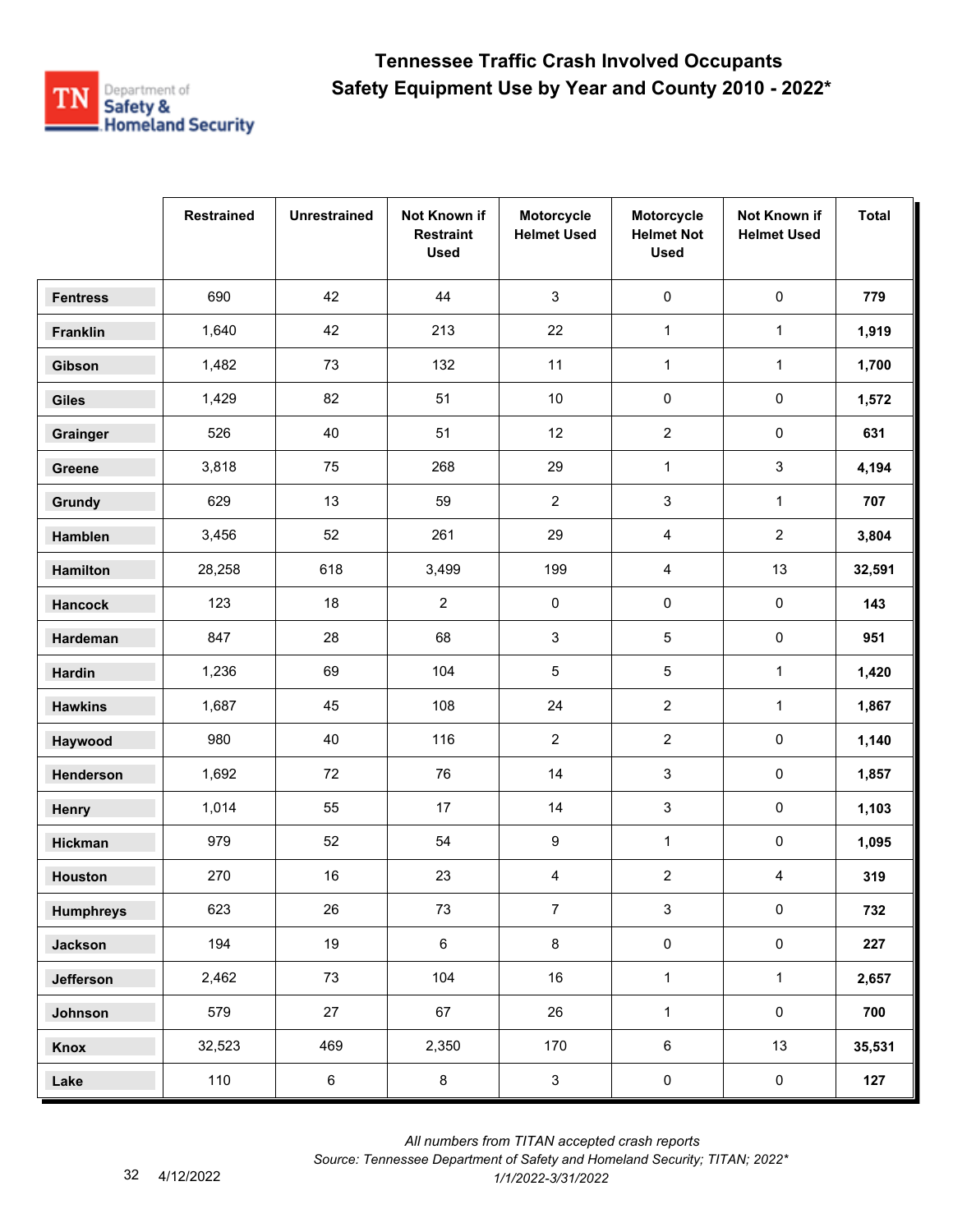

|                   | <b>Restrained</b> | <b>Unrestrained</b> | Not Known if<br><b>Restraint</b><br><b>Used</b> | Motorcycle<br><b>Helmet Used</b> | Motorcycle<br><b>Helmet Not</b><br><b>Used</b> | Not Known if<br><b>Helmet Used</b> | <b>Total</b> |
|-------------------|-------------------|---------------------|-------------------------------------------------|----------------------------------|------------------------------------------------|------------------------------------|--------------|
| Lauderdale        | 755               | 46                  | 66                                              | 6                                | $\mathfrak{S}$                                 | 0                                  | 876          |
| Lawrence          | 1,747             | 101                 | 47                                              | 20                               | $\mathbf{1}$                                   | $\overline{2}$                     | 1,918        |
| Lewis             | 262               | 14                  | 14                                              | $\overline{c}$                   | $\pmb{0}$                                      | 0                                  | 292          |
| Lincoln           | 1,458             | 57                  | 87                                              | 8                                | 3                                              | $\mathbf{1}$                       | 1,614        |
| Loudon            | 2,890             | 34                  | 132                                             | 28                               | $\mathbf 1$                                    | $\mathbf{1}$                       | 3,086        |
| <b>Macon</b>      | 660               | 39                  | 33                                              | 4                                | $\overline{2}$                                 | 0                                  | 738          |
| <b>Madison</b>    | 8,891             | 97                  | 691                                             | 43                               | 3                                              | 3                                  | 9,728        |
| <b>Marion</b>     | 1,331             | 72                  | 109                                             | 8                                | $\mathbf{1}$                                   | $\pmb{0}$                          | 1,521        |
| <b>Marshall</b>   | 1,465             | 41                  | 208                                             | 19                               | $\mathbf{1}$                                   | $\overline{2}$                     | 1,736        |
| <b>Maury</b>      | 5,721             | 138                 | 399                                             | 69                               | 6                                              | 3                                  | 6,336        |
| <b>McMinn</b>     | 2,786             | 105                 | 205                                             | 19                               | 4                                              | $\mathbf{1}$                       | 3,120        |
| <b>McNairy</b>    | 825               | 60                  | 40                                              | 4                                | 0                                              | $\pmb{0}$                          | 929          |
| <b>Meigs</b>      | 269               | 38                  | 17                                              | 12                               | $\pmb{0}$                                      | $\pmb{0}$                          | 336          |
| <b>Monroe</b>     | 1,866             | 73                  | 124                                             | 48                               | $\pmb{0}$                                      | $\overline{2}$                     | 2,113        |
| <b>Montgomery</b> | 15,062            | 318                 | 874                                             | 170                              | 4                                              | 8                                  | 16,436       |
| <b>Moore</b>      | 196               | 10                  | 18                                              | $\overline{2}$                   | $\mathbf 1$                                    | $\pmb{0}$                          | 227          |
| Morgan            | 345               | 26                  | 9                                               | 6                                | $\pmb{0}$                                      | 0                                  | 386          |
| Obion             | 1,255             | 47                  | 59                                              | 11                               | 0                                              | 0                                  | 1,372        |
| Overton           | 873               | 40                  | 39                                              | 6                                | $\mathbf{1}$                                   | $\mathbf{1}$                       | 960          |
| Perry             | 93                | 21                  | $\overline{4}$                                  | $\mathfrak{S}$                   | $\pmb{0}$                                      | $\mathsf{O}\xspace$                | 121          |
| <b>Pickett</b>    | 97                | 10 <sup>1</sup>     | 6                                               | $\overline{2}$                   | $\pmb{0}$                                      | $\mathsf{O}\xspace$                | 115          |
| Polk              | 489               | 23                  | 88                                              | 20                               | $\mathbf{1}$                                   | $\mathbf{1}$                       | 622          |
| Putnam            | 6,121             | 77                  | 299                                             | 47                               | $\mathsf 3$                                    | $\mathbf{3}$                       | 6,550        |
| Rhea              | 1,283             | 28                  | 65                                              | $\boldsymbol{9}$                 | $\pmb{0}$                                      | $\pmb{0}$                          | 1,385        |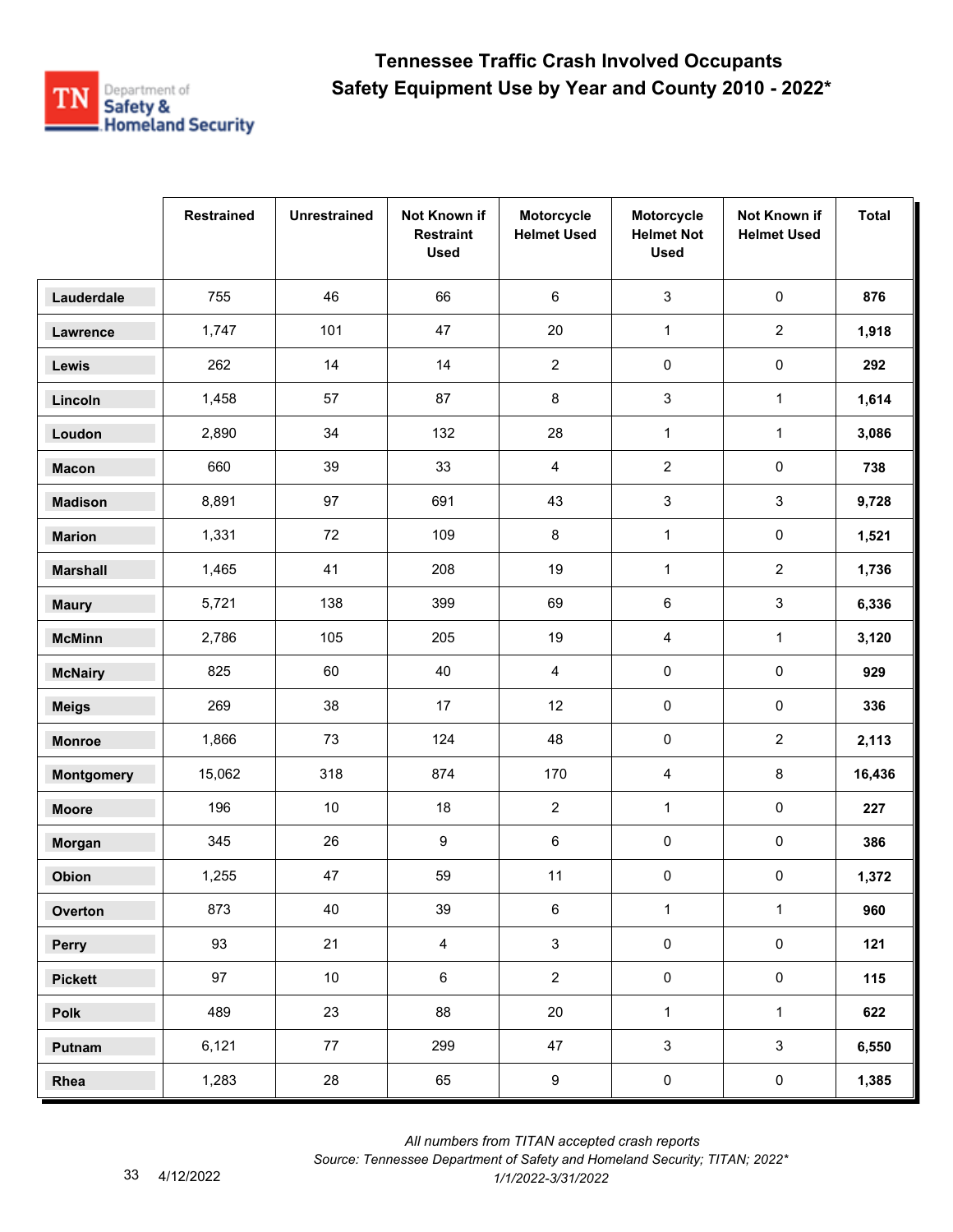

|                   | <b>Restrained</b> | <b>Unrestrained</b> | Not Known if<br><b>Restraint</b><br><b>Used</b> | Motorcycle<br><b>Helmet Used</b> | Motorcycle<br><b>Helmet Not</b><br><b>Used</b> | Not Known if<br><b>Helmet Used</b> | <b>Total</b> |
|-------------------|-------------------|---------------------|-------------------------------------------------|----------------------------------|------------------------------------------------|------------------------------------|--------------|
| Roane             | 2,525             | 55                  | 134                                             | 16                               | $\mathbf 1$                                    | $\mathsf 3$                        | 2,734        |
| Robertson         | 3,634             | 95                  | 286                                             | 25                               | $\overline{2}$                                 | 3                                  | 4,045        |
| <b>Rutherford</b> | 25,765            | 340                 | 1,443                                           | 150                              | 8                                              | 8                                  | 27,714       |
| <b>Scott</b>      | 360               | 17                  | 37                                              | $\mathbf{1}$                     | $\mathbf{1}$                                   | 0                                  | 416          |
| Sequatchie        | 453               | 16                  | 20                                              | 4                                | 0                                              | $\mathbf{1}$                       | 494          |
| <b>Sevier</b>     | 10,111            | 96                  | 471                                             | 85                               | 0                                              | 3                                  | 10,766       |
| <b>Shelby</b>     | 78,357            | 1,005               | 14,799                                          | 255                              | 26                                             | 32                                 | 94,474       |
| <b>Smith</b>      | 1,236             | 37                  | 48                                              | $10\,$                           | $\overline{2}$                                 | 0                                  | 1,333        |
| <b>Stewart</b>    | 297               | 19                  | 12                                              | 11                               | $\mathbf{1}$                                   | 0                                  | 340          |
| <b>Sullivan</b>   | 8,743             | 136                 | 702                                             | 89                               | $\boldsymbol{2}$                               | 8                                  | 9,680        |
| <b>Sumner</b>     | 8,236             | 147                 | 536                                             | 68                               | 3                                              | $\overline{2}$                     | 8,992        |
| <b>Tipton</b>     | 2,287             | 51                  | 172                                             | 15                               | 4                                              | 3                                  | 2,532        |
| <b>Trousdale</b>  | 400               | 23                  | 13                                              | $\mathbf{1}$                     | $\pmb{0}$                                      | $\pmb{0}$                          | 437          |
| <b>Unicoi</b>     | 583               | 17                  | 66                                              | 6                                | 0                                              | 0                                  | 672          |
| <b>Union</b>      | 427               | 20                  | 20                                              | $\mathbf 5$                      | 0                                              | 0                                  | 472          |
| <b>VanBuren</b>   | 205               | 16                  | 9                                               | 13                               | 0                                              | $\pmb{0}$                          | 243          |
| Warren            | 2,093             | 53                  | 95                                              | 14                               | $\mathbf{2}$                                   | $\mathbf{1}$                       | 2,258        |
| Washington        | 8,014             | 80                  | 1,104                                           | $71$                             | 0                                              | 4                                  | 9,273        |
| Wayne             | 424               | 34                  | 24                                              | $\overline{7}$                   | $\overline{2}$                                 | 0                                  | 491          |
| Weakley           | 956               | 35                  | 67                                              | 9                                | $\pmb{0}$                                      | $\mathbf{1}$                       | 1,068        |
| White             | 936               | 24                  | 75                                              | 6                                | $\mathbf 1$                                    | $\mathbf{1}$                       | 1,043        |
| Williamson        | 12,474            | 124                 | 421                                             | 56                               | $\overline{2}$                                 | $\overline{2}$                     | 13,079       |
| Wilson            | 7,646             | 165                 | 372                                             | 54                               | 5                                              | $\overline{4}$                     | 8,246        |
| <b>Total 2017</b> | 443,841           | 7,958               | 43,162                                          | 3,009                            | 211                                            | 204                                | 498,385      |

*Source: Tennessee Department of Safety and Homeland Security; TITAN; 2022\**  4/12/2022 *1/1/2022-3/31/2022*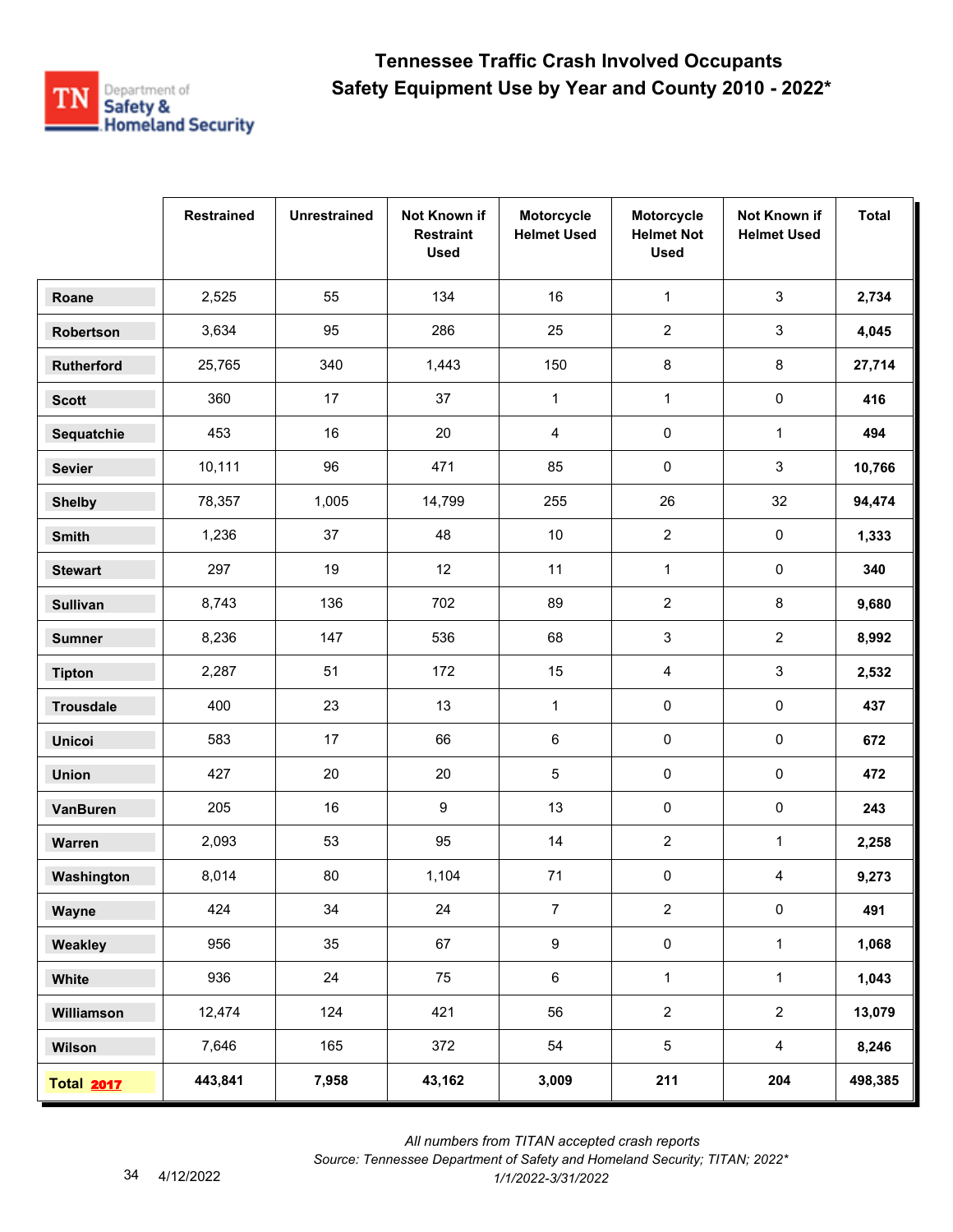

| 2018              | <b>Restrained</b> | <b>Unrestrained</b> | Not Known if<br><b>Restraint</b><br><b>Used</b> | Motorcycle<br><b>Helmet Used</b> | Motorcycle<br><b>Helmet Not</b><br><b>Used</b> | Not Known if<br><b>Helmet Used</b> | <b>Total</b> |
|-------------------|-------------------|---------------------|-------------------------------------------------|----------------------------------|------------------------------------------------|------------------------------------|--------------|
| <b>Anderson</b>   | 3,981             | 53                  | 287                                             | 40                               | $\overline{4}$                                 | $\mathbf{1}$                       | 4,366        |
| <b>Bedford</b>    | 2,375             | 102                 | 110                                             | 25                               | $\pmb{0}$                                      | $\overline{2}$                     | 2,614        |
| <b>Benton</b>     | 710               | 36                  | 32                                              | 12                               | $\overline{2}$                                 | $\pmb{0}$                          | 792          |
| <b>Bledsoe</b>    | 175               | $10$                | 17                                              | $\overline{7}$                   | $\overline{4}$                                 | $\pmb{0}$                          | 213          |
| <b>Blount</b>     | 7,578             | 64                  | 290                                             | 174                              | $\pmb{0}$                                      | $\overline{2}$                     | 8,108        |
| <b>Bradley</b>    | 6,624             | 98                  | 538                                             | 47                               | $\mathbf{3}$                                   | $\overline{2}$                     | 7,312        |
| Campbell          | 2,205             | 66                  | 109                                             | 11                               | $\sqrt{3}$                                     | $\pmb{0}$                          | 2,394        |
| Cannon            | 474               | 12                  | 31                                              | $\overline{4}$                   | $\pmb{0}$                                      | $\pmb{0}$                          | 521          |
| Carroll           | 788               | 33                  | 45                                              | 8                                | $\mathbf 0$                                    | $\pmb{0}$                          | 874          |
| Carter            | 2,492             | $20\,$              | 185                                             | 25                               | $\pmb{0}$                                      | $\mathbf{1}$                       | 2,723        |
| Cheatham          | 1,616             | 46                  | 109                                             | 14                               | $\overline{2}$                                 | $\mathbf{1}$                       | 1,788        |
| <b>Chester</b>    | 569               | 19                  | 42                                              | 3                                | $\mathbf{1}$                                   | $\pmb{0}$                          | 634          |
| Claiborne         | 969               | 39                  | 79                                              | $\,6\,$                          | $\mathbf{1}$                                   | $\mathbf{1}$                       | 1,095        |
| Clay              | 113               | 23                  | $\overline{2}$                                  | 6                                | $\pmb{0}$                                      | $\pmb{0}$                          | 144          |
| <b>Cocke</b>      | 2,337             | 64                  | 149                                             | 23                               | $\boldsymbol{7}$                               | $\pmb{0}$                          | 2,580        |
| Coffee            | 3,269             | 79                  | 204                                             | $14$                             | $\mathbf{1}$                                   | $\,6\,$                            | 3,573        |
| <b>Crockett</b>   | 488               | 25                  | 15                                              | 1                                | $\pmb{0}$                                      | $\pmb{0}$                          | 529          |
| <b>Cumberland</b> | 2,928             | 66                  | 109                                             | 21                               | $\sqrt{2}$                                     | $\pmb{0}$                          | 3,126        |
| <b>Davidson</b>   | 73,807            | 629                 | 8,661                                           | 260                              | 25                                             | 29                                 | 83,411       |
| <b>Decatur</b>    | 437               | 28                  | 22                                              | $9\,$                            | $\overline{2}$                                 | $\mathbf 0$                        | 498          |
| <b>DeKalb</b>     | 445               | 38                  | 87                                              | 11                               | $\overline{2}$                                 | $\mathsf{O}\xspace$                | 583          |
| <b>Dickson</b>    | 3,163             | 68                  | 147                                             | 20                               | $\mathbf{1}$                                   | $\mathsf{O}\xspace$                | 3,399        |
| <b>Dyer</b>       | 1,620             | 60                  | 104                                             | 12                               | $\overline{2}$                                 | $\mathsf{O}\xspace$                | 1,798        |
| <b>Fayette</b>    | 1,118             | 52                  | 77                                              | $\,6$                            | $\pmb{0}$                                      | $\mathbf{1}$                       | 1,254        |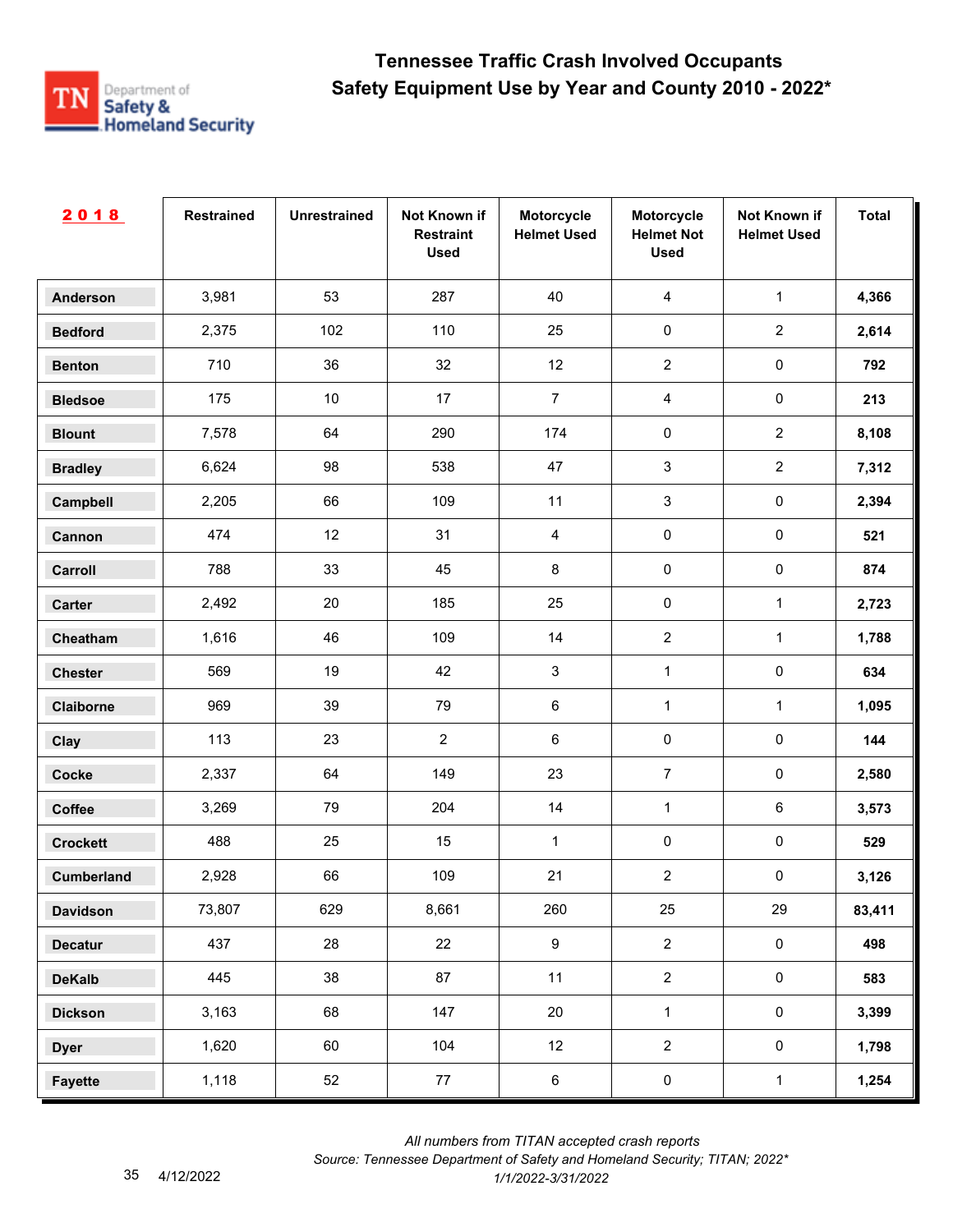

|                  | <b>Restrained</b> | <b>Unrestrained</b> | Not Known if<br><b>Restraint</b><br><b>Used</b> | Motorcycle<br><b>Helmet Used</b> | Motorcycle<br><b>Helmet Not</b><br><b>Used</b> | Not Known if<br><b>Helmet Used</b> | <b>Total</b> |
|------------------|-------------------|---------------------|-------------------------------------------------|----------------------------------|------------------------------------------------|------------------------------------|--------------|
| <b>Fentress</b>  | 537               | 10                  | 32                                              | $\overline{4}$                   | $\mathbf{1}$                                   | $\pmb{0}$                          | 584          |
| Franklin         | 1,320             | 43                  | 182                                             | 11                               | 3                                              | $\mathbf{1}$                       | 1,560        |
| Gibson           | 1,218             | 40                  | 143                                             | 9                                | $\overline{2}$                                 | 0                                  | 1,412        |
| <b>Giles</b>     | 1,326             | 118                 | 65                                              | 14                               | $\mathbf{1}$                                   | 0                                  | 1,524        |
| Grainger         | 570               | 27                  | 28                                              | 5                                | $\mathbf{1}$                                   | $\overline{2}$                     | 633          |
| Greene           | 3,384             | 76                  | 418                                             | 31                               | $\overline{2}$                                 | $\overline{a}$                     | 3,913        |
| Grundy           | 462               | $\boldsymbol{9}$    | 47                                              | 3                                | $\boldsymbol{2}$                               | $\pmb{0}$                          | 523          |
| Hamblen          | 3,529             | 68                  | 336                                             | 21                               | $\pmb{0}$                                      | 3                                  | 3,957        |
| Hamilton         | 28,189            | 752                 | 3,870                                           | 159                              | 14                                             | 18                                 | 33,002       |
| <b>Hancock</b>   | 150               | $10\,$              | 9                                               | 3                                | $\mathbf{1}$                                   | $\pmb{0}$                          | 173          |
| Hardeman         | 849               | 18                  | 86                                              | $\sqrt{5}$                       | 4                                              | 0                                  | 962          |
| <b>Hardin</b>    | 1,280             | 42                  | 105                                             | 4                                | 8                                              | 0                                  | 1,439        |
| <b>Hawkins</b>   | 1,389             | 67                  | 122                                             | 19                               | $\mathbf{1}$                                   | $\overline{2}$                     | 1,600        |
| Haywood          | 979               | 27                  | 138                                             | 4                                | $\mathbf{1}$                                   | 0                                  | 1,149        |
| Henderson        | 1,741             | 73                  | 88                                              | 14                               | 4                                              | 0                                  | 1,920        |
| Henry            | 996               | 46                  | 18                                              | $10$                             | $\mathbf{1}$                                   | $\pmb{0}$                          | 1,071        |
| Hickman          | 1,015             | 36                  | 50                                              | 12                               | $\mathbf{2}$                                   | 0                                  | 1,115        |
| Houston          | 215               | 17                  | 20                                              | 5                                | 3                                              | 0                                  | 260          |
| <b>Humphreys</b> | 621               | 23                  | 99                                              | $\overline{4}$                   | $\overline{2}$                                 | $\mathsf{O}\xspace$                | 749          |
| <b>Jackson</b>   | 189               | $\bf 8$             | 8                                               | $\overline{5}$                   | $\pmb{0}$                                      | $\mathbf 0$                        | 210          |
| Jefferson        | 2,474             | 43                  | 112                                             | 20                               | $\mathsf 0$                                    | $\mathsf{O}\xspace$                | 2,649        |
| Johnson          | 628               | 12 <sup>°</sup>     | 61                                              | 14                               | $\mathbf{1}$                                   | $\mathsf{O}\xspace$                | 716          |
| Knox             | 33,204            | 598                 | 2,577                                           | 146                              | $\boldsymbol{9}$                               | 12 <sup>°</sup>                    | 36,546       |
| Lake             | 76                | $\overline{7}$      | $\overline{4}$                                  | $\overline{2}$                   | $\pmb{0}$                                      | $\pmb{0}$                          | 89           |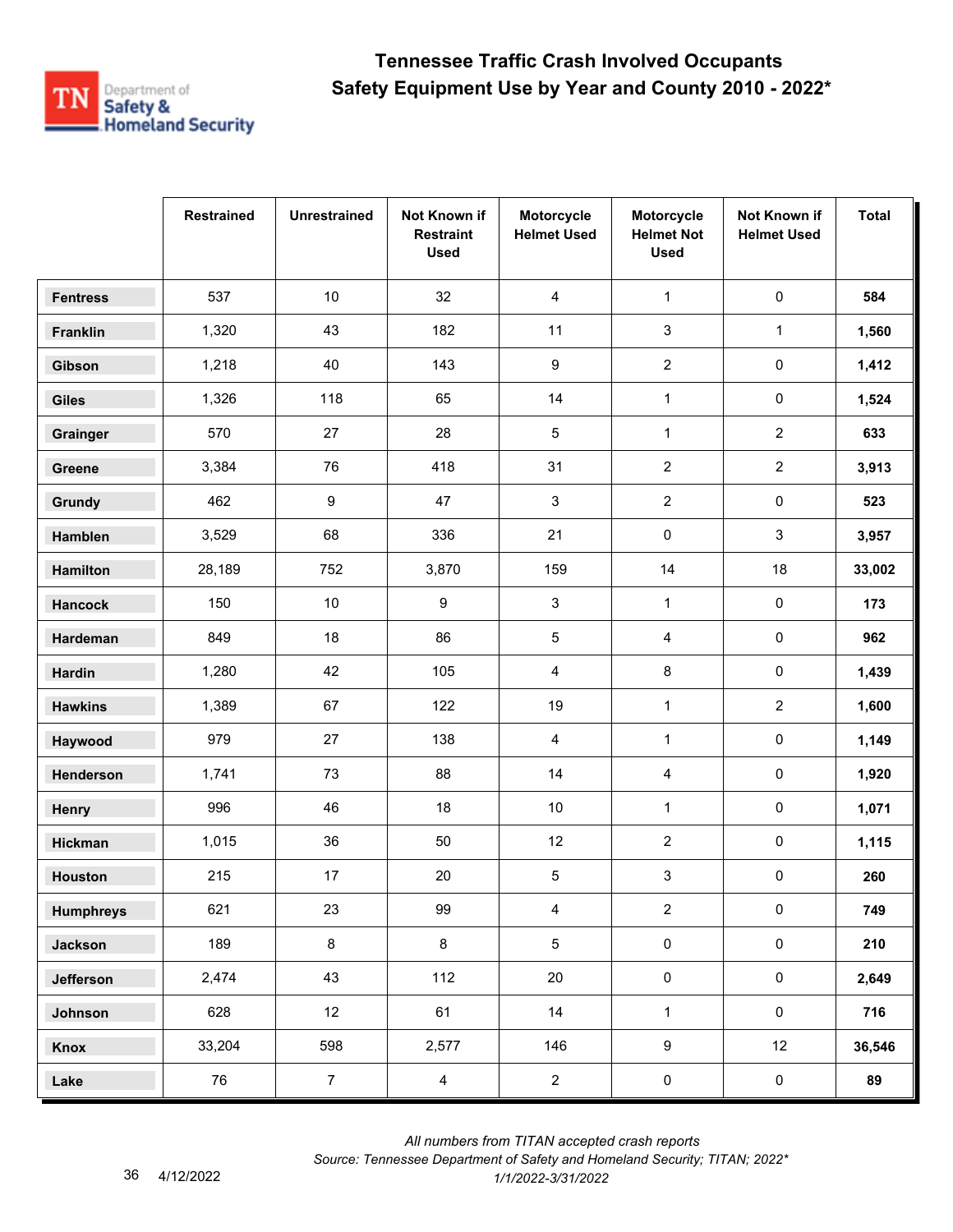

|                   | <b>Restrained</b> | <b>Unrestrained</b> | Not Known if<br><b>Restraint</b><br><b>Used</b> | Motorcycle<br><b>Helmet Used</b> | Motorcycle<br><b>Helmet Not</b><br><b>Used</b> | Not Known if<br><b>Helmet Used</b> | <b>Total</b> |
|-------------------|-------------------|---------------------|-------------------------------------------------|----------------------------------|------------------------------------------------|------------------------------------|--------------|
| Lauderdale        | 766               | 23                  | 57                                              | 3                                | $\mathbf{1}$                                   | $\pmb{0}$                          | 850          |
| Lawrence          | 1,602             | 95                  | 49                                              | 15                               | $\pmb{0}$                                      | $\mathsf{O}\xspace$                | 1,761        |
| Lewis             | 305               | 28                  | 23                                              | 4                                | $\mathbf{1}$                                   | 0                                  | 361          |
| Lincoln           | 1,363             | 69                  | 66                                              | $10$                             | $\mathbf{1}$                                   | 0                                  | 1,509        |
| Loudon            | 3,122             | 72                  | 236                                             | 19                               | $\mathbf{1}$                                   | $\mathbf 1$                        | 3,451        |
| <b>Macon</b>      | 579               | 31                  | 44                                              | 6                                | $\overline{2}$                                 | 0                                  | 662          |
| <b>Madison</b>    | 9,109             | 118                 | 593                                             | 32                               | $\mathbf{1}$                                   | $\mathbf{1}$                       | 9,854        |
| <b>Marion</b>     | 1,389             | 61                  | 81                                              | 16                               | 3                                              | $\pmb{0}$                          | 1,550        |
| <b>Marshall</b>   | 1,365             | 43                  | 152                                             | 14                               | $\overline{2}$                                 | $\overline{2}$                     | 1,578        |
| <b>Maury</b>      | 5,551             | 97                  | 327                                             | 45                               | $\mathbf{1}$                                   | 3                                  | 6,024        |
| <b>McMinn</b>     | 3,038             | 88                  | 152                                             | 27                               | 4                                              | 4                                  | 3,313        |
| <b>McNairy</b>    | 875               | 55                  | 52                                              | $10\,$                           | 3                                              | $\pmb{0}$                          | 995          |
| <b>Meigs</b>      | 252               | 14                  | 8                                               | 3                                | $\boldsymbol{2}$                               | $\pmb{0}$                          | 279          |
| <b>Monroe</b>     | 1,866             | 43                  | 103                                             | 42                               | $\overline{c}$                                 | $\mathbf{1}$                       | 2,057        |
| <b>Montgomery</b> | 14,050            | 213                 | 1,219                                           | 126                              | $\mathbf{1}$                                   | 9                                  | 15,618       |
| <b>Moore</b>      | 205               | 19                  | 13                                              | $\mathbf{1}$                     | 0                                              | $\mathbf 1$                        | 239          |
| Morgan            | 293               | 28                  | 20                                              | 6                                | $\mathbf{1}$                                   | 0                                  | 348          |
| Obion             | 1,232             | 41                  | 52                                              | 9                                | 0                                              | 0                                  | 1,334        |
| Overton           | 884               | 18                  | 42                                              | 12                               | $\mathbf{1}$                                   | $\pmb{0}$                          | 957          |
| Perry             | 113               | 14                  | $\overline{2}$                                  | $\mathbf{3}$                     | $\overline{2}$                                 | $\mathsf{O}\xspace$                | 134          |
| <b>Pickett</b>    | 111               | 13                  | 14                                              | $\mathbf{1}$                     | $\mathbf{1}$                                   | $\mathsf{O}\xspace$                | 140          |
| Polk              | 528               | 11                  | 71                                              | 12                               | $\mathbf{3}$                                   | $\mathsf{O}\xspace$                | 625          |
| Putnam            | 6,036             | 62                  | 267                                             | 49                               | $\overline{7}$                                 | $\mathsf{O}\xspace$                | 6,421        |
| Rhea              | 1,310             | 13                  | 84                                              | $10\,$                           | $\overline{2}$                                 | $\pmb{0}$                          | 1,419        |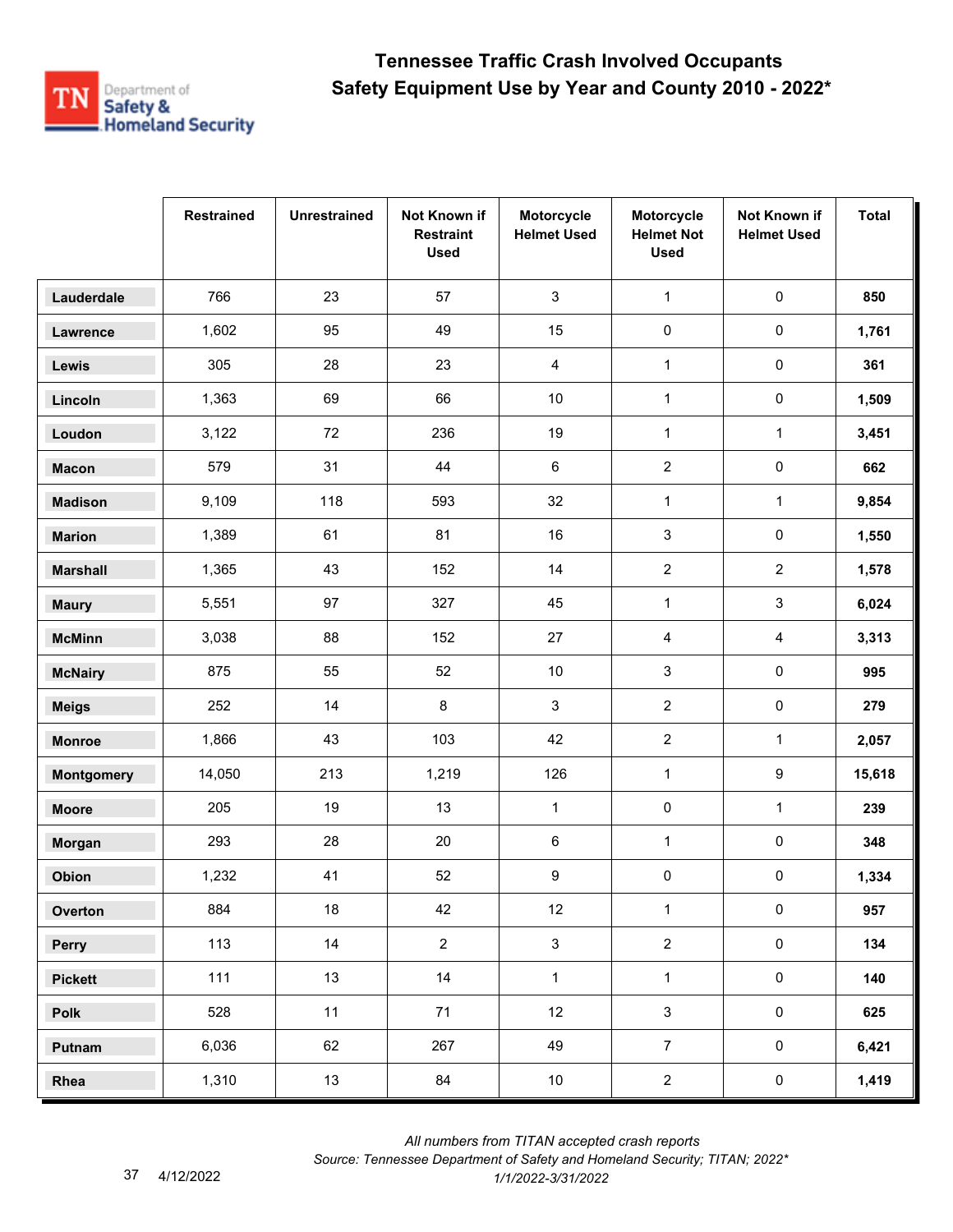

|                   | <b>Restrained</b> | <b>Unrestrained</b> | Not Known if<br><b>Restraint</b><br><b>Used</b> | Motorcycle<br><b>Helmet Used</b> | Motorcycle<br><b>Helmet Not</b><br><b>Used</b> | Not Known if<br><b>Helmet Used</b> | <b>Total</b> |
|-------------------|-------------------|---------------------|-------------------------------------------------|----------------------------------|------------------------------------------------|------------------------------------|--------------|
| Roane             | 2,686             | 69                  | 151                                             | 25                               | $\overline{2}$                                 | $\pmb{0}$                          | 2,933        |
| Robertson         | 3,512             | 86                  | 264                                             | 33                               | $\overline{2}$                                 | $\mathbf{1}$                       | 3,898        |
| Rutherford        | 24,787            | 318                 | 1,611                                           | 137                              | 9                                              | 9                                  | 26,871       |
| <b>Scott</b>      | 342               | 12                  | 42                                              | 0                                | $10$                                           | 0                                  | 406          |
| Sequatchie        | 431               | 9                   | 46                                              | $\overline{7}$                   | 5                                              | $\mathbf{1}$                       | 499          |
| <b>Sevier</b>     | 9,455             | 111                 | 636                                             | 73                               | 0                                              | 3                                  | 10,278       |
| <b>Shelby</b>     | 78,588            | 1,380               | 16,739                                          | 275                              | 179                                            | 19                                 | 97,180       |
| Smith             | 1,204             | 41                  | 55                                              | 11                               | 3                                              | $\mathbf{1}$                       | 1,315        |
| <b>Stewart</b>    | 376               | 17                  | 17                                              | 10                               | $\mathbf{1}$                                   | 0                                  | 421          |
| <b>Sullivan</b>   | 8,785             | 105                 | 728                                             | 66                               | 3                                              | 3                                  | 9,690        |
| <b>Sumner</b>     | 8,174             | 186                 | 501                                             | 46                               | $\mathbf{1}$                                   | $\mathbf{1}$                       | 8,909        |
| <b>Tipton</b>     | 2,095             | 43                  | 147                                             | 16                               | $\mathbf{1}$                                   | $\overline{a}$                     | 2,304        |
| <b>Trousdale</b>  | 434               | 9                   | 38                                              | 5                                | 0                                              | 3                                  | 489          |
| <b>Unicoi</b>     | 587               | 18                  | $30\,$                                          | 6                                | 0                                              | $\mathbf{1}$                       | 642          |
| <b>Union</b>      | 427               | 19                  | 17                                              | 6                                | $\mathbf{1}$                                   | 0                                  | 470          |
| <b>VanBuren</b>   | 173               | 6                   | 6                                               | 5                                | $\mathbf{1}$                                   | 0                                  | 191          |
| Warren            | 1,767             | 25                  | 94                                              | 18                               | 0                                              | 3                                  | 1,907        |
| Washington        | 8,163             | 114                 | 1,055                                           | 69                               | 3                                              | 2                                  | 9,406        |
| Wayne             | 375               | 27                  | 12                                              | $\sqrt{5}$                       | $\pmb{0}$                                      | $\pmb{0}$                          | 419          |
| Weakley           | 997               | 17                  | 45                                              | $\,6\,$                          | $\mathbf{1}$                                   | $\mathbf 0$                        | 1,066        |
| White             | 748               | 16                  | 116                                             | $\overline{7}$                   | $\overline{2}$                                 | $\mathbf{1}$                       | 890          |
| Williamson        | 12,455            | 112                 | 465                                             | 43                               | $\overline{4}$                                 | $\mathbf{3}$                       | 13,082       |
| Wilson            | 7,233             | 136                 | 452                                             | 57                               | $\mathbf{1}$                                   | $\mathbf{3}$                       | 7,882        |
| <b>Total 2018</b> | 436,360           | 8,045               | 47,063                                          | 2,684                            | 396                                            | 164                                | 494,712      |

 *All numbers from TITAN accepted crash reports*

*Source: Tennessee Department of Safety and Homeland Security; TITAN; 2022\**  4/12/2022 *1/1/2022-3/31/2022*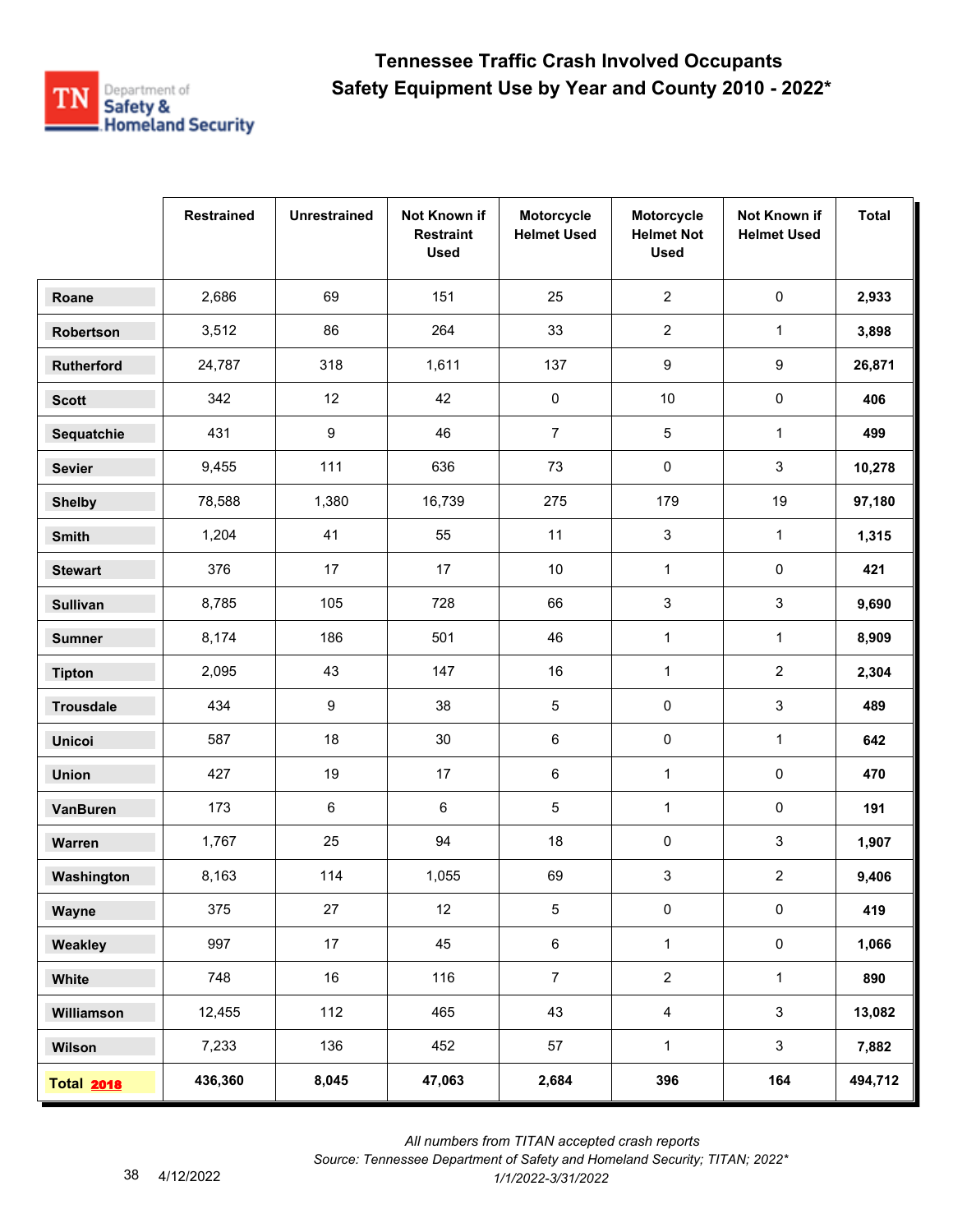

| 2019              | <b>Restrained</b> | <b>Unrestrained</b> | Not Known if<br><b>Restraint</b><br><b>Used</b> | Motorcycle<br><b>Helmet Used</b> | Motorcycle<br><b>Helmet Not</b><br><b>Used</b> | Not Known if<br><b>Helmet Used</b> | <b>Total</b> |
|-------------------|-------------------|---------------------|-------------------------------------------------|----------------------------------|------------------------------------------------|------------------------------------|--------------|
| <b>Anderson</b>   | 3,789             | 95                  | 395                                             | 34                               | $\mathbf{3}$                                   | $\mathbf{3}$                       | 4,319        |
| <b>Bedford</b>    | 2,526             | 77                  | 127                                             | 25                               | $\pmb{0}$                                      | $\mathbf{1}$                       | 2,756        |
| <b>Benton</b>     | 635               | 29                  | 49                                              | 11                               | $\overline{2}$                                 | $\pmb{0}$                          | 726          |
| <b>Bledsoe</b>    | 142               | 16                  | 11                                              | 3                                | $\pmb{0}$                                      | $\pmb{0}$                          | 172          |
| <b>Blount</b>     | 7,131             | 70                  | 334                                             | 164                              | $\overline{2}$                                 | $\pmb{0}$                          | 7,701        |
| <b>Bradley</b>    | 6,412             | 166                 | 803                                             | 41                               | $\mathbf{3}$                                   | $\mathfrak{S}$                     | 7,428        |
| Campbell          | 2,171             | 49                  | 109                                             | 11                               | $\sqrt{5}$                                     | $\pmb{0}$                          | 2,345        |
| Cannon            | 435               | 24                  | 49                                              | $\overline{4}$                   | $\pmb{0}$                                      | $\pmb{0}$                          | 512          |
| Carroll           | 719               | 42                  | 55                                              | 12                               | $\mathbf{1}$                                   | $\pmb{0}$                          | 829          |
| Carter            | 2,164             | 26                  | 190                                             | 27                               | $\pmb{0}$                                      | $\pmb{0}$                          | 2,407        |
| Cheatham          | 1,634             | 36                  | 90                                              | 16                               | $\mathbf{1}$                                   | $\pmb{0}$                          | 1,777        |
| <b>Chester</b>    | 608               | 21                  | 39                                              | $\overline{c}$                   | $\overline{4}$                                 | $\pmb{0}$                          | 674          |
| Claiborne         | 1,032             | 24                  | 93                                              | 11                               | $\mathbf{1}$                                   | $\pmb{0}$                          | 1,161        |
| Clay              | 119               | 11                  | $\overline{7}$                                  | $\mathbf{1}$                     | $\mathbf{1}$                                   | $\pmb{0}$                          | 139          |
| <b>Cocke</b>      | 2,033             | 44                  | 158                                             | 21                               | $\mathbf{1}$                                   | $\pmb{0}$                          | 2,257        |
| Coffee            | 3,212             | 78                  | 263                                             | 22                               | $\mathbf{1}$                                   | $\mathbf{3}$                       | 3,579        |
| <b>Crockett</b>   | 365               | 21                  | 17                                              | 1                                | $\pmb{0}$                                      | $\pmb{0}$                          | 404          |
| <b>Cumberland</b> | 2,856             | 72                  | 105                                             | 36                               | 6                                              | $\pmb{0}$                          | 3,075        |
| <b>Davidson</b>   | 72,862            | 511                 | 8,442                                           | 286                              | 35                                             | 32                                 | 82,168       |
| <b>Decatur</b>    | 404               | 32                  | 21                                              | $\mathbf{3}$                     | $\overline{4}$                                 | $\mathbf 1$                        | 465          |
| <b>DeKalb</b>     | 494               | 21                  | 77                                              | 12                               | $\mathbf{1}$                                   | $\mathsf{O}\xspace$                | 605          |
| <b>Dickson</b>    | 2,845             | 62                  | 134                                             | 20                               | $\mathbf{1}$                                   | $\mathbf{3}$                       | 3,065        |
| <b>Dyer</b>       | 1,356             | 80                  | 136                                             | $\boldsymbol{9}$                 | $\mathbf{3}$                                   | $\mathsf{O}\xspace$                | 1,584        |
| <b>Fayette</b>    | 1,165             | 77                  | 149                                             | $\overline{4}$                   | $\mathbf{1}$                                   | $\pmb{0}$                          | 1,396        |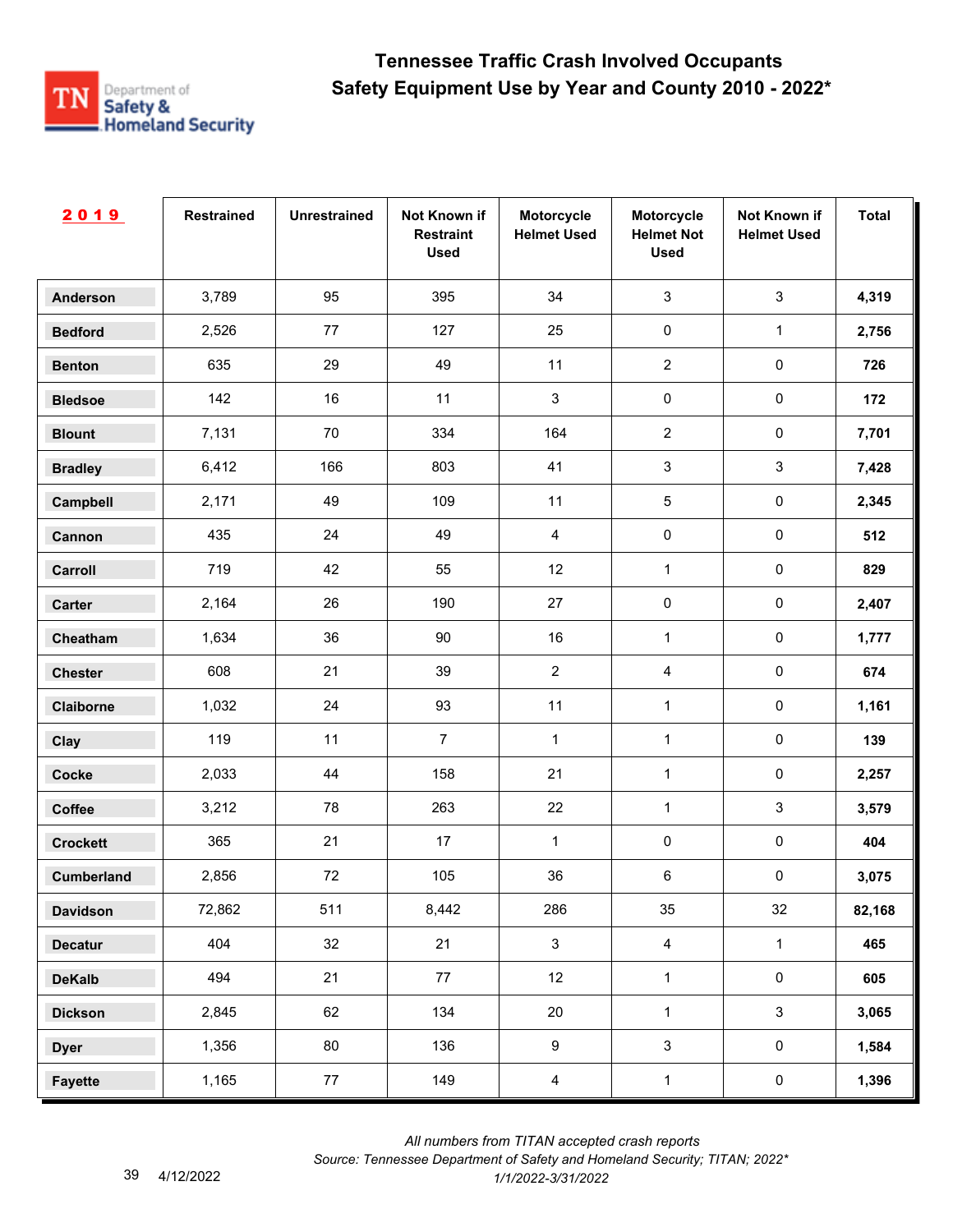

|                  | <b>Restrained</b> | <b>Unrestrained</b> | Not Known if<br><b>Restraint</b><br><b>Used</b> | Motorcycle<br><b>Helmet Used</b> | Motorcycle<br><b>Helmet Not</b><br><b>Used</b> | Not Known if<br><b>Helmet Used</b> | <b>Total</b> |
|------------------|-------------------|---------------------|-------------------------------------------------|----------------------------------|------------------------------------------------|------------------------------------|--------------|
| <b>Fentress</b>  | 513               | 35                  | 80                                              | 4                                | $\overline{2}$                                 | $\mathbf{1}$                       | 635          |
| Franklin         | 1,145             | 44                  | 130                                             | 11                               | $\mathbf{1}$                                   | $\pmb{0}$                          | 1,331        |
| Gibson           | 1,410             | 40                  | 124                                             | $\overline{7}$                   | $\overline{c}$                                 | 1                                  | 1,584        |
| <b>Giles</b>     | 1,581             | 68                  | 58                                              | 18                               | $\mathbf{1}$                                   | 0                                  | 1,726        |
| Grainger         | 466               | 28                  | 27                                              | 8                                | $\pmb{0}$                                      | $\pmb{0}$                          | 529          |
| Greene           | 3,336             | 71                  | 436                                             | 36                               | 3                                              | $\overline{a}$                     | 3,884        |
| Grundy           | 573               | 21                  | 47                                              | 12                               | $\mathbf{1}$                                   | $\mathbf{1}$                       | 655          |
| Hamblen          | 3,402             | 48                  | 438                                             | $30\,$                           | $\mathbf{1}$                                   | 3                                  | 3,922        |
| Hamilton         | 28,042            | 607                 | 3,647                                           | 180                              | 8                                              | 21                                 | 32,505       |
| <b>Hancock</b>   | 195               | $10\,$              | 4                                               | 4                                | 0                                              | 0                                  | 213          |
| Hardeman         | 761               | 23                  | 68                                              | 4                                | 4                                              | 0                                  | 860          |
| <b>Hardin</b>    | 1,244             | 43                  | 86                                              | 16                               | 5                                              | $\mathbf{1}$                       | 1,395        |
| <b>Hawkins</b>   | 1,228             | 65                  | 161                                             | 21                               | $\overline{c}$                                 | $\overline{2}$                     | 1,479        |
| Haywood          | 927               | 22                  | 108                                             | $\overline{2}$                   | 0                                              | 0                                  | 1,059        |
| Henderson        | 1,538             | 62                  | 69                                              | 9                                | 5                                              | 0                                  | 1,683        |
| Henry            | 980               | 43                  | 18                                              | 22                               | $\pmb{0}$                                      | $\pmb{0}$                          | 1,063        |
| Hickman          | 843               | 27                  | 54                                              | 9                                | $\mathbf{1}$                                   | 0                                  | 934          |
| Houston          | 196               | 6                   | 32                                              | $\overline{c}$                   | $\mathbf 1$                                    | 0                                  | 237          |
| <b>Humphreys</b> | 626               | 33                  | 86                                              | $\sqrt{5}$                       | 8                                              | $\mathbf{1}$                       | 759          |
| <b>Jackson</b>   | 139               | $\overline{7}$      | $\overline{4}$                                  | $\mathbf{3}$                     | $\pmb{0}$                                      | $\mathsf{O}\xspace$                | 153          |
| Jefferson        | 2,348             | 67                  | 113                                             | 24                               | $\mathbf{1}$                                   | $\mathbf{1}$                       | 2,554        |
| Johnson          | 480               | 22                  | 65                                              | 20                               | $\mathbf{1}$                                   | $\mathbf 0$                        | 588          |
| Knox             | 32,133            | 447                 | 3,108                                           | 172                              | $\overline{7}$                                 | 11                                 | 35,878       |
| Lake             | 83                | 10                  | $\overline{c}$                                  | $\mathbf{1}$                     | $\mathbf 1$                                    | $\overline{2}$                     | 99           |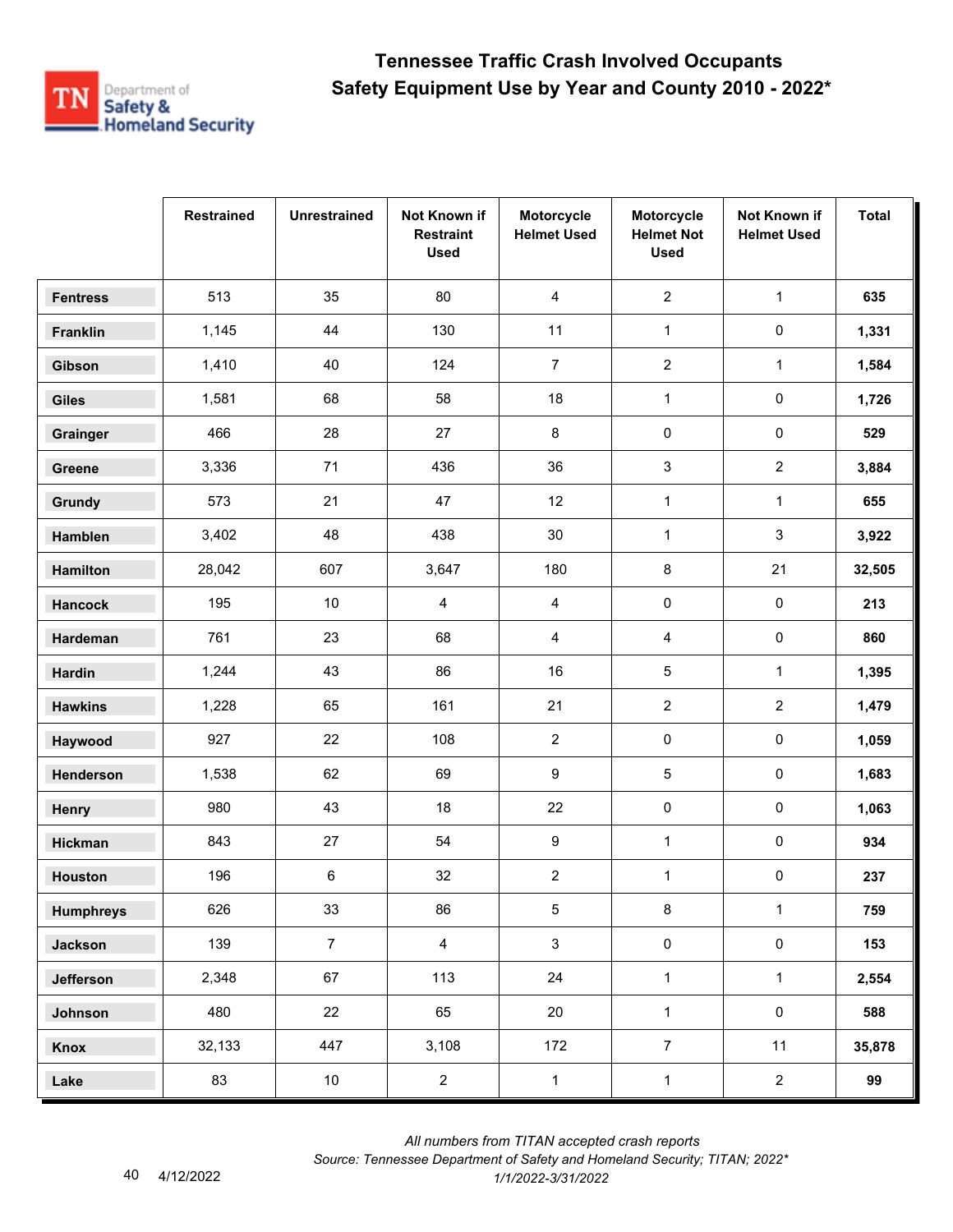

|                   | <b>Restrained</b> | <b>Unrestrained</b> | Not Known if<br><b>Restraint</b><br><b>Used</b> | Motorcycle<br><b>Helmet Used</b> | Motorcycle<br><b>Helmet Not</b><br><b>Used</b> | Not Known if<br><b>Helmet Used</b> | <b>Total</b> |
|-------------------|-------------------|---------------------|-------------------------------------------------|----------------------------------|------------------------------------------------|------------------------------------|--------------|
| Lauderdale        | 801               | 29                  | 91                                              | $\overline{2}$                   | $\mathsf 3$                                    | $\mathbf{1}$                       | 927          |
| Lawrence          | 1,664             | 68                  | 50                                              | 6                                | 5                                              | $\overline{2}$                     | 1,795        |
| Lewis             | 299               | $\boldsymbol{9}$    | 26                                              | $\overline{7}$                   | $\mathbf{1}$                                   | $\mathbf{1}$                       | 343          |
| Lincoln           | 1,347             | 45                  | 56                                              | 13                               | 3                                              | $\mathbf 1$                        | 1,465        |
| Loudon            | 2,687             | 73                  | 154                                             | 20                               | $\mathbf{1}$                                   | $\mathbf{1}$                       | 2,936        |
| <b>Macon</b>      | 708               | 19                  | 41                                              | $\overline{7}$                   | $\mathbf{1}$                                   | 0                                  | 776          |
| <b>Madison</b>    | 8,725             | 105                 | 591                                             | 29                               | 4                                              | $\overline{4}$                     | 9,458        |
| <b>Marion</b>     | 1,356             | 55                  | 79                                              | 18                               | $\mathbf{1}$                                   | $\pmb{0}$                          | 1,509        |
| <b>Marshall</b>   | 1,397             | 24                  | 102                                             | 18                               | $\mathbf{1}$                                   | 0                                  | 1,542        |
| <b>Maury</b>      | 5,025             | 91                  | 382                                             | 47                               | 3                                              | 3                                  | 5,551        |
| <b>McMinn</b>     | 2,859             | 75                  | 149                                             | 26                               | 3                                              | 4                                  | 3,116        |
| <b>McNairy</b>    | 820               | 52                  | 52                                              | $\overline{7}$                   | 3                                              | $\pmb{0}$                          | 934          |
| <b>Meigs</b>      | 251               | 23                  | 17                                              | $\mathbf{1}$                     | $\pmb{0}$                                      | $\mathbf{1}$                       | 293          |
| <b>Monroe</b>     | 1,909             | 41                  | 61                                              | 35                               | $\overline{2}$                                 | 0                                  | 2,048        |
| <b>Montgomery</b> | 14,193            | 220                 | 1,189                                           | 135                              | 5                                              | 6                                  | 15,748       |
| <b>Moore</b>      | 148               | $\mathbf{3}$        | 15                                              | $\mathsf 3$                      | $\mathbf{1}$                                   | $\pmb{0}$                          | 170          |
| Morgan            | 291               | 14                  | 29                                              | 12                               | 4                                              | 0                                  | 350          |
| Obion             | 1,301             | 42                  | 74                                              | 12                               | 0                                              | 0                                  | 1,429        |
| Overton           | 779               | 25                  | 21                                              | 6                                | $\overline{2}$                                 | $\pmb{0}$                          | 833          |
| Perry             | 98                | 13                  | $5\phantom{.0}$                                 | $\,6$                            | $\pmb{0}$                                      | $\mathsf{O}\xspace$                | 122          |
| <b>Pickett</b>    | 96                | 11                  | $\,6\,$                                         | $\overline{4}$                   | $\mathsf 0$                                    | $\mathsf{O}\xspace$                | 117          |
| Polk              | 446               | 19                  | 70                                              | 21                               | $\overline{2}$                                 | $\mathbf 0$                        | 558          |
| Putnam            | 5,379             | 82                  | 186                                             | 33                               | $\pmb{0}$                                      | $\overline{2}$                     | 5,682        |
| Rhea              | 1,340             | 13                  | 97                                              | $\overline{7}$                   | $\mathbf 1$                                    | $\pmb{0}$                          | 1,458        |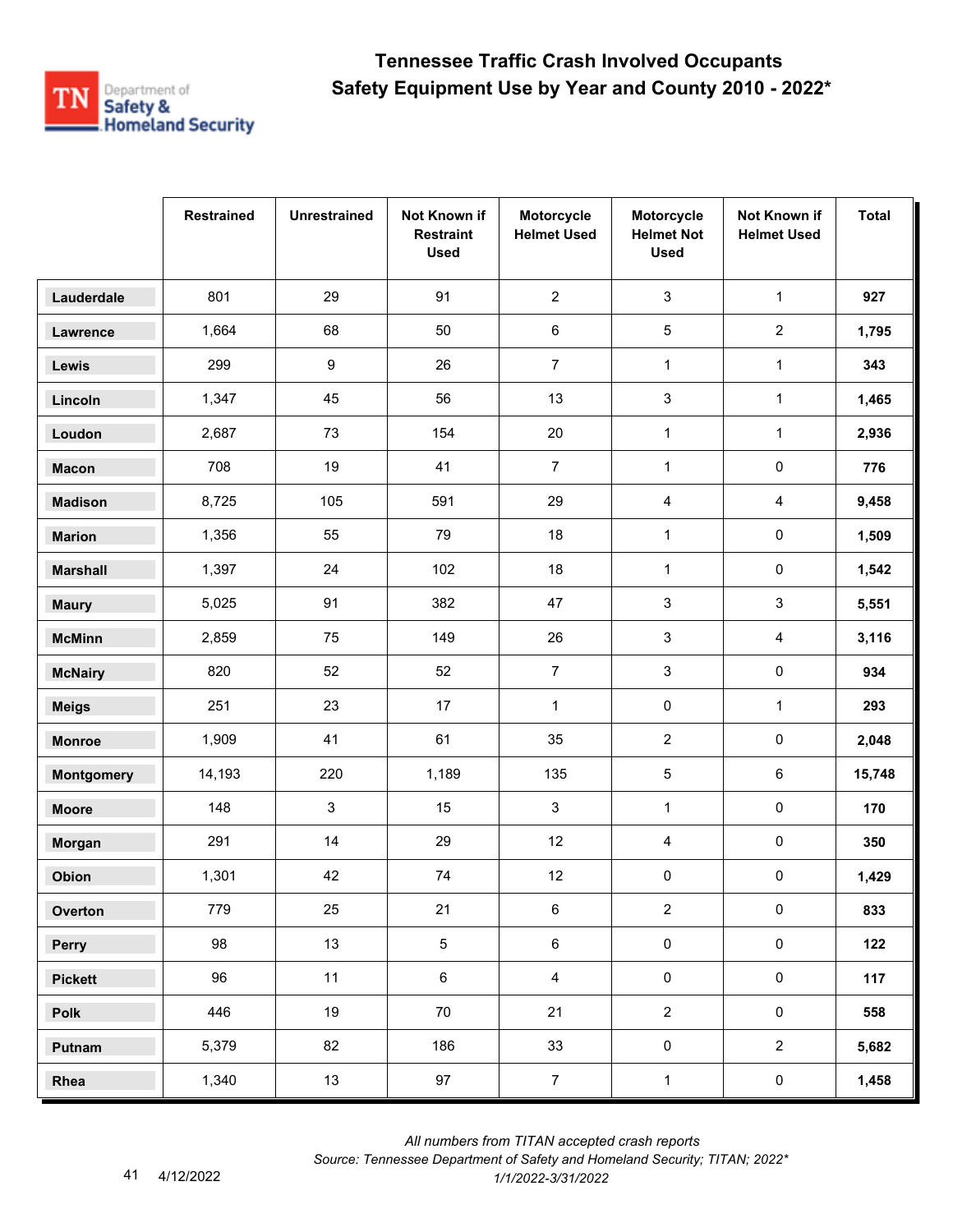

|                  | <b>Restrained</b> | <b>Unrestrained</b> | Not Known if<br><b>Restraint</b><br><b>Used</b> | Motorcycle<br><b>Helmet Used</b> | Motorcycle<br><b>Helmet Not</b><br><b>Used</b> | Not Known if<br><b>Helmet Used</b> | <b>Total</b> |
|------------------|-------------------|---------------------|-------------------------------------------------|----------------------------------|------------------------------------------------|------------------------------------|--------------|
| Roane            | 2,430             | 54                  | 206                                             | 28                               | $\mathbf{1}$                                   | $\mathbf{1}$                       | 2,720        |
| Robertson        | 3,892             | 99                  | 283                                             | 20                               | 0                                              | $\overline{2}$                     | 4,296        |
| Rutherford       | 24,564            | 294                 | 1,409                                           | 124                              | 5                                              | 3                                  | 26,399       |
| <b>Scott</b>     | 339               | 44                  | 11                                              | 5                                | $\overline{7}$                                 | $\mathbf{1}$                       | 407          |
| Sequatchie       | 454               | 16                  | 41                                              | 5                                | $\overline{2}$                                 | $\pmb{0}$                          | 518          |
| <b>Sevier</b>    | 9,731             | 152                 | 494                                             | 69                               | 0                                              | $\mathbf{1}$                       | 10,447       |
| <b>Shelby</b>    | 78,210            | 1,298               | 18,425                                          | 263                              | 192                                            | 21                                 | 98,409       |
| Smith            | 979               | 42                  | 33                                              | 5                                | $\pmb{0}$                                      | $\pmb{0}$                          | 1,059        |
| <b>Stewart</b>   | 391               | 15                  | 20                                              | 8                                | $\mathbf{1}$                                   | $\mathsf 0$                        | 435          |
| <b>Sullivan</b>  | 8,161             | 124                 | 843                                             | $70\,$                           | $\mathbf{1}$                                   | 5                                  | 9,204        |
| <b>Sumner</b>    | 7,603             | 168                 | 422                                             | 65                               | $\mathbf{1}$                                   | $\overline{2}$                     | 8,261        |
| <b>Tipton</b>    | 2,030             | 37                  | 145                                             | 6                                | $\sqrt{2}$                                     | $\mathbf{1}$                       | 2,221        |
| <b>Trousdale</b> | 406               | 11                  | 58                                              | 4                                | 0                                              | $\pmb{0}$                          | 479          |
| <b>Unicoi</b>    | 550               | 14                  | 43                                              | 13                               | 0                                              | $\pmb{0}$                          | 620          |
| <b>Union</b>     | 324               | 15                  | 17                                              | 5                                | $\boldsymbol{2}$                               | $\pmb{0}$                          | 363          |
| <b>Unknown</b>   | $\overline{2}$    | $\pmb{0}$           | $\mathbf{1}$                                    | 0                                | 0                                              | $\pmb{0}$                          | 3            |
| <b>VanBuren</b>  | 166               | $\mathbf 1$         | $\mathbf 5$                                     | 3                                | 0                                              | $\pmb{0}$                          | 175          |
| Warren           | 1,555             | 33                  | 73                                              | $10$                             | $\sqrt{2}$                                     | $\mathbf{1}$                       | 1,674        |
| Washington       | 8,513             | 99                  | 666                                             | 51                               | 5                                              | $\,$ 5 $\,$                        | 9,339        |
| Wayne            | 406               | 26                  | 11                                              | 11                               | $\pmb{0}$                                      | $\pmb{0}$                          | 454          |
| Weakley          | 966               | 30                  | 58                                              | $\boldsymbol{9}$                 | $\mathbf{1}$                                   | $\mathbf{1}$                       | 1,065        |
| White            | 800               | 30                  | 74                                              | $\overline{7}$                   | $\mathbf{1}$                                   | $\mathbf 0$                        | 912          |
| Williamson       | 12,356            | 101                 | 395                                             | 34                               | $\overline{2}$                                 | $\overline{2}$                     | 12,890       |
| Wilson           | 7,714             | 147                 | 464                                             | 71                               | $\sqrt{5}$                                     | $\mathbf{3}$                       | 8,404        |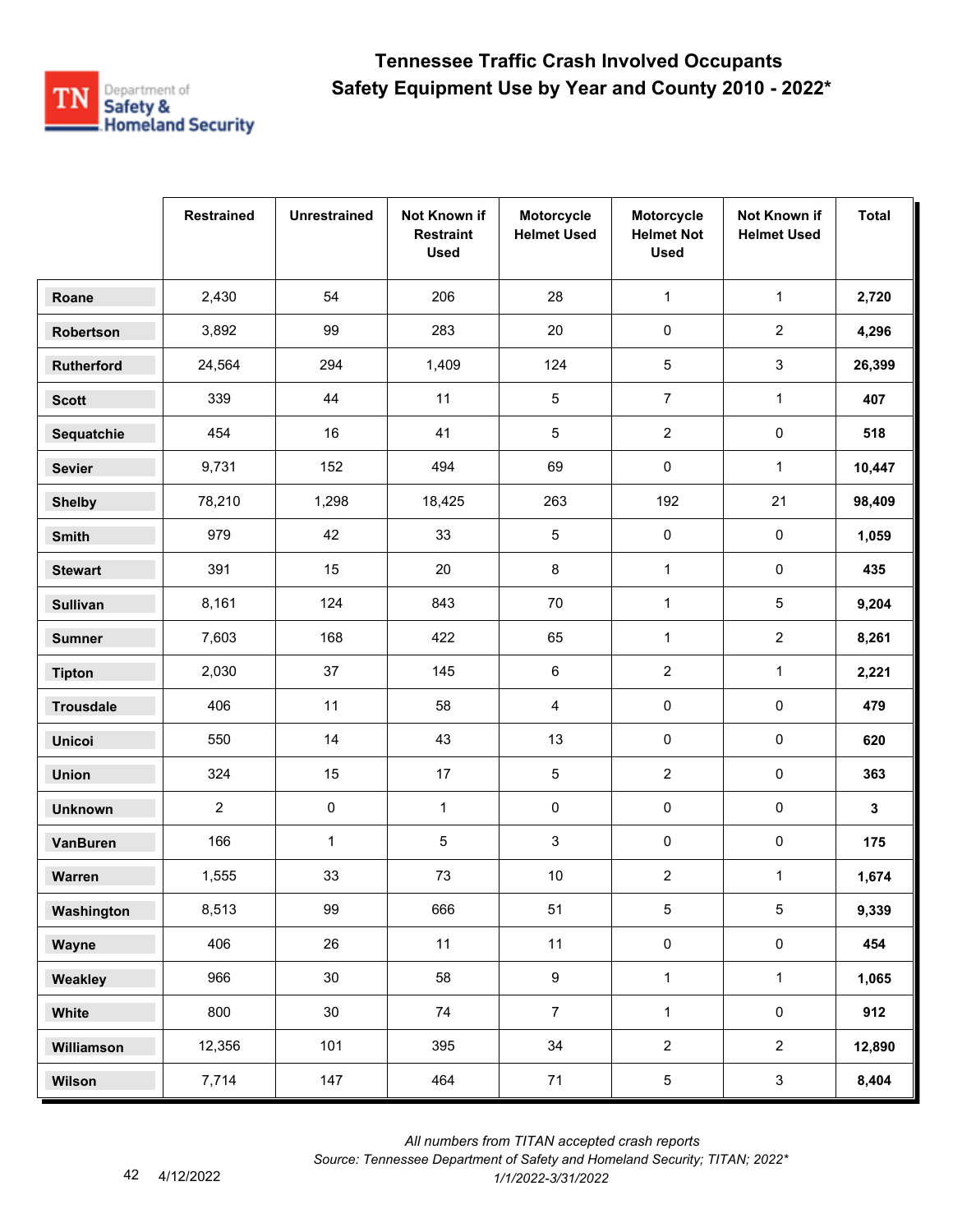

|                   | Restrained | Unrestrained | Not Known if<br><b>Restraint</b><br><b>Used</b> | <b>Motorcycle</b><br><b>Helmet Used</b> | <b>Motorcycle</b><br><b>Helmet Not</b><br><b>Used</b> | Not Known if<br><b>Helmet Used</b> | Total   |
|-------------------|------------|--------------|-------------------------------------------------|-----------------------------------------|-------------------------------------------------------|------------------------------------|---------|
| <b>Total 2019</b> | 427,759    | 7,534        | 48.558                                          | 2,757                                   | 407                                                   | 168                                | 487,183 |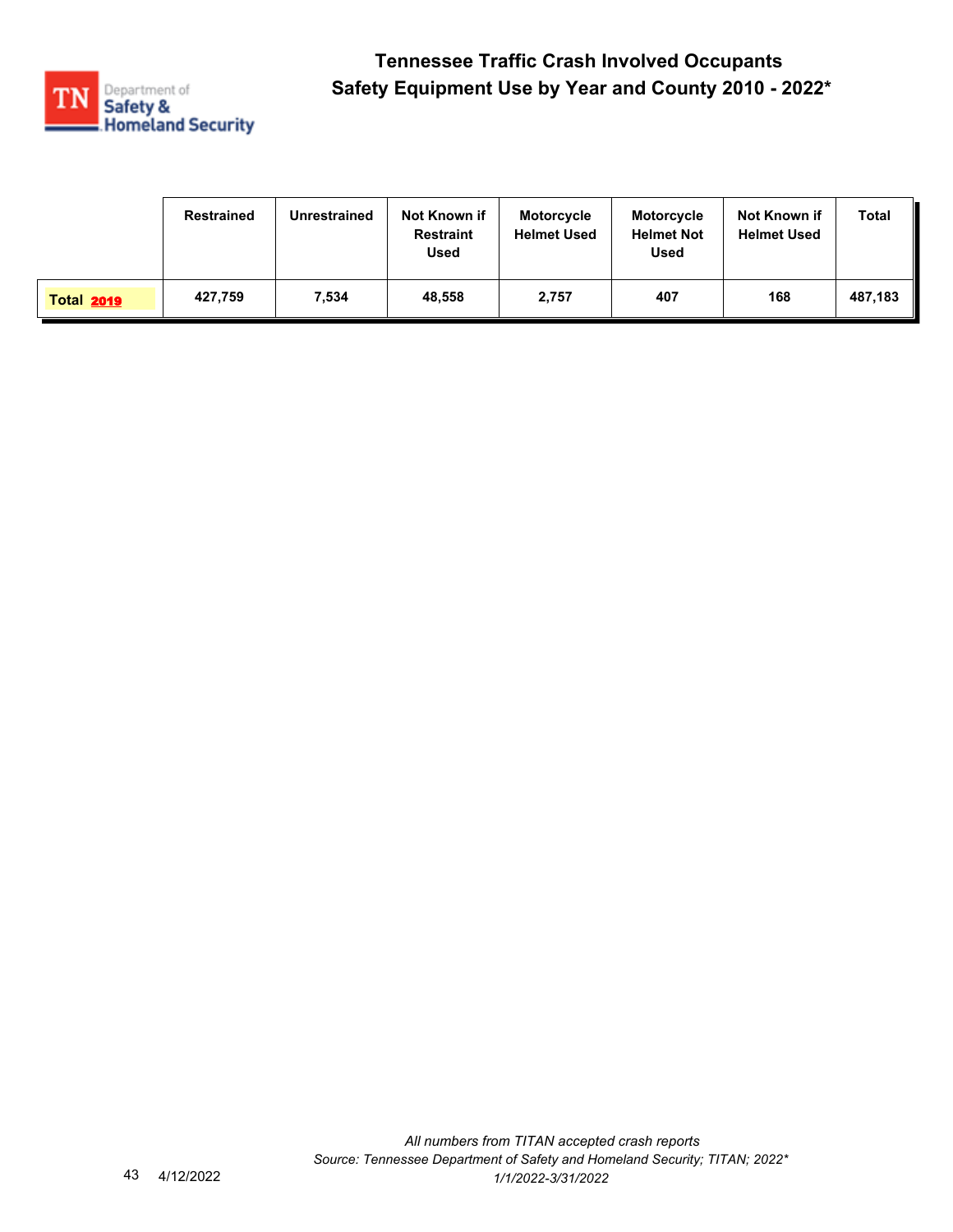

| 2020              | <b>Restrained</b> | <b>Unrestrained</b> | Not Known if<br><b>Restraint</b><br><b>Used</b> | Motorcycle<br><b>Helmet Used</b> | Motorcycle<br><b>Helmet Not</b><br><b>Used</b> | Not Known if<br><b>Helmet Used</b> | <b>Total</b> |
|-------------------|-------------------|---------------------|-------------------------------------------------|----------------------------------|------------------------------------------------|------------------------------------|--------------|
| <b>Anderson</b>   | 3,312             | 56                  | 377                                             | 36                               | $\mathbf{3}$                                   | $\mathbf 1$                        | 3,785        |
| <b>Bedford</b>    | 2,172             | 92                  | 118                                             | 17                               | $\mathbf{1}$                                   | $\pmb{0}$                          | 2,400        |
| <b>Benton</b>     | 598               | 16                  | 34                                              | $\overline{7}$                   | $\overline{4}$                                 | $\overline{2}$                     | 661          |
| <b>Bledsoe</b>    | 137               | $10$                | 18                                              | $\mathsf 3$                      | $\overline{2}$                                 | $\pmb{0}$                          | 170          |
| <b>Blount</b>     | 5,943             | 86                  | 315                                             | 163                              | $\pmb{0}$                                      | $\overline{2}$                     | 6,509        |
| <b>Bradley</b>    | 5,729             | 105                 | 756                                             | 53                               | $\overline{2}$                                 | $\sqrt{5}$                         | 6,650        |
| Campbell          | 1,942             | 60                  | 147                                             | 16                               | $\overline{4}$                                 | $\pmb{0}$                          | 2,169        |
| Cannon            | 349               | 17                  | 67                                              | $10$                             | $\pmb{0}$                                      | $\pmb{0}$                          | 443          |
| Carroll           | 734               | 33                  | 62                                              | $10$                             | 1                                              | $\overline{2}$                     | 842          |
| Carter            | 2,124             | 34                  | 230                                             | 23                               | $\pmb{0}$                                      | $\mathfrak{S}$                     | 2,414        |
| Cheatham          | 1,347             | 43                  | 124                                             | 19                               | $\mathbf{1}$                                   | $\,6\,$                            | 1,540        |
| <b>Chester</b>    | 545               | 23                  | 32                                              | $\overline{7}$                   | $\mathbf{1}$                                   | $\overline{2}$                     | 610          |
| Claiborne         | 933               | 36                  | 72                                              | $\sqrt{5}$                       | $\,6\,$                                        | $\pmb{0}$                          | 1,052        |
| Clay              | 109               | 12                  | $\sqrt{5}$                                      | $\sqrt{3}$                       | $\overline{2}$                                 | $\pmb{0}$                          | 131          |
| <b>Cocke</b>      | 1,956             | 31                  | 224                                             | 31                               | $\sqrt{3}$                                     | 8                                  | 2,253        |
| Coffee            | 2,982             | 73                  | 288                                             | $17$                             | 3                                              | $\pmb{0}$                          | 3,363        |
| <b>Crockett</b>   | 388               | 19                  | $\overline{7}$                                  | 0                                | $\,6\,$                                        | $\pmb{0}$                          | 420          |
| <b>Cumberland</b> | 2,448             | 66                  | 129                                             | $26\,$                           | $\mathbf{3}$                                   | $\mathbf{1}$                       | 2,673        |
| <b>Davidson</b>   | 48,730            | 459                 | 7,064                                           | 228                              | 35                                             | 28                                 | 56,544       |
| <b>Decatur</b>    | 315               | 37                  | 17                                              | $\overline{2}$                   | $\overline{4}$                                 | $\mathbf 0$                        | 375          |
| <b>DeKalb</b>     | 421               | 33                  | 63                                              | $10$                             | $\,6\,$                                        | $\mathbf 1$                        | 534          |
| <b>Dickson</b>    | 2,407             | 90                  | 139                                             | 24                               | $\mathbf{3}$                                   | $\mathbf 1$                        | 2,664        |
| <b>Dyer</b>       | 1,215             | 66                  | 134                                             | 16                               | $\mathbf{3}$                                   | $\mathbf 0$                        | 1,434        |
| <b>Fayette</b>    | 1,177             | 48                  | 136                                             | $\bf 8$                          | $\mathbf{3}$                                   | $\mathbf 0$                        | 1,372        |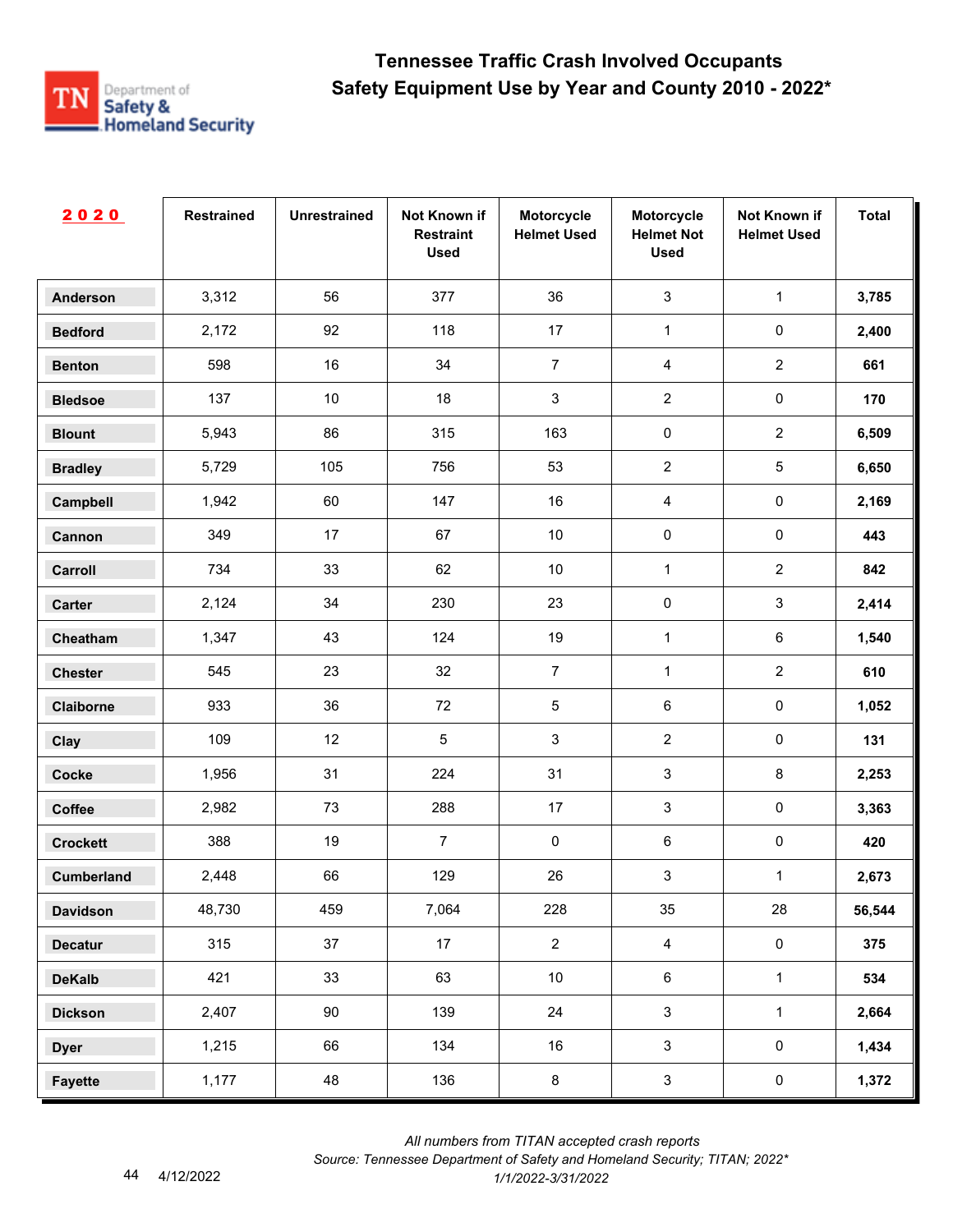

|                  | <b>Restrained</b> | <b>Unrestrained</b> | Not Known if<br><b>Restraint</b><br><b>Used</b> | Motorcycle<br><b>Helmet Used</b> | Motorcycle<br><b>Helmet Not</b><br><b>Used</b> | Not Known if<br><b>Helmet Used</b> | <b>Total</b> |
|------------------|-------------------|---------------------|-------------------------------------------------|----------------------------------|------------------------------------------------|------------------------------------|--------------|
| <b>Fentress</b>  | 481               | 16                  | 80                                              | $\overline{2}$                   | $\pmb{0}$                                      | $\pmb{0}$                          | 579          |
| Franklin         | 991               | 35                  | 135                                             | $10$                             | $\mathbf{1}$                                   | $\pmb{0}$                          | 1,172        |
| Gibson           | 1,111             | 62                  | 226                                             | 8                                | $\pmb{0}$                                      | $\mathbf{1}$                       | 1,408        |
| <b>Giles</b>     | 1,318             | 70                  | 48                                              | 13                               | 5                                              | 0                                  | 1,454        |
| Grainger         | 560               | 40                  | 45                                              | 16                               | $\pmb{0}$                                      | 0                                  | 661          |
| Greene           | 2,688             | 72                  | 486                                             | 34                               | 4                                              | $\mathbf{1}$                       | 3,285        |
| Grundy           | 349               | 11                  | 47                                              | $\overline{7}$                   | 0                                              | $\pmb{0}$                          | 414          |
| Hamblen          | 3,030             | 41                  | 325                                             | $30\,$                           | $\mathbf{1}$                                   | $\overline{2}$                     | 3,429        |
| Hamilton         | 22,820            | 470                 | 3,241                                           | 165                              | 8                                              | 22                                 | 26,726       |
| <b>Hancock</b>   | 124               | 21                  | 13                                              | $\overline{2}$                   | 0                                              | $\pmb{0}$                          | 160          |
| Hardeman         | 649               | 30                  | 83                                              | 4                                | $\overline{2}$                                 | 0                                  | 768          |
| <b>Hardin</b>    | 1,122             | 61                  | 101                                             | 13                               | 4                                              | $\mathbf{1}$                       | 1,302        |
| <b>Hawkins</b>   | 1,457             | 53                  | 162                                             | 19                               | $\overline{2}$                                 | $\overline{2}$                     | 1,695        |
| Haywood          | 867               | 38                  | 102                                             | $\sqrt{5}$                       | 6                                              | 0                                  | 1,018        |
| Henderson        | 1,453             | 55                  | $77\,$                                          | 16                               | 5                                              | $\mathbf{1}$                       | 1,607        |
| Henry            | 830               | 20                  | 27                                              | 6                                | 0                                              | $\pmb{0}$                          | 883          |
| Hickman          | 863               | 50                  | 78                                              | 11                               | $\overline{7}$                                 | 0                                  | 1,009        |
| Houston          | 143               | 9                   | 15                                              | 4                                | 3                                              | $\mathbf{1}$                       | 175          |
| <b>Humphreys</b> | 576               | 36                  | 115                                             | $10\,$                           | $\mathbf{3}$                                   | $\mathsf{O}\xspace$                | 740          |
| <b>Jackson</b>   | 106               | 11                  | $\,6\,$                                         | 13                               | $\pmb{0}$                                      | $\mathbf 0$                        | 136          |
| Jefferson        | 2,338             | 53                  | 119                                             | 28                               | $\mathbf{1}$                                   | $\mathsf{O}\xspace$                | 2,539        |
| Johnson          | 437               | 13                  | 90                                              | 19                               | $\mathbf{1}$                                   | $\mathsf{O}\xspace$                | 560          |
| Knox             | 23,808            | 378                 | 3,064                                           | 154                              | $\boldsymbol{9}$                               | $\overline{7}$                     | 27,420       |
| Lake             | 81                | $\mathbf{3}$        | $\overline{2}$                                  | $\mathbf{3}$                     | $\pmb{0}$                                      | $\pmb{0}$                          | 89           |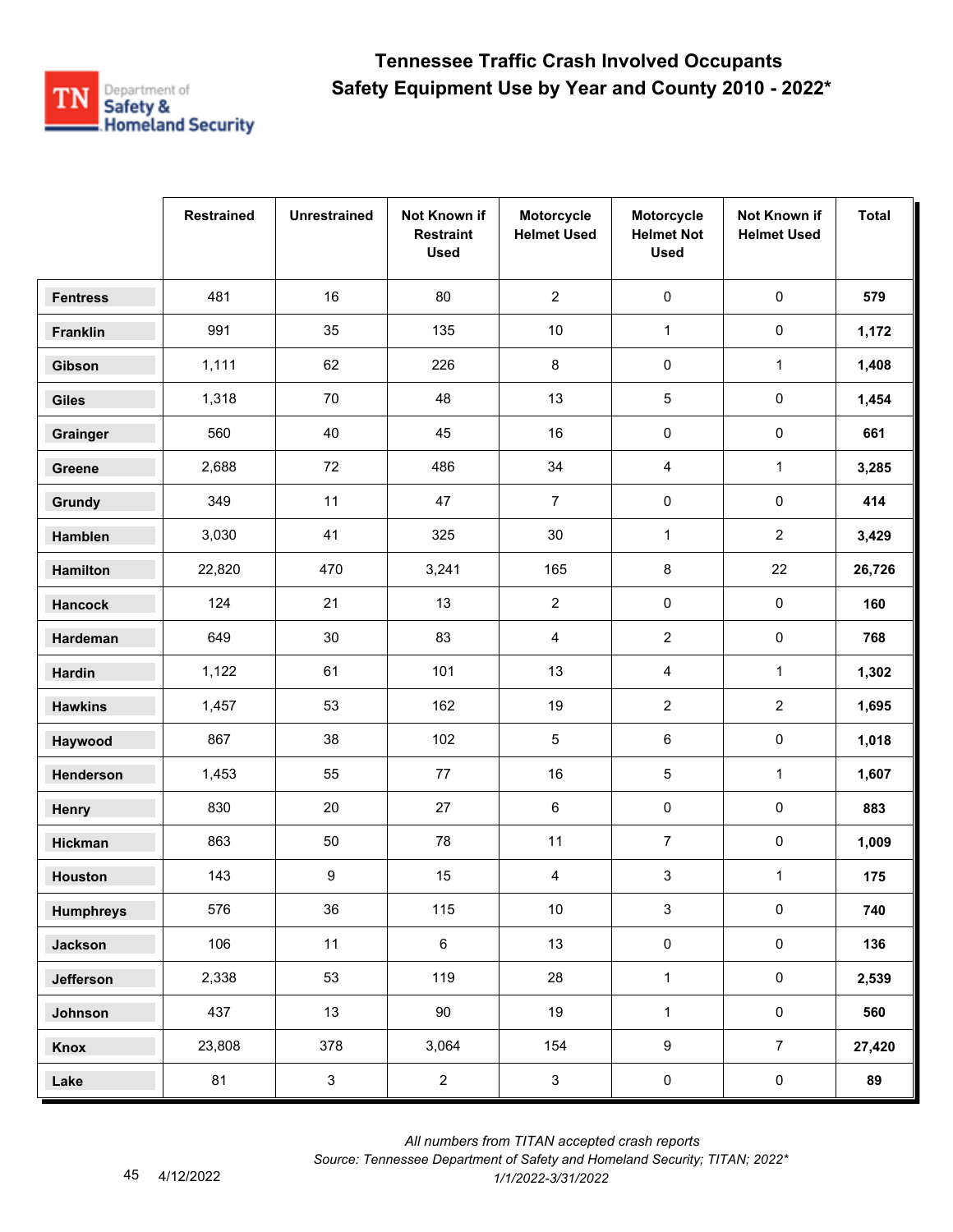

|                   | <b>Restrained</b> | <b>Unrestrained</b> | Not Known if<br><b>Restraint</b><br><b>Used</b> | Motorcycle<br><b>Helmet Used</b> | Motorcycle<br><b>Helmet Not</b><br><b>Used</b> | Not Known if<br><b>Helmet Used</b> | <b>Total</b> |
|-------------------|-------------------|---------------------|-------------------------------------------------|----------------------------------|------------------------------------------------|------------------------------------|--------------|
| Lauderdale        | 707               | 32                  | 73                                              | 3                                | $\mathfrak{S}$                                 | $\pmb{0}$                          | 818          |
| Lawrence          | 1,377             | 56                  | 69                                              | 16                               | $\mathsf 3$                                    | $\mathsf{O}\xspace$                | 1,521        |
| Lewis             | 265               | 16                  | 43                                              | $\mathbf{1}$                     | $\pmb{0}$                                      | 0                                  | 325          |
| Lincoln           | 1,322             | 39                  | 61                                              | 22                               | 0                                              | $\mathbf{1}$                       | 1,445        |
| Loudon            | 2,263             | 83                  | 163                                             | 20                               | $\mathsf 3$                                    | $\overline{2}$                     | 2,534        |
| <b>Macon</b>      | 519               | 33                  | 25                                              | 6                                | $\overline{2}$                                 | $\pmb{0}$                          | 585          |
| <b>Madison</b>    | 7,060             | 94                  | 650                                             | 28                               | 4                                              | 3                                  | 7,839        |
| <b>Marion</b>     | 1,133             | 61                  | 80                                              | 17                               | 0                                              | $\pmb{0}$                          | 1,291        |
| <b>Marshall</b>   | 1,054             | 43                  | 144                                             | 12                               | 5                                              | $\mathbf 0$                        | 1,258        |
| <b>Maury</b>      | 4,437             | 101                 | 493                                             | 34                               | 3                                              | 4                                  | 5,072        |
| <b>McMinn</b>     | 2,398             | 67                  | 200                                             | 32                               | 4                                              | 5                                  | 2,706        |
| <b>McNairy</b>    | 738               | 48                  | 55                                              | $10\,$                           | 0                                              | $\pmb{0}$                          | 851          |
| <b>Meigs</b>      | 295               | 18                  | 27                                              | $\mathbf{1}$                     | $\pmb{0}$                                      | $\pmb{0}$                          | 341          |
| <b>Monroe</b>     | 1,578             | 79                  | 92                                              | 41                               | $\pmb{0}$                                      | 0                                  | 1,790        |
| <b>Montgomery</b> | 12,041            | 203                 | 1,278                                           | 129                              | 5                                              | $\overline{7}$                     | 13,663       |
| <b>Moore</b>      | 159               | 11                  | 11                                              | 6                                | 0                                              | $\pmb{0}$                          | 187          |
| Morgan            | 276               | $10\,$              | 20                                              | $\overline{c}$                   | $\overline{c}$                                 | 0                                  | 310          |
| Obion             | 1,167             | 42                  | 53                                              | 12                               | 0                                              | 0                                  | 1,274        |
| Overton           | 609               | 20                  | 60                                              | 6                                | $\pmb{0}$                                      | $\mathbf{1}$                       | 696          |
| Perry             | 85                | 25                  | $5\phantom{.0}$                                 | $\bf 8$                          | $\overline{2}$                                 | $\mathsf{O}\xspace$                | 125          |
| <b>Pickett</b>    | 74                | $\,6\,$             | $\overline{7}$                                  | $\mathbf{1}$                     | $\pmb{0}$                                      | $\mathsf{O}\xspace$                | 88           |
| Polk              | 535               | 21                  | 47                                              | 17                               | $\overline{2}$                                 | $\mathbf 0$                        | 622          |
| Putnam            | 4,553             | 93                  | 201                                             | 29                               | $\mathbf{3}$                                   | $\mathbf{3}$                       | 4,882        |
| Rhea              | 1,218             | 19                  | 110                                             | $\bf 8$                          | $\mathbf 1$                                    | $\mathbf 1$                        | 1,357        |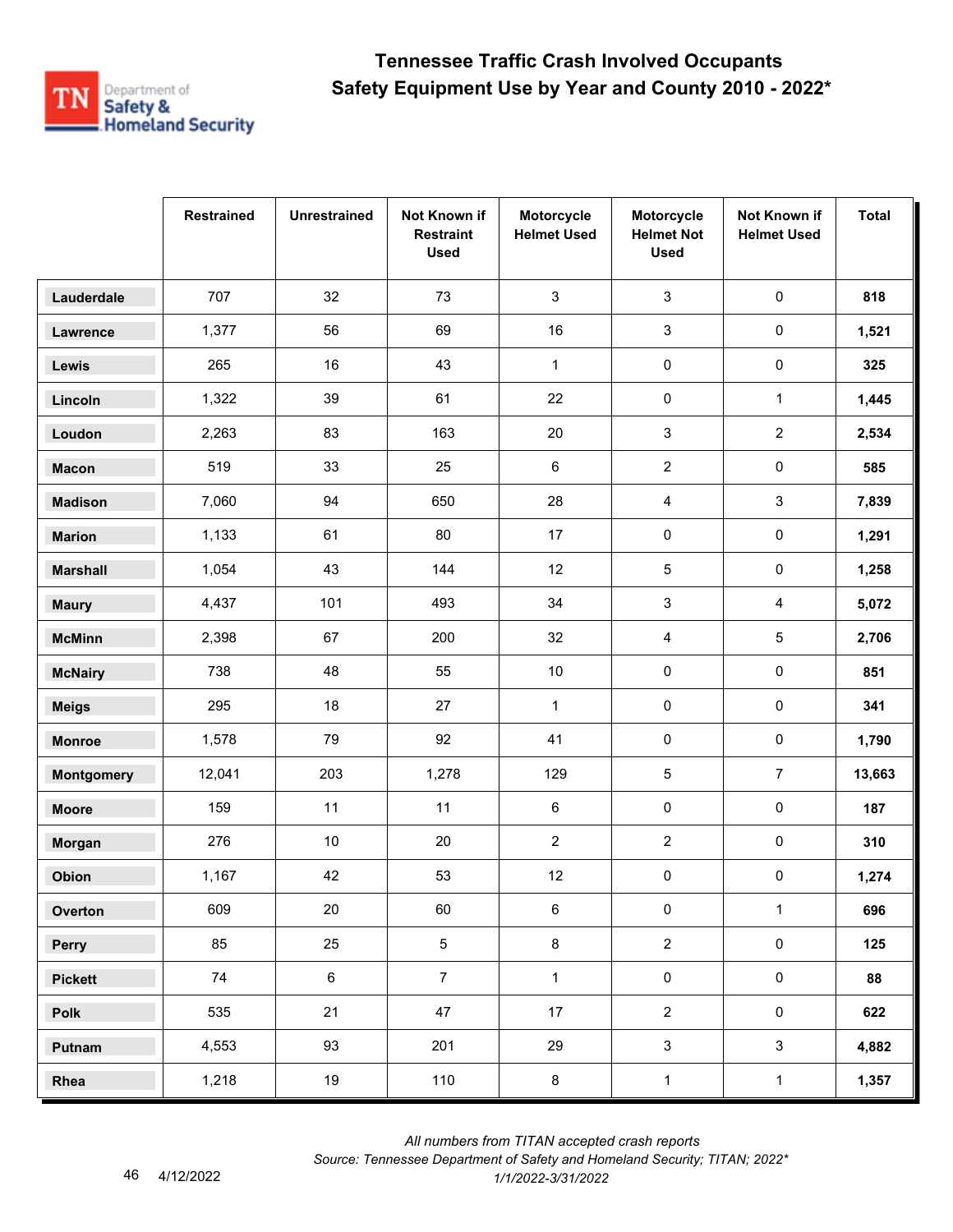

|                   | <b>Restrained</b> | <b>Unrestrained</b> | Not Known if<br><b>Restraint</b><br><b>Used</b> | Motorcycle<br><b>Helmet Used</b> | Motorcycle<br><b>Helmet Not</b><br><b>Used</b> | Not Known if<br><b>Helmet Used</b> | <b>Total</b> |
|-------------------|-------------------|---------------------|-------------------------------------------------|----------------------------------|------------------------------------------------|------------------------------------|--------------|
| Roane             | 2,215             | 51                  | 182                                             | 19                               | $\overline{2}$                                 | $\mathbf{1}$                       | 2,470        |
| Robertson         | 3,202             | 83                  | 297                                             | 28                               | 3                                              | $\mathbf{1}$                       | 3,614        |
| <b>Rutherford</b> | 19,853            | 242                 | 1,291                                           | 114                              | 13                                             | 5                                  | 21,518       |
| <b>Scott</b>      | 194               | 25                  | 5                                               | $\overline{c}$                   | $\overline{2}$                                 | $\pmb{0}$                          | 228          |
| Sequatchie        | 487               | 14                  | 17                                              | 4                                | 0                                              | $\pmb{0}$                          | 522          |
| <b>Sevier</b>     | 8,197             | 83                  | 602                                             | 60                               | $\mathbf{1}$                                   | $\mathbf{1}$                       | 8,944        |
| <b>Shelby</b>     | 63,947            | 1,072               | 18,724                                          | 228                              | 99                                             | 21                                 | 84,091       |
| Smith             | 778               | 39                  | 50                                              | $10\,$                           | $\pmb{0}$                                      | $\pmb{0}$                          | 877          |
| <b>Stewart</b>    | 236               | 15                  | 46                                              | 17                               | 5                                              | $\overline{2}$                     | 321          |
| <b>Sullivan</b>   | 7,059             | 118                 | 788                                             | 79                               | 5                                              | $\overline{7}$                     | 8,056        |
| <b>Sumner</b>     | 5,938             | 92                  | 380                                             | 47                               | $\overline{7}$                                 | $\overline{4}$                     | 6,468        |
| <b>Tipton</b>     | 1,883             | 65                  | 161                                             | 9                                | 9                                              | 3                                  | 2,130        |
| <b>Trousdale</b>  | 408               | 15                  | 21                                              | $\overline{2}$                   | 0                                              | $\pmb{0}$                          | 446          |
| <b>Unicoi</b>     | 523               | 13                  | 35                                              | 8                                | 0                                              | $\pmb{0}$                          | 579          |
| <b>Union</b>      | 351               | 18                  | 13                                              | $\overline{2}$                   | 0                                              | $\pmb{0}$                          | 384          |
| <b>VanBuren</b>   | 129               | $\mathbf{1}$        | 11                                              | 3                                | $\mathbf{1}$                                   | $\pmb{0}$                          | 145          |
| Warren            | 1,481             | 50                  | 85                                              | 11                               | 3                                              | 1                                  | 1,631        |
| Washington        | 6,815             | 51                  | 672                                             | 67                               | 5                                              | $\overline{7}$                     | 7,617        |
| Wayne             | 337               | 31                  | 15                                              | $\mathbf{1}$                     | $\overline{2}$                                 | $\pmb{0}$                          | 386          |
| Weakley           | 868               | 35                  | 41                                              | 5                                | $\mathbf{3}$                                   | $\pmb{0}$                          | 952          |
| White             | 653               | 23                  | 76                                              | $10\,$                           | 0                                              | $\mathbf 0$                        | 762          |
| Williamson        | 8,061             | 122                 | 375                                             | 48                               | $\pmb{0}$                                      | $\mathbf{1}$                       | 8,607        |
| Wilson            | 6,398             | 106                 | 557                                             | 44                               | $\mathbf{1}$                                   | $\overline{4}$                     | 7,110        |
| <b>Total 2020</b> | 342,091           | 6,777               | 47,656                                          | 2,605                            | 361                                            | 185                                | 399,675      |

 *All numbers from TITAN accepted crash reports*

*Source: Tennessee Department of Safety and Homeland Security; TITAN; 2022\**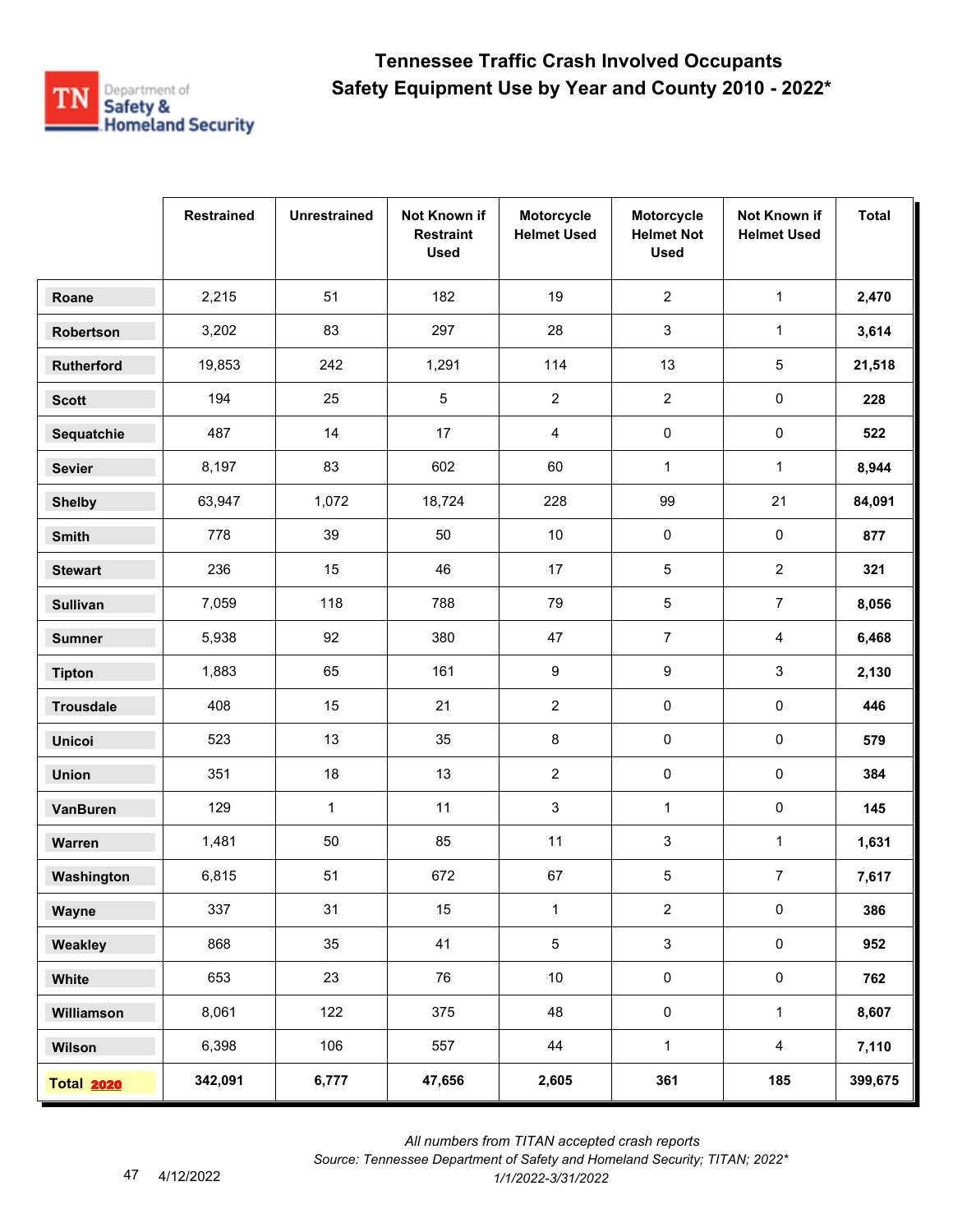

| 2021              | <b>Restrained</b> | <b>Unrestrained</b> | Not Known if<br><b>Restraint</b><br><b>Used</b> | Motorcycle<br><b>Helmet Used</b> | Motorcycle<br><b>Helmet Not</b><br><b>Used</b> | Not Known if<br><b>Helmet Used</b> | <b>Total</b> |
|-------------------|-------------------|---------------------|-------------------------------------------------|----------------------------------|------------------------------------------------|------------------------------------|--------------|
| <b>Anderson</b>   | 3,706             | 74                  | 358                                             | 43                               | $\sqrt{5}$                                     | $\overline{2}$                     | 4,188        |
| <b>Bedford</b>    | 2,440             | 94                  | 130                                             | 24                               | $\overline{2}$                                 | $\pmb{0}$                          | 2,690        |
| <b>Benton</b>     | 634               | 17                  | 65                                              | $\overline{7}$                   | $\pmb{0}$                                      | $\mathbf 0$                        | 723          |
| <b>Bledsoe</b>    | 125               | 17                  | 42                                              | $\mathbf{1}$                     | $\mathbf{1}$                                   | $\pmb{0}$                          | 186          |
| <b>Blount</b>     | 6,915             | 84                  | 325                                             | 184                              | $\overline{2}$                                 | $\mathbf{1}$                       | 7,511        |
| <b>Bradley</b>    | 6,481             | 108                 | 1,041                                           | 47                               | $\mathbf{3}$                                   | $\overline{2}$                     | 7,682        |
| Campbell          | 2,260             | 65                  | 161                                             | $10$                             | $\overline{2}$                                 | $\pmb{0}$                          | 2,498        |
| Cannon            | 365               | 17                  | 83                                              | $\overline{7}$                   | $\mathbf{3}$                                   | $\pmb{0}$                          | 475          |
| Carroll           | 725               | 24                  | 64                                              | $10$                             | $\mathbf 0$                                    | $\mathbf 1$                        | 824          |
| Carter            | 2,281             | 35                  | 222                                             | 32                               | $\pmb{0}$                                      | $\mathfrak{S}$                     | 2,573        |
| Cheatham          | 1,534             | 38                  | 179                                             | 17                               | $\overline{2}$                                 | $\mathbf{1}$                       | 1,771        |
| <b>Chester</b>    | 599               | 33                  | 39                                              | 8                                | $\mathbf{1}$                                   | $\pmb{0}$                          | 680          |
| Claiborne         | 937               | 41                  | 98                                              | $\sqrt{5}$                       | $\sqrt{3}$                                     | $\mathbf{1}$                       | 1,085        |
| Clay              | 72                | 23                  | $\sqrt{5}$                                      | 0                                | $\pmb{0}$                                      | $\pmb{0}$                          | 100          |
| <b>Cocke</b>      | 1,863             | 40                  | 247                                             | 32                               | $\mathbf{3}$                                   | $\mathbf 1$                        | 2,186        |
| Coffee            | 3,244             | 64                  | 314                                             | 22                               | $\pmb{0}$                                      | $\overline{2}$                     | 3,646        |
| <b>Crockett</b>   | 408               | 22                  | 26                                              | 3                                | $\mathbf{1}$                                   | $\pmb{0}$                          | 460          |
| <b>Cumberland</b> | 2,730             | 52                  | 130                                             | 22                               | $\overline{2}$                                 | $\mathbf{3}$                       | 2,939        |
| <b>Davidson</b>   | 52,295            | 589                 | 7,916                                           | 231                              | 26                                             | 52                                 | 61,109       |
| <b>Decatur</b>    | 408               | 32                  | 38                                              | $5\phantom{.0}$                  | $\mathsf{O}\xspace$                            | $\mathbf 0$                        | 483          |
| <b>DeKalb</b>     | 438               | 43                  | 143                                             | 13                               | $\mathbf{1}$                                   | $\mathbf{1}$                       | 639          |
| <b>Dickson</b>    | 2,805             | 71                  | 212                                             | 18                               | $\mathbf{1}$                                   | $\mathsf{O}\xspace$                | 3,107        |
| <b>Dyer</b>       | 1,367             | 69                  | 235                                             | 23                               | $\sqrt{5}$                                     | $\mathsf{O}\xspace$                | 1,699        |
| <b>Fayette</b>    | 1,314             | $30\,$              | 138                                             | $\bf 8$                          | $\mathbf{1}$                                   | $\mathbf{1}$                       | 1,492        |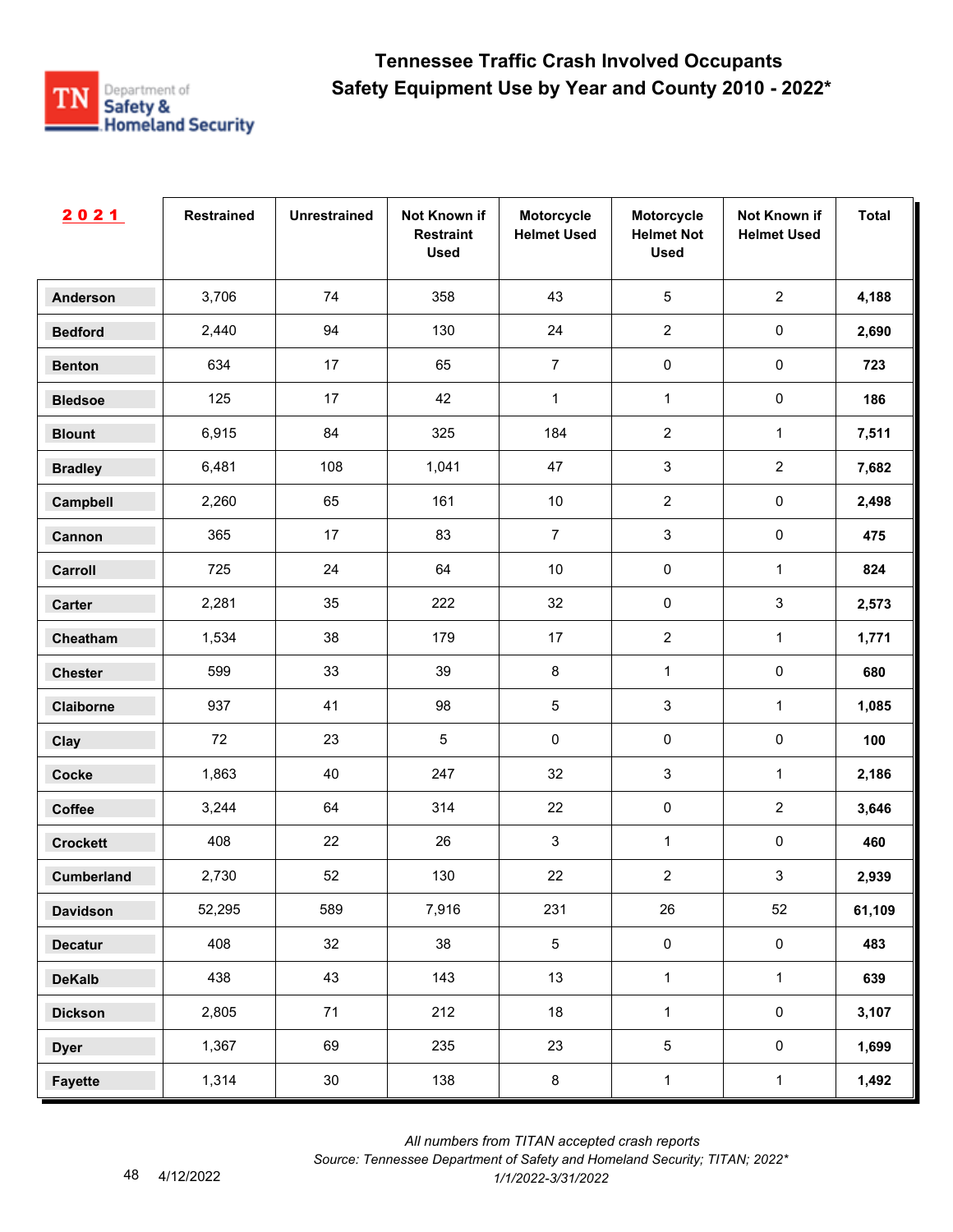

|                  | <b>Restrained</b> | <b>Unrestrained</b> | Not Known if<br><b>Restraint</b><br><b>Used</b> | Motorcycle<br><b>Helmet Used</b> | Motorcycle<br><b>Helmet Not</b><br><b>Used</b> | Not Known if<br><b>Helmet Used</b> | <b>Total</b> |
|------------------|-------------------|---------------------|-------------------------------------------------|----------------------------------|------------------------------------------------|------------------------------------|--------------|
| <b>Fentress</b>  | 537               | 15                  | 92                                              | 4                                | 5                                              | $\pmb{0}$                          | 653          |
| Franklin         | 1,094             | 50                  | 195                                             | 17                               | $\mathbf{1}$                                   | $\pmb{0}$                          | 1,357        |
| Gibson           | 1,334             | 75                  | 343                                             | 14                               | $\mathbf{1}$                                   | 1                                  | 1,768        |
| <b>Giles</b>     | 1,514             | 61                  | 60                                              | 14                               | 0                                              | 0                                  | 1,649        |
| Grainger         | 603               | 32                  | 53                                              | 13                               | $\mathbf{1}$                                   | $\pmb{0}$                          | 702          |
| Greene           | 2,879             | 86                  | 509                                             | 28                               | $\overline{2}$                                 | $\mathbf{1}$                       | 3,505        |
| Grundy           | 507               | 21                  | 58                                              | 3                                | $\mathbf{1}$                                   | 0                                  | 590          |
| Hamblen          | 3,174             | 38                  | 602                                             | 21                               | 3                                              | $\mathbf{1}$                       | 3,839        |
| Hamilton         | 26,442            | 510                 | 3,751                                           | 180                              | $10$                                           | 24                                 | 30,917       |
| <b>Hancock</b>   | 135               | 13                  | 14                                              | 3                                | 0                                              | 0                                  | 165          |
| Hardeman         | 674               | 27                  | 94                                              | $\mathbf{1}$                     | 3                                              | 0                                  | 799          |
| <b>Hardin</b>    | 1,178             | 69                  | 80                                              | 13                               | $10$                                           | 3                                  | 1,353        |
| <b>Hawkins</b>   | 1,642             | 42                  | 132                                             | 25                               | $\mathbf{2}$                                   | $\mathbf{1}$                       | 1,844        |
| Haywood          | 987               | 39                  | 203                                             | $\overline{7}$                   | 4                                              | $\overline{a}$                     | 1,242        |
| Henderson        | 1,467             | 54                  | 78                                              | 8                                | $\overline{7}$                                 | $\mathbf{1}$                       | 1,615        |
| Henry            | 1,014             | 38                  | 35                                              | 11                               | $\mathbf{1}$                                   | $\pmb{0}$                          | 1,099        |
| Hickman          | 901               | 70                  | 55                                              | 5                                | 0                                              | 0                                  | 1,031        |
| Houston          | 199               | 16                  | 13                                              | 5                                | 3                                              | 0                                  | 236          |
| <b>Humphreys</b> | 655               | 37                  | 103                                             | $\sqrt{5}$                       | $\mathbf{1}$                                   | $\pmb{0}$                          | 801          |
| <b>Jackson</b>   | 160               | 19                  | $5\phantom{.0}$                                 | $\overline{4}$                   | $\pmb{0}$                                      | $\pmb{0}$                          | 188          |
| Jefferson        | 2,569             | 59                  | 117                                             | 30                               | $\overline{2}$                                 | $\mathsf{O}\xspace$                | 2,777        |
| Johnson          | 555               | 23                  | 123                                             | 26                               | $\overline{4}$                                 | $\mathbf{1}$                       | 732          |
| Knox             | 27,517            | 520                 | 3,717                                           | 151                              | $10\,$                                         | 15                                 | 31,930       |
| Lake             | 85                | $\boldsymbol{9}$    | $\overline{5}$                                  | $\pmb{0}$                        | $\mathbf 1$                                    | $\pmb{0}$                          | 100          |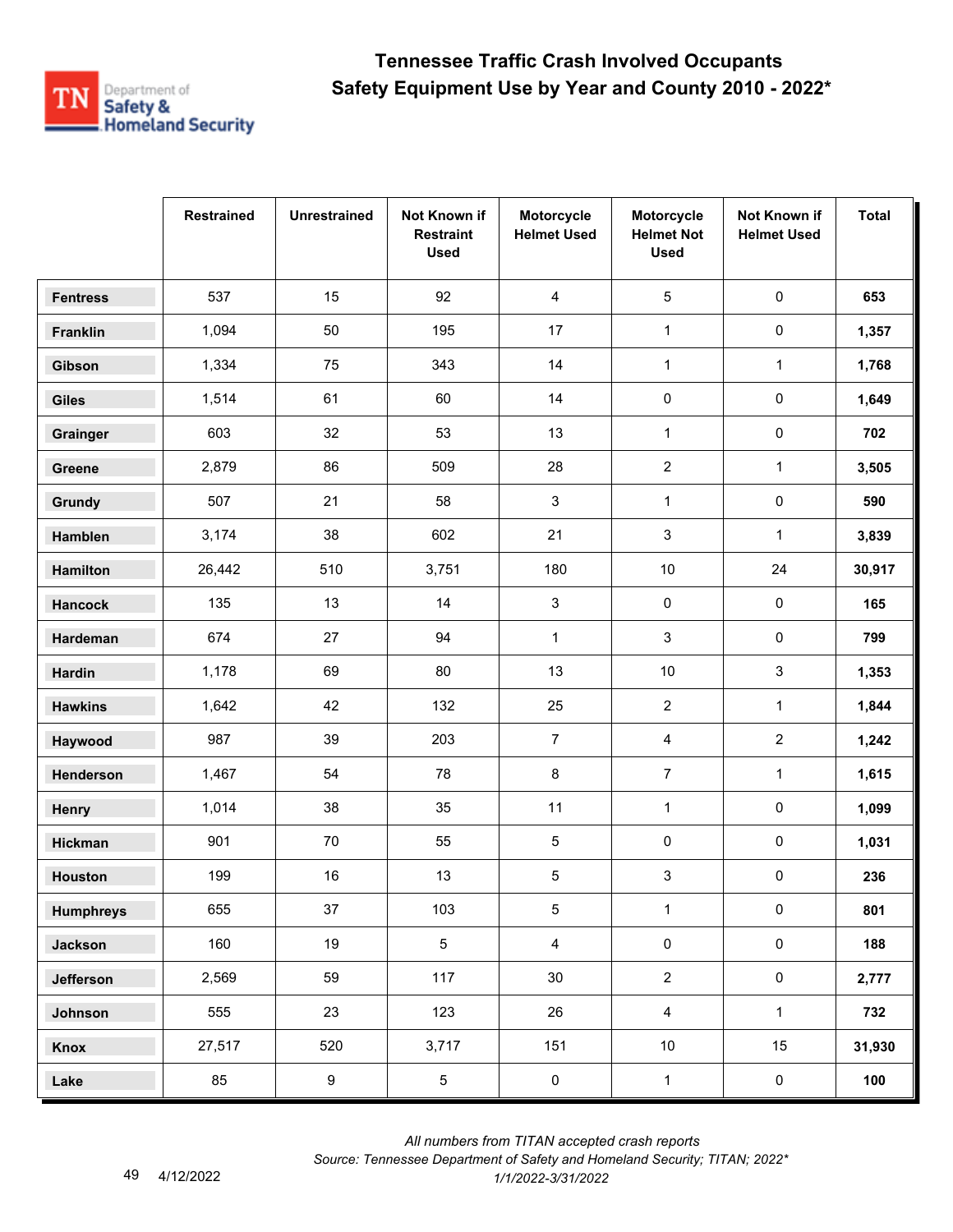

|                   | <b>Restrained</b> | <b>Unrestrained</b> | Not Known if<br><b>Restraint</b><br><b>Used</b> | Motorcycle<br><b>Helmet Used</b> | Motorcycle<br><b>Helmet Not</b><br><b>Used</b> | Not Known if<br><b>Helmet Used</b> | <b>Total</b> |
|-------------------|-------------------|---------------------|-------------------------------------------------|----------------------------------|------------------------------------------------|------------------------------------|--------------|
| Lauderdale        | 774               | 36                  | 117                                             | $\overline{2}$                   | $\pmb{0}$                                      | $\mathbf{1}$                       | 930          |
| Lawrence          | 1,556             | 55                  | 65                                              | 18                               | 3                                              | $\pmb{0}$                          | 1,697        |
| Lewis             | 281               | 32                  | 18                                              | 4                                | $\mathbf{1}$                                   | $\pmb{0}$                          | 336          |
| Lincoln           | 1,388             | 51                  | 74                                              | 9                                | 5                                              | $\pmb{0}$                          | 1,527        |
| Loudon            | 2,981             | 64                  | 196                                             | 27                               | $\mathbf{1}$                                   | $\overline{2}$                     | 3,271        |
| <b>Macon</b>      | 729               | 32                  | 43                                              | $\mathbf{1}$                     | $\pmb{0}$                                      | $\pmb{0}$                          | 805          |
| <b>Madison</b>    | 8,482             | 118                 | 726                                             | 28                               | 3                                              | $\mathbf{1}$                       | 9,358        |
| <b>Marion</b>     | 1,205             | 64                  | 130                                             | 14                               | 3                                              | $\pmb{0}$                          | 1,416        |
| <b>Marshall</b>   | 1,309             | 44                  | 163                                             | $\overline{7}$                   | $\mathbf{1}$                                   | $\pmb{0}$                          | 1,524        |
| <b>Maury</b>      | 4,916             | 83                  | 389                                             | 41                               | 5                                              | $\overline{4}$                     | 5,438        |
| <b>McMinn</b>     | 2,733             | 59                  | 206                                             | 32                               | $\mathbf{1}$                                   | $\overline{2}$                     | 3,033        |
| <b>McNairy</b>    | 765               | 57                  | 57                                              | 6                                | $\sqrt{2}$                                     | $\mathbf{1}$                       | 888          |
| <b>Meigs</b>      | 273               | 23                  | 25                                              | $\bf 8$                          | $\pmb{0}$                                      | $\pmb{0}$                          | 329          |
| <b>Monroe</b>     | 1,761             | 59                  | 80                                              | 41                               | 6                                              | $\mathbf{1}$                       | 1,948        |
| <b>Montgomery</b> | 13,319            | 262                 | 1,727                                           | 135                              | $\boldsymbol{7}$                               | 12                                 | 15,462       |
| <b>Moore</b>      | 148               | $\boldsymbol{9}$    | 21                                              | 5                                | 0                                              | $\pmb{0}$                          | 183          |
| Morgan            | 287               | 20                  | 21                                              | 13                               | $\overline{2}$                                 | $\pmb{0}$                          | 343          |
| Obion             | 1,207             | 47                  | 67                                              | 9                                | $\mathbf{1}$                                   | $\pmb{0}$                          | 1,331        |
| Overton           | 680               | 33                  | 68                                              | $\boldsymbol{9}$                 | $\pmb{0}$                                      | $\mathbf{1}$                       | 791          |
| Perry             | 91                | 12                  | $\mathbf{1}$                                    | $\overline{4}$                   | $\overline{2}$                                 | $\pmb{0}$                          | 110          |
| <b>Pickett</b>    | 70                | $\overline{7}$      | $\overline{4}$                                  | $\pmb{0}$                        | $\pmb{0}$                                      | $\mathsf{O}\xspace$                | 81           |
| Polk              | 475               | 23                  | 50                                              | 25                               | $\mathbf 0$                                    | $\mathbf{1}$                       | 574          |
| Putnam            | 5,205             | 88                  | 270                                             | 52                               | $\pmb{0}$                                      | $\overline{2}$                     | 5,617        |
| Rhea              | 1,314             | 31                  | 82                                              | $\bf 8$                          | $\pmb{0}$                                      | $\mathbf{1}$                       | 1,436        |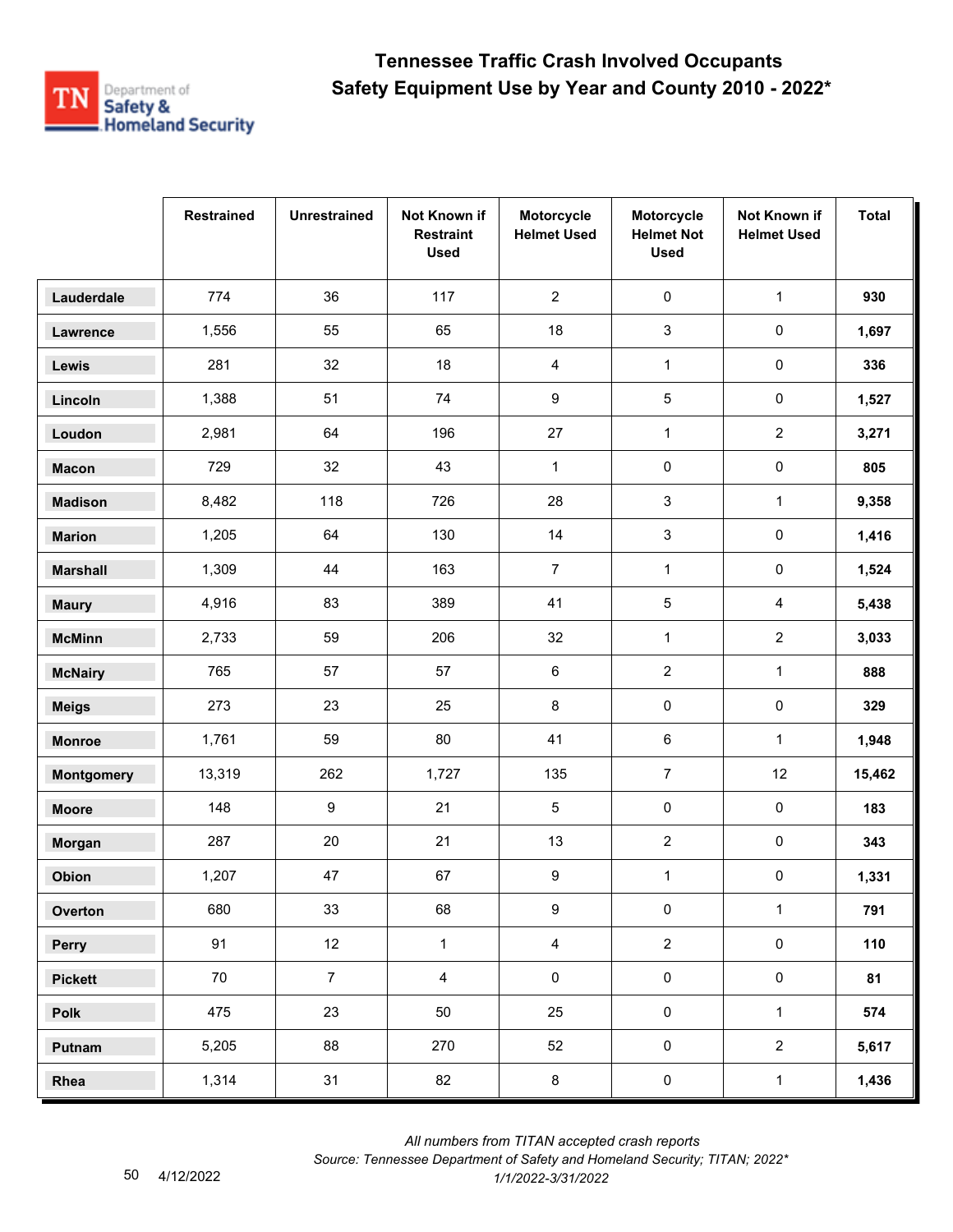

|                   | <b>Restrained</b> | <b>Unrestrained</b> | Not Known if<br><b>Restraint</b><br><b>Used</b> | Motorcycle<br><b>Helmet Used</b> | Motorcycle<br><b>Helmet Not</b><br><b>Used</b> | Not Known if<br><b>Helmet Used</b> | <b>Total</b> |
|-------------------|-------------------|---------------------|-------------------------------------------------|----------------------------------|------------------------------------------------|------------------------------------|--------------|
| Roane             | 2,335             | 57                  | 210                                             | 22                               | $\mathbf{1}$                                   | $\pmb{0}$                          | 2,625        |
| Robertson         | 3,905             | 93                  | 528                                             | 28                               | $\overline{\mathbf{4}}$                        | $\overline{2}$                     | 4,560        |
| <b>Rutherford</b> | 22,311            | 423                 | 1,577                                           | 118                              | 6                                              | $\,6\,$                            | 24,441       |
| <b>Scott</b>      | 252               | 19                  | 34                                              | $\overline{c}$                   | 5                                              | $\pmb{0}$                          | 312          |
| Sequatchie        | 540               | 13                  | 35                                              | $\overline{7}$                   | $\mathbf{1}$                                   | $\pmb{0}$                          | 596          |
| <b>Sevier</b>     | 10,948            | 168                 | 756                                             | 83                               | 4                                              | 4                                  | 11,963       |
| <b>Shelby</b>     | 70,617            | 1,374               | 20,023                                          | 224                              | 157                                            | 23                                 | 92,418       |
| Smith             | 1,060             | 40                  | 47                                              | 23                               | 3                                              | $\pmb{0}$                          | 1,173        |
| <b>Stewart</b>    | 258               | $\boldsymbol{9}$    | 28                                              | $10\,$                           | 5                                              | $\mathsf{O}\xspace$                | 310          |
| <b>Sullivan</b>   | 7,551             | 111                 | 725                                             | 85                               | 3                                              | 13                                 | 8,488        |
| <b>Sumner</b>     | 6,885             | 121                 | 482                                             | 51                               | 5                                              | $\,6\,$                            | 7,550        |
| <b>Tipton</b>     | 1,792             | 92                  | 141                                             | 11                               | $\overline{7}$                                 | $\overline{2}$                     | 2,045        |
| <b>Trousdale</b>  | 455               | $\,6\,$             | 32                                              | 3                                | 0                                              | $\pmb{0}$                          | 496          |
| <b>Unicoi</b>     | 490               | 16                  | 31                                              | 11                               | 0                                              | $\pmb{0}$                          | 548          |
| <b>Union</b>      | 346               | 16                  | 23                                              | $\overline{7}$                   | 0                                              | 0                                  | 392          |
| <b>VanBuren</b>   | 178               | $\boldsymbol{9}$    | 13                                              | 6                                | 0                                              | $\mathbf{1}$                       | 207          |
| Warren            | 1,509             | 35                  | 82                                              | $10\,$                           | $\overline{2}$                                 | $\pmb{0}$                          | 1,638        |
| Washington        | 7,785             | 82                  | 784                                             | 79                               | $\overline{\mathbf{c}}$                        | $\mathbf{1}$                       | 8,733        |
| Wayne             | 312               | 23                  | $\overline{7}$                                  | $\overline{4}$                   | $\sqrt{3}$                                     | $\pmb{0}$                          | 349          |
| Weakley           | 905               | 37                  | 48                                              | 10 <sub>1</sub>                  | $\mathbf{3}$                                   | $\mathsf{O}\xspace$                | 1,003        |
| White             | 846               | 21                  | 79                                              | $\overline{7}$                   | $\overline{2}$                                 | $\mathbf 0$                        | 955          |
| Williamson        | 9,333             | 105                 | 508                                             | 41                               | $\bf 8$                                        | $\overline{2}$                     | 9,997        |
| Wilson            | 7,774             | 127                 | 635                                             | 62                               | 5                                              | $\overline{2}$                     | 8,605        |
| <b>Total 2021</b> | 384,104           | 7,911               | 54,076                                          | 2,762                            | 405                                            | 212                                | 449,470      |

 *All numbers from TITAN accepted crash reports*

*Source: Tennessee Department of Safety and Homeland Security; TITAN; 2022\**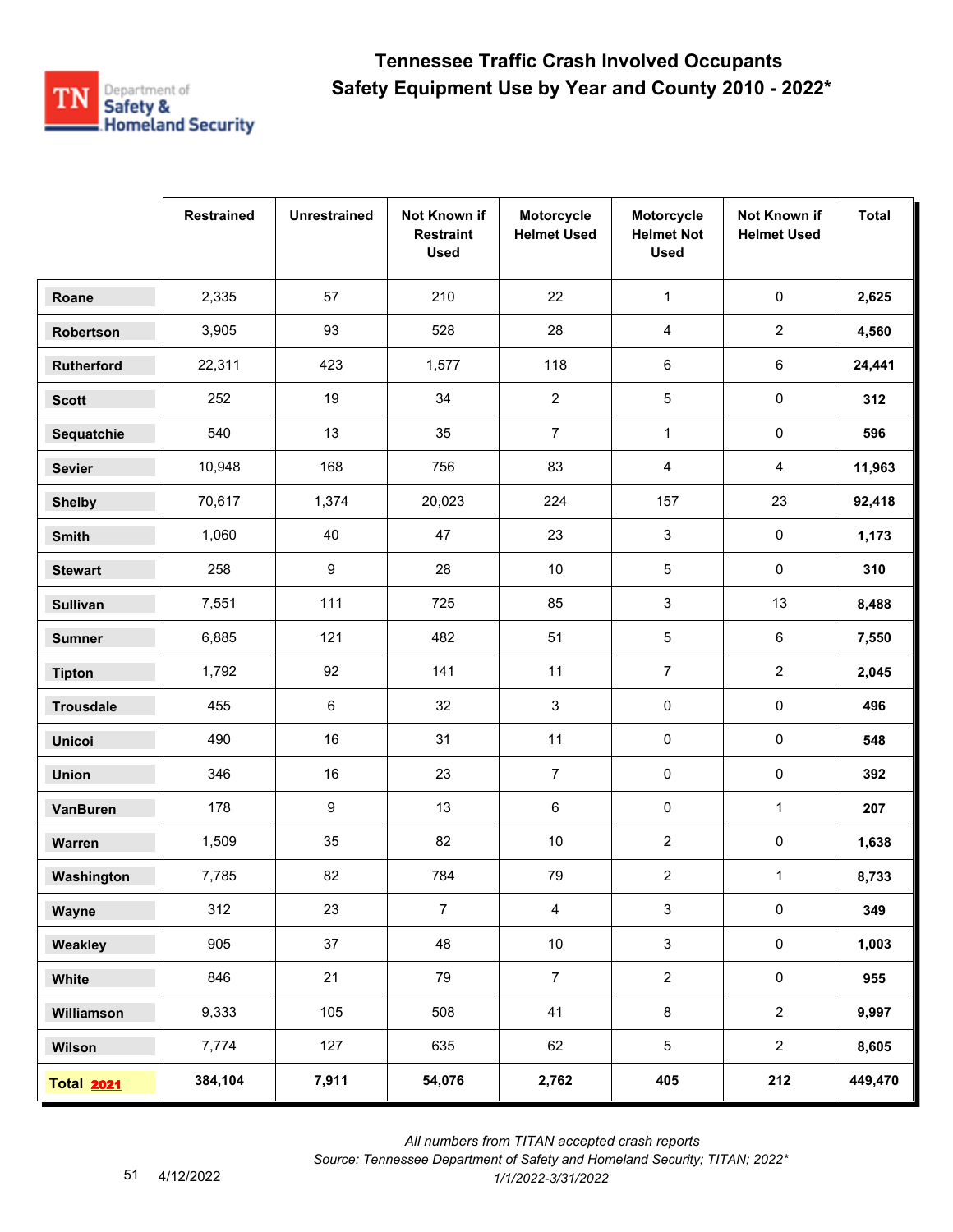

| 2022              | <b>Restrained</b> | <b>Unrestrained</b> | Not Known if<br><b>Restraint</b><br><b>Used</b> | Motorcycle<br><b>Helmet Used</b> | Motorcycle<br><b>Helmet Not</b><br><b>Used</b> | Not Known if<br><b>Helmet Used</b> | <b>Total</b> |
|-------------------|-------------------|---------------------|-------------------------------------------------|----------------------------------|------------------------------------------------|------------------------------------|--------------|
| <b>Anderson</b>   | 838               | 18                  | 59                                              | $\overline{4}$                   | $\pmb{0}$                                      | $\pmb{0}$                          | 919          |
| <b>Bedford</b>    | 526               | 34                  | 24                                              | $\overline{2}$                   | $\pmb{0}$                                      | $\mathbf{1}$                       | 587          |
| <b>Benton</b>     | 133               | 12                  | $20\,$                                          | $\mathbf{1}$                     | $\overline{2}$                                 | $\pmb{0}$                          | 168          |
| <b>Bledsoe</b>    | 32                | 0                   | $\overline{4}$                                  | $\mathbf{1}$                     | $\pmb{0}$                                      | $\pmb{0}$                          | 37           |
| <b>Blount</b>     | 1,451             | 19                  | 79                                              | $10$                             | $\pmb{0}$                                      | $\pmb{0}$                          | 1,559        |
| <b>Bradley</b>    | 1,229             | 20                  | 262                                             | $10$                             | $\pmb{0}$                                      | $\pmb{0}$                          | 1,521        |
| Campbell          | 468               | 12                  | 24                                              | $\overline{4}$                   | $\pmb{0}$                                      | $\pmb{0}$                          | 508          |
| Cannon            | 94                | 5                   | 31                                              | $\ensuremath{\mathsf{3}}$        | $\pmb{0}$                                      | $\pmb{0}$                          | 133          |
| Carroll           | 158               | $\overline{7}$      | 11                                              | 0                                | $\pmb{0}$                                      | $\pmb{0}$                          | 176          |
| Carter            | 566               | 4                   | 41                                              | $\overline{4}$                   | $\mathbf 0$                                    | $\pmb{0}$                          | 615          |
| Cheatham          | 411               | 12                  | 48                                              | 3                                | $\pmb{0}$                                      | $\pmb{0}$                          | 474          |
| <b>Chester</b>    | 133               | 11                  | 11                                              | $\pmb{0}$                        | $\pmb{0}$                                      | $\pmb{0}$                          | 155          |
| Claiborne         | 209               | $10$                | 32                                              | $\pmb{0}$                        | $\mathbf{1}$                                   | $\pmb{0}$                          | 252          |
| Clay              | 35                | 4                   | $\pmb{0}$                                       | 0                                | $\pmb{0}$                                      | $\pmb{0}$                          | 39           |
| <b>Cocke</b>      | 380               | $\overline{2}$      | 79                                              | 3                                | $\pmb{0}$                                      | $\mathbf{1}$                       | 465          |
| Coffee            | 655               | 16                  | 64                                              | 3                                | $\mathbf{1}$                                   | $\pmb{0}$                          | 739          |
| <b>Crockett</b>   | 76                | 5                   | $\overline{2}$                                  | 0                                | $\pmb{0}$                                      | $\pmb{0}$                          | 83           |
| <b>Cumberland</b> | 607               | 20                  | 26                                              | 0                                | $\pmb{0}$                                      | $\pmb{0}$                          | 653          |
| <b>Davidson</b>   | 12,098            | 160                 | 1,878                                           | $30\,$                           | $\mathbf 1$                                    | $\overline{4}$                     | 14,171       |
| <b>Decatur</b>    | 92                | 9                   | $10\,$                                          | $\pmb{0}$                        | $\mathbf 0$                                    | $\mathsf{O}\xspace$                | 111          |
| <b>DeKalb</b>     | 84                | $\overline{7}$      | 19                                              | $\pmb{0}$                        | $\mathsf{O}\xspace$                            | $\mathsf{O}\xspace$                | 110          |
| <b>Dickson</b>    | 640               | 15                  | 49                                              | $\overline{2}$                   | $\mathbf 0$                                    | $\mathbf 0$                        | 706          |
| <b>Dyer</b>       | 333               | 18                  | 72                                              | $\mathbf{3}$                     | $\mathbf 1$                                    | $\mathbf 0$                        | 427          |
| <b>Fayette</b>    | 224               | $\,6$               | 38                                              | $\mathbf{1}$                     | $\pmb{0}$                                      | $\mathbf 0$                        | 269          |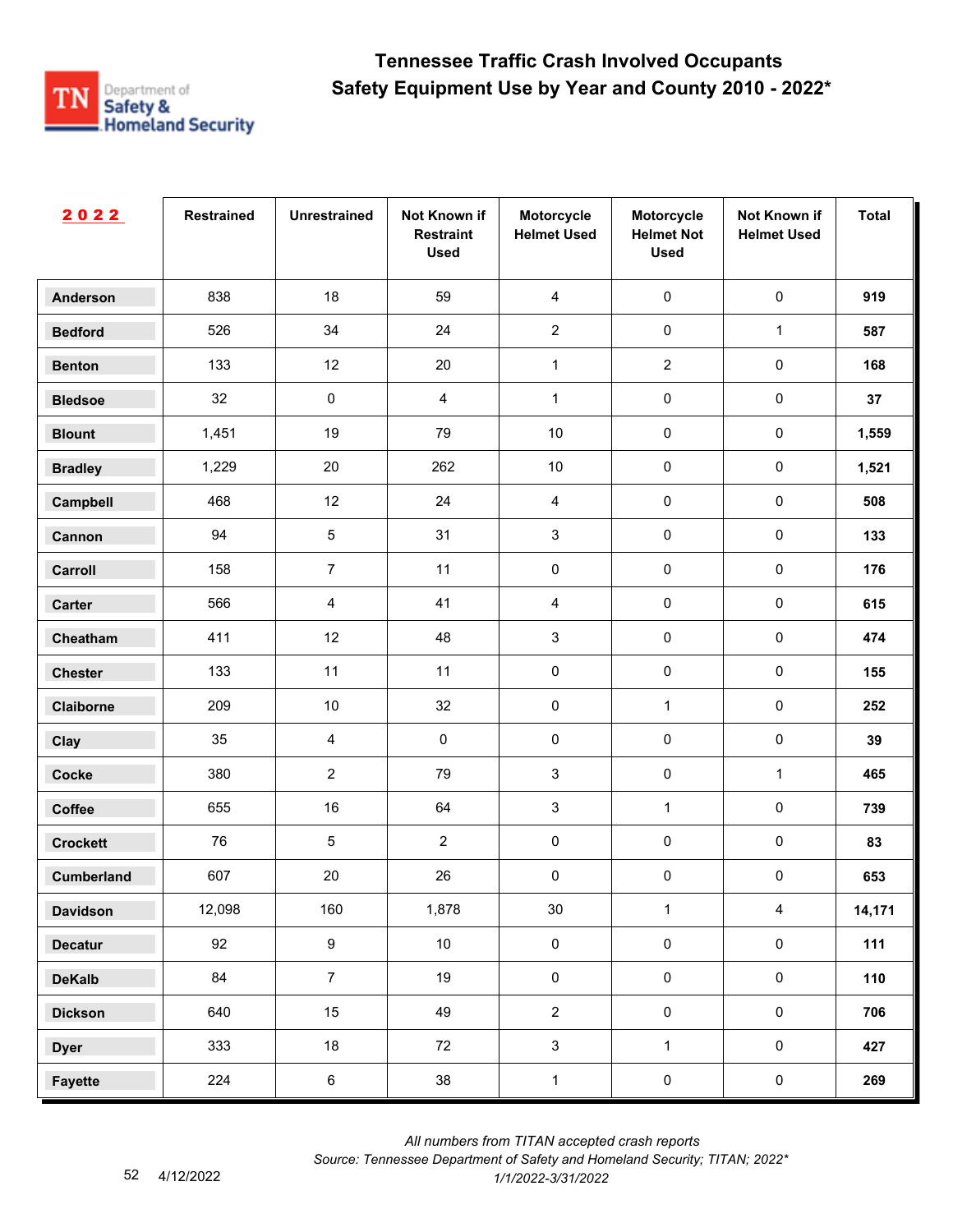

|                  | <b>Restrained</b> | <b>Unrestrained</b> | Not Known if<br><b>Restraint</b><br><b>Used</b> | Motorcycle<br><b>Helmet Used</b> | Motorcycle<br><b>Helmet Not</b><br><b>Used</b> | Not Known if<br><b>Helmet Used</b> | <b>Total</b> |
|------------------|-------------------|---------------------|-------------------------------------------------|----------------------------------|------------------------------------------------|------------------------------------|--------------|
| <b>Fentress</b>  | 81                | $\,6\,$             | 8                                               | $\mathbf{1}$                     | $\pmb{0}$                                      | $\pmb{0}$                          | 96           |
| Franklin         | 246               | 12                  | 41                                              | $\overline{2}$                   | $\pmb{0}$                                      | $\pmb{0}$                          | 301          |
| Gibson           | 322               | 20                  | 63                                              | $\mathbf 1$                      | $\pmb{0}$                                      | 0                                  | 406          |
| <b>Giles</b>     | 352               | $10$                | 13                                              | 0                                | 0                                              | 0                                  | 375          |
| Grainger         | 111               | $\,6\,$             | 11                                              | 0                                | $\pmb{0}$                                      | 0                                  | 128          |
| Greene           | 605               | 19                  | 85                                              | $\overline{c}$                   | $\pmb{0}$                                      | $\pmb{0}$                          | 711          |
| Grundy           | 87                | $\overline{2}$      | 16                                              | $\mathbf{1}$                     | $\pmb{0}$                                      | $\pmb{0}$                          | 106          |
| Hamblen          | 683               | $\overline{4}$      | 134                                             | 6                                | $\pmb{0}$                                      | 0                                  | 827          |
| Hamilton         | 5,518             | 97                  | 894                                             | 18                               | $\overline{2}$                                 | $\mathbf{1}$                       | 6,530        |
| <b>Hancock</b>   | 48                | 5                   | 11                                              | $\mathbf{1}$                     | $\mathbf{1}$                                   | 0                                  | 66           |
| Hardeman         | 121               | $\bf 8$             | 17                                              | 0                                | $\pmb{0}$                                      | 0                                  | 146          |
| <b>Hardin</b>    | 263               | 13                  | 13                                              | $\mathbf{1}$                     | $\pmb{0}$                                      | $\pmb{0}$                          | 290          |
| <b>Hawkins</b>   | 359               | 12                  | 32                                              | 3                                | $\pmb{0}$                                      | $\pmb{0}$                          | 406          |
| Haywood          | 182               | 16                  | 40                                              | $\mathbf{1}$                     | $\pmb{0}$                                      | 0                                  | 239          |
| Henderson        | 350               | $30\,$              | 21                                              | $\mathbf{1}$                     | $\overline{c}$                                 | 0                                  | 404          |
| Henry            | 272               | 4                   | $\boldsymbol{9}$                                | 0                                | 0                                              | $\pmb{0}$                          | 285          |
| Hickman          | 208               | 13                  | 17                                              | $\mathbf{1}$                     | 0                                              | 0                                  | 239          |
| <b>Houston</b>   | 25                | $\pmb{0}$           | $\pmb{0}$                                       | 0                                | 0                                              | 0                                  | 25           |
| <b>Humphreys</b> | 142               | $10\,$              | 14                                              | $\overline{2}$                   | $\pmb{0}$                                      | $\pmb{0}$                          | 168          |
| <b>Jackson</b>   | 48                | $\overline{2}$      | $\mathbf{1}$                                    | $\pmb{0}$                        | $\pmb{0}$                                      | $\pmb{0}$                          | 51           |
| Jefferson        | 579               | $10\,$              | 22                                              | $\overline{2}$                   | $\pmb{0}$                                      | $\mathbf 0$                        | 613          |
| Johnson          | 62                | $\overline{2}$      | 12                                              | $\mathbf{3}$                     | $\mathbf 0$                                    | $\pmb{0}$                          | 79           |
| Knox             | 6,720             | 104                 | 992                                             | 29                               | $\pmb{0}$                                      | $\mathbf{3}$                       | 7,848        |
| Lake             | 31                | $\mathbf 1$         | $\mathbf{1}$                                    | $\pmb{0}$                        | $\pmb{0}$                                      | $\pmb{0}$                          | 33           |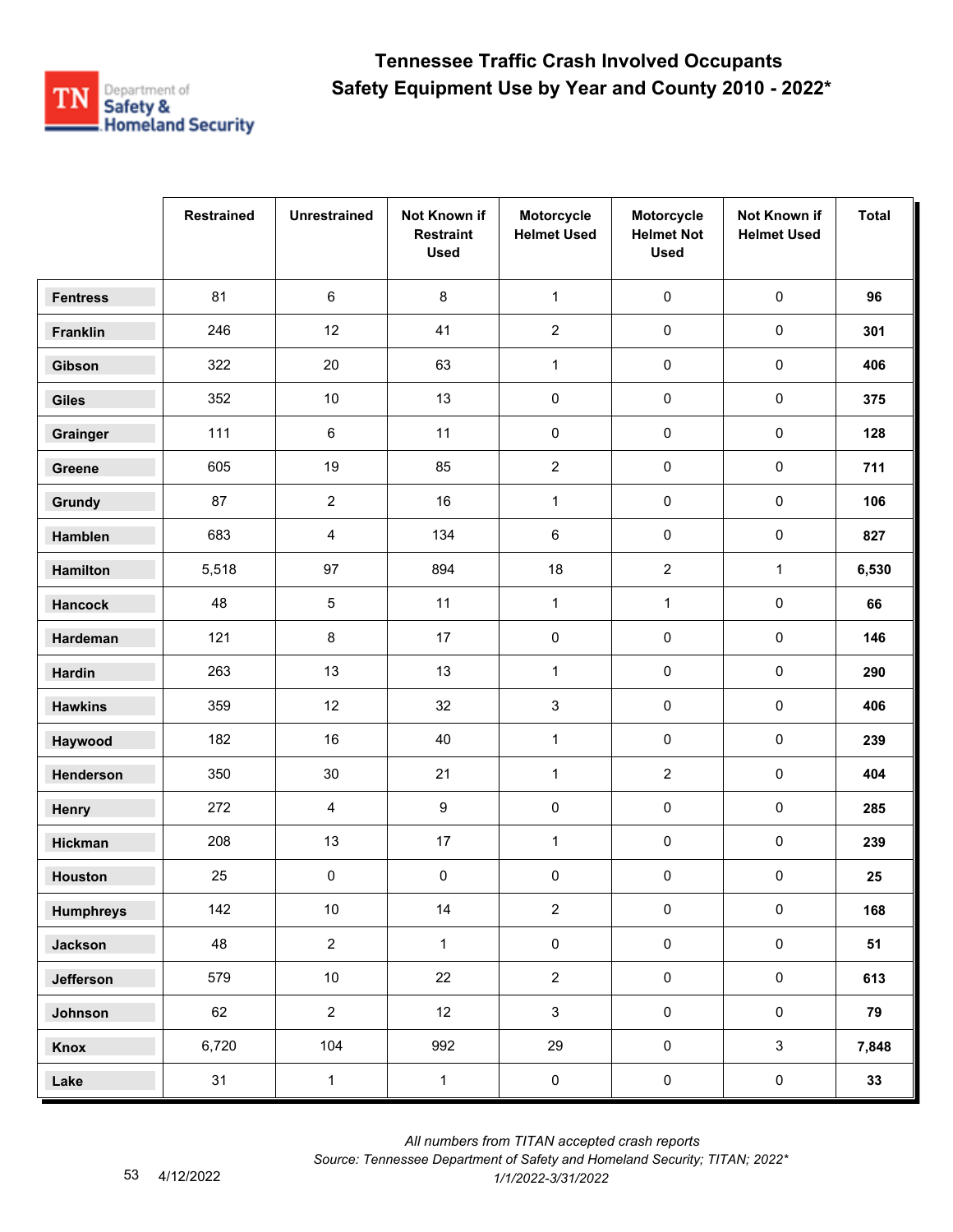

|                   | <b>Restrained</b> | <b>Unrestrained</b> | Not Known if<br><b>Restraint</b><br><b>Used</b> | Motorcycle<br><b>Helmet Used</b> | Motorcycle<br><b>Helmet Not</b><br><b>Used</b> | Not Known if<br><b>Helmet Used</b> | <b>Total</b> |
|-------------------|-------------------|---------------------|-------------------------------------------------|----------------------------------|------------------------------------------------|------------------------------------|--------------|
| Lauderdale        | 133               | 5                   | 6                                               | 0                                | $\pmb{0}$                                      | $\pmb{0}$                          | 144          |
| Lawrence          | 352               | 22                  | 21                                              | $\mathbf 1$                      | $\pmb{0}$                                      | $\mathsf{O}\xspace$                | 396          |
| Lewis             | 66                | $\mathbf{3}$        | $\overline{\mathbf{4}}$                         | $\overline{2}$                   | $\pmb{0}$                                      | $\mathbf{1}$                       | 76           |
| Lincoln           | 324               | 13                  | 21                                              | 0                                | $\pmb{0}$                                      | 0                                  | 358          |
| Loudon            | 606               | $\mathbf{3}$        | 32                                              | $\overline{2}$                   | $\pmb{0}$                                      | $\pmb{0}$                          | 643          |
| <b>Macon</b>      | 126               | 13                  | 12                                              | $\mathbf 1$                      | $\mathbf{1}$                                   | 0                                  | 153          |
| <b>Madison</b>    | 1,981             | 44                  | 159                                             | $\mathbf{1}$                     | $\pmb{0}$                                      | $\mathbf{1}$                       | 2,186        |
| <b>Marion</b>     | 211               | $\boldsymbol{9}$    | 23                                              | 4                                | $\pmb{0}$                                      | $\pmb{0}$                          | 247          |
| <b>Marshall</b>   | 252               | $\boldsymbol{9}$    | 32                                              | 4                                | $\pmb{0}$                                      | 0                                  | 297          |
| <b>Maury</b>      | 1,248             | 20                  | 95                                              | $\mathbf{1}$                     | $\pmb{0}$                                      | 0                                  | 1,364        |
| <b>McMinn</b>     | 550               | 16                  | 44                                              | $\overline{2}$                   | $\mathbf{1}$                                   | $\mathbf{1}$                       | 614          |
| <b>McNairy</b>    | 184               | $\bf 8$             | 17                                              | 0                                | $\overline{2}$                                 | $\mathbf{1}$                       | 212          |
| <b>Meigs</b>      | 53                | 5                   | $\overline{4}$                                  | 5                                | $\pmb{0}$                                      | $\pmb{0}$                          | 67           |
| <b>Monroe</b>     | 478               | 12                  | 69                                              | 4                                | $\pmb{0}$                                      | 0                                  | 563          |
| <b>Montgomery</b> | 2,844             | 60                  | 469                                             | 24                               | $\mathbf{1}$                                   | 3                                  | 3,401        |
| <b>Moore</b>      | 34                | $\mathbf{3}$        | $\,6\,$                                         | 0                                | $\pmb{0}$                                      | $\pmb{0}$                          | 43           |
| Morgan            | 42                | $\mathbf{1}$        | $\sqrt{5}$                                      | 0                                | $\pmb{0}$                                      | 0                                  | 48           |
| Obion             | 213               | 16                  | 26                                              | $\mathbf{1}$                     | 0                                              | 0                                  | 256          |
| Overton           | 150               | $\bf 8$             | 32                                              | $\mathbf 1$                      | $\pmb{0}$                                      | $\pmb{0}$                          | 191          |
| Perry             | 13                | $\mathsf{O}\xspace$ | $\mathbf{1}$                                    | $\mathbf{3}$                     | $\mathsf{O}\xspace$                            | $\pmb{0}$                          | 17           |
| <b>Pickett</b>    | 13                | $\mathbf{1}$        | $\pmb{0}$                                       | $\mathbf 0$                      | $\pmb{0}$                                      | $\pmb{0}$                          | 14           |
| Polk              | 89                | 11                  | $\,6\,$                                         | $\mathbf{1}$                     | $\pmb{0}$                                      | $\pmb{0}$                          | 107          |
| Putnam            | 1,044             | 15                  | 74                                              | $\mathbf{3}$                     | $\pmb{0}$                                      | $\mathsf{O}\xspace$                | 1,136        |
| Rhea              | 248               | $\overline{7}$      | 24                                              | $\pmb{0}$                        | $\pmb{0}$                                      | $\pmb{0}$                          | 279          |